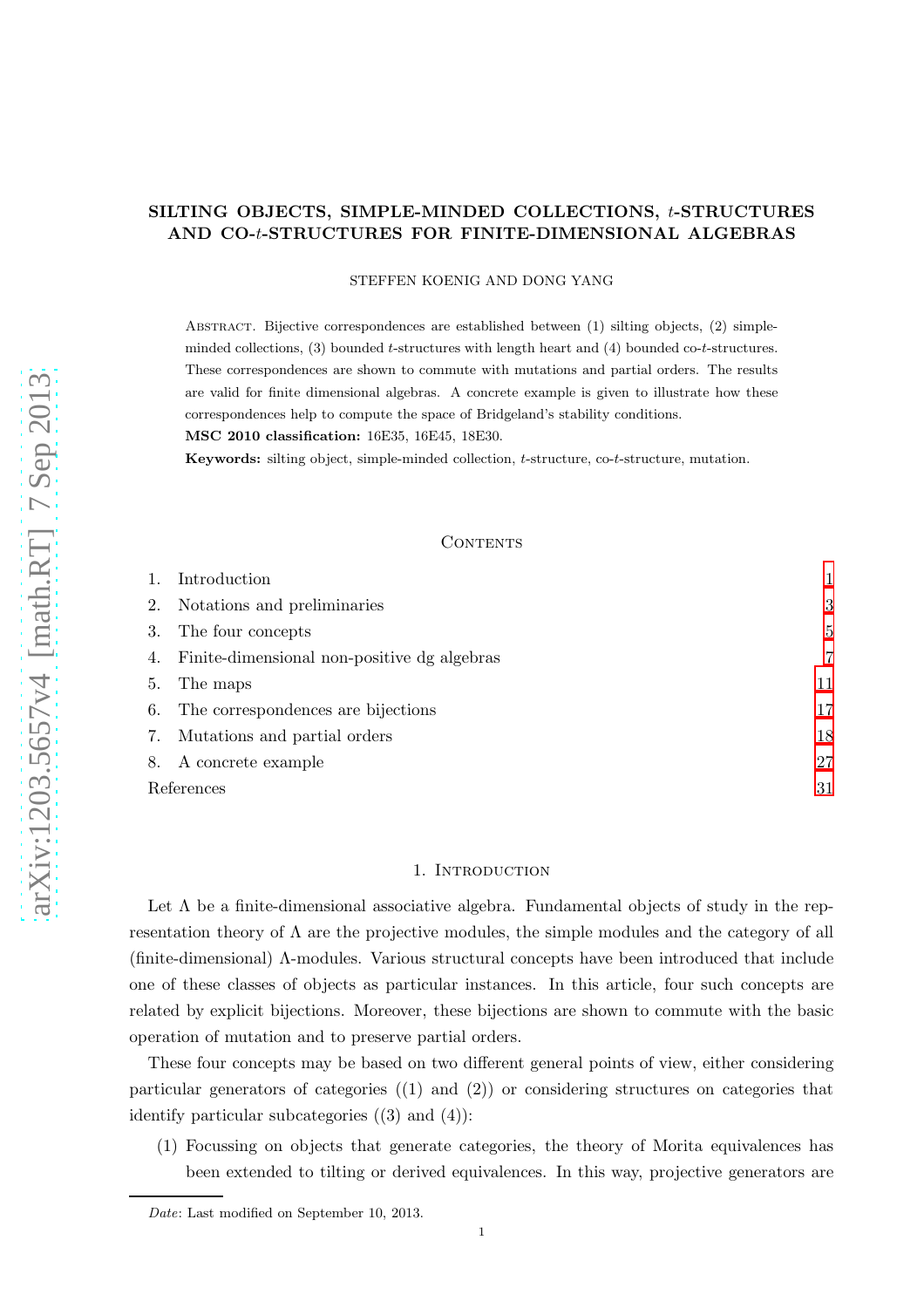examples of tilting modules, which have been generalised further to *silting objects* (which are allowed to have negative self-extensions).

- (2) Another, and different, natural choice of 'generators' of a module category is the set of simple modules (up to isomorphism). In the context of derived or stable equivalences, this set is included in the concept of simple-minded system or simple-minded collection.
- (3) Starting with a triangulated category and looking for particular subcategories, t-structures have been defined so as to provide abelian categories as their hearts. The finite-dimensional Λ-modules form the heart of some *t*-structure in the bounded derived category  $D^b$ (mod Λ).
- (4) Choosing as triangulated category the homotopy category  $K^b$ (proj  $\Lambda$ ), one considers cot-structures. The additive category proj  $\Lambda$  occurs as the co-heart of some co-t-structure in  $K^b(\operatorname{\mathsf{proj}}\nolimits \Lambda).$

The first main result of this article is:

**Theorem ([6.1\)](#page-17-1).** Let  $\Lambda$  be a finite-dimensional algebra over a field K. There are one-to-one correspondences between

- (1) equivalence classes of silting objects in  $K^b$ (proj $\Lambda$ ),
- (2) equivalence classes of simple-minded collections in  $\mathcal{D}^b(\text{mod }\Lambda)$ ,
- (3) bounded t-structures of  $\mathcal{D}^b(\text{mod }\Lambda)$  with length heart,
- (4) bounded co-t-structures of  $K^b$ (proj  $\Lambda$ ).

Here two sets of objects in a category are equivalent if they additively generate the same subcategory.

A common feature of all four concepts it that they allow for comparisons, often by equivalences. In particular, each of the four structures to be related comes with a basic operation, called mutation, which produces a new such structure from a given one. Moreover, on each of the four structures there is a partial order. All the bijections in Theorem [6.1](#page-17-1) enjoy the following naturality properties:

**Theorem ([7.12\)](#page-24-0).** Each of the bijections between the four structures (1), (2), (3) and (4) commutes with the respective operation of mutation.

**Theorem ([7.13\)](#page-25-0).** Each of the bijections between the four structures (1), (2), (3) and (4) preserves the respective partial orders.

The four concepts are crucial in representation theory, geometry and topology. They are also closely related to fundamental concepts in cluster theory such as clusters([\[20\]](#page-30-1)), c-matrices and g-matrices $([21, 40])$  $([21, 40])$  $([21, 40])$  $([21, 40])$  and cluster-tilting objects  $([7])$  $([7])$  $([7])$ . We refer to the survey paper [\[16\]](#page-30-4) for more details. A concrete example to be given at the end of the article demonstrates one practical use of these bijections and their properties.

Finally we give some remarks on the literature. For path algebras of Dynkin quivers, Keller and Vossieck [\[33\]](#page-31-1) have already given a bijection between bounded t-structures and silting objects. The bijection between silting objects and t-structures with length heart has been established by Keller and Nicolás [\[32\]](#page-31-2) for homologically smooth non-positive dg algebras, by Assem, Souto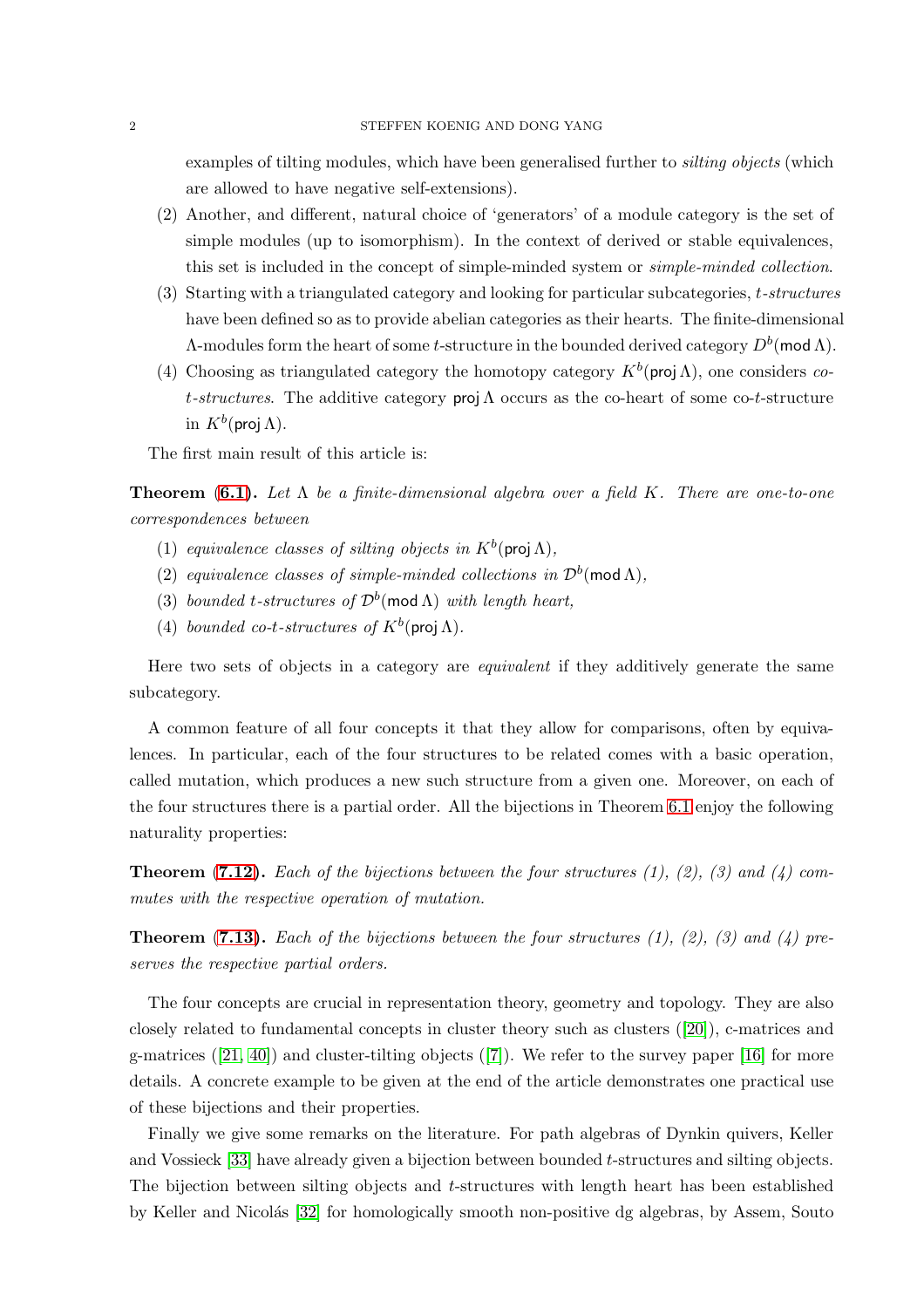Salorio and Trepode [\[5\]](#page-30-5) and by Vitória [\[46\]](#page-31-3), who are focussing on piecewise hereditary algebras. An unbounded version of this bijection has been studied by Aihara and Iyama [\[1\]](#page-30-6). The bijection between simple-minded collections and bounded t-structures has been established implicitely in Al-Nofayee's work [\[3\]](#page-30-7) and explicitely for homologically smooth non-positive dg algebras in Keller and Nicolás' work  $[32]$  and for finite-dimensional algebras in our preprint  $[37]$ , which has been partly incorporated into the present article, and partially in the work [\[44\]](#page-31-5) of Rickard and Rouquier. For hereditary algebras, Buan, Reiten and Thomas [\[17\]](#page-30-8) studied the bijections between silting objects, simple-minded collections  $(=Hom<sub>0</sub>-configurations$  in their setting) and bounded t-structures. The correspondence between silting objects and co-t-structures appears implicitly on various levels of generality in the work of Aihara and Iyama [\[1\]](#page-30-6) and of Bondarko [\[12\]](#page-30-9) and explicitly in full generality in the work of Mendoza, Sáenz, Santiago and Souto Salorio [\[39\]](#page-31-6) and of Keller and Nicolás [\[31\]](#page-31-7). For homologically smooth non-positive dg algebras, all the bijections are due to Keller and Nicolás [\[31\]](#page-31-7). The intersection of our results with those of Keller and Nicolás is the case of finite-dimensional algebras of finite global dimension.

Acknowledgement. The authors would like to thank Paul Balmer, Mark Blume, Martin Kalck, Henning Krause, Qunhua Liu, Yuya Mizuno, David Pauksztello, Pierre-Guy Plamondon, David Ploog, Jorge Vitória and Jie Xiao for inspiring discussions and helpful remarks. The secondnamed author gratefully acknowledges financial support from Max-Planck-Institut für Mathematik in Bonn and from DFG program SPP 1388 (YA297/1-1). He is deeply grateful to Bernhard Keller for valuable conversations on derived categories of dg algebras.

### 2. Notations and preliminaries

<span id="page-2-0"></span>2.1. Notations. Throughout, K will be a field. All algebras, modules, vector spaces and categories are over the base field K, and  $D = Hom_K(?, K)$  denotes the K-dual. By abuse of notation, we will denote by  $\Sigma$  the suspension functors of all the triangulated categories.

For a category C, we denote by  $\text{Hom}_{\mathcal{C}}(X, Y)$  the morphism space from X to Y, where X and Y are two objects of C. We will omit the subscript and write  $\text{Hom}(X, Y)$  when it does not cause confusion. For  $S$  a set of objects or a subcategory of  $C$ , call

$$
{}^{\perp}\mathcal{S} = \{ X \in \mathcal{C} \mid \text{Hom}(X, S) = 0 \text{ for all } S \in \mathcal{S} \}
$$

and

$$
\mathcal{S}^{\perp} = \{ X \in \mathcal{C} \mid \text{Hom}(S, X) = 0 \text{ for all } S \in \mathcal{S} \}
$$

the *left* and *right perpendicular category* of  $S$ , respectively.

Let C be an additive category and S a set of objects or a subcategory of C. Let  $Add(S)$  and add( $S$ ), respectively, denote the smallest full subcategory of C containing all objects of S and stable for taking direct summands and coproducts respectively taking finite coproducts. The category  $add(S)$  will be called the *additive closure* of S. If further C is abelian or triangulated, the extension closure of S is the smallest subcategory of C containing S and stable under taking extensions. Assume that C is triangulated and let thick( $\mathcal{S}$ ) denote the smallest triangulated subcategory of  $\mathcal C$  containing objects in  $\mathcal S$  and stable under taking direct summands. We say that S is a set of generators of C, or that C is generated by S, when  $C = \text{thick}(\mathcal{S})$ .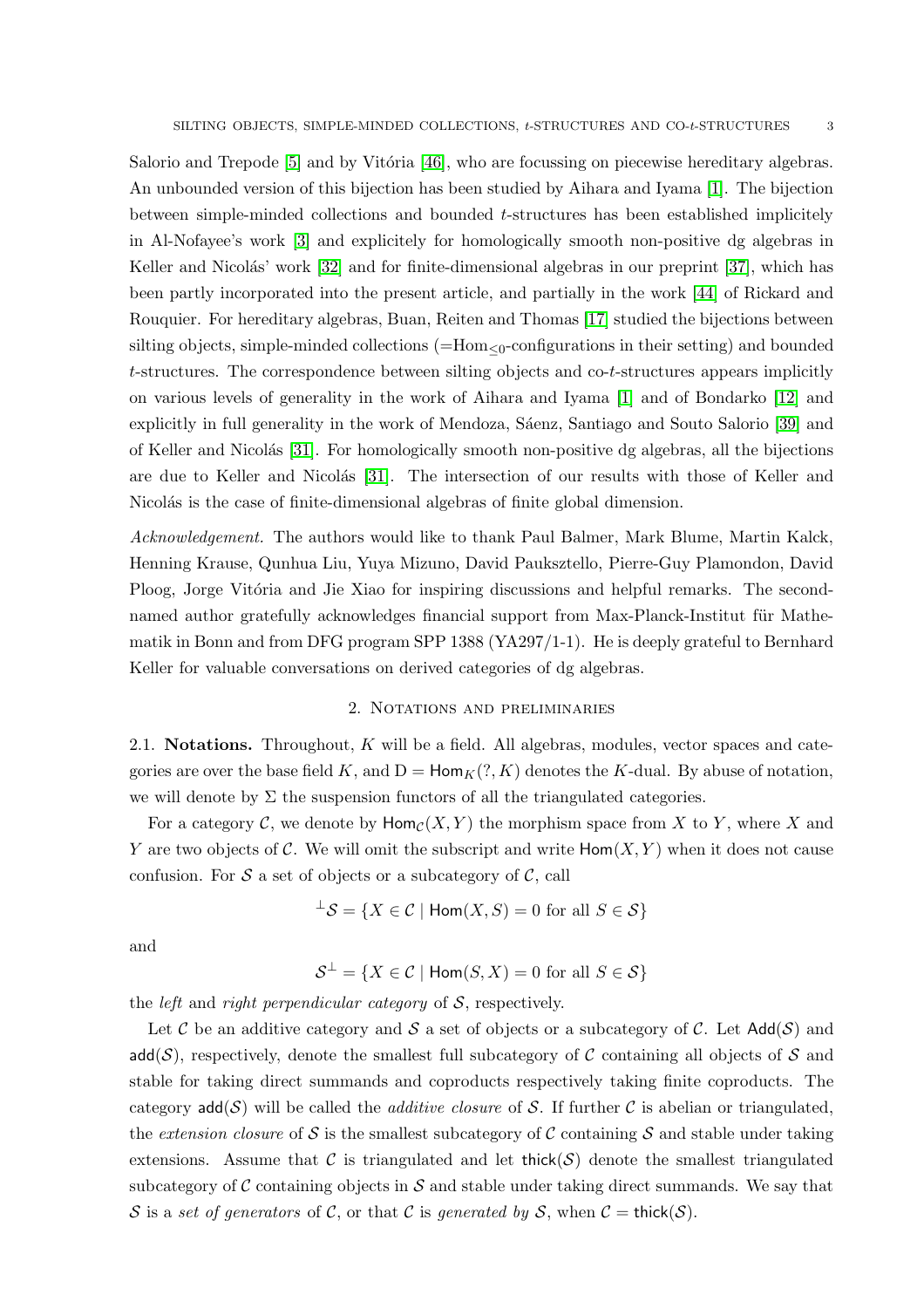2.2. Derived categories. For a finite-dimensional algebra  $\Lambda$ , let Mod  $\Lambda$  (respectively, mod  $\Lambda$ , **proj**  $Λ$ , inj $Λ$ ) denote the category of right  $Λ$ -modules (respectively, finite-dimensional right  $Λ$ modules, finite-dimensional projective, injective right  $\Lambda$ -modules), let  $K^b$ (proj $\Lambda$ ) (respectively,  $K^b(\textsf{inj}\,\Lambda)$  denote the homotopy category of bounded complexes of proj  $\Lambda$  (respectively, inj  $\Lambda$ ) and let  $\mathcal{D}(\mathsf{Mod}\,\Lambda)$  (respectively,  $\mathcal{D}^b(\mathsf{mod}\,\Lambda)$ ,  $\mathcal{D}^-(\mathsf{mod}\,\Lambda)$ ) denote the derived category of  $\mathsf{Mod}\,\Lambda$  (respectively, bounded derived category of mod  $\Lambda$ , bounded above derived category of mod  $\Lambda$ ). All these categories are triangulated with suspension functor the shift functor. We view  $\mathcal{D}^{-}(\text{mod }\Lambda)$ and  $\mathcal{D}^b(\textsf{mod}\,\Lambda)$  as triangulated subcategories of  $\mathcal{D}(\textsf{Mod}\,\Lambda)$ .

The categories  $mod \Lambda$ ,  $\mathcal{D}^b(\textsf{mod}\,\Lambda)$  and  $K^b(\textsf{proj}\,\Lambda)$  are Krull–Schmidt categories. An object  $M$ of mod Λ (respectively,  $\mathcal{D}^b$ (mod Λ),  $K^b$ (proj Λ)) is said to be *basic* if every indecomposable direct summand of M has multiplicity 1. The finite-dimensional algebra  $\Lambda$  is said to be *basic* if the free module of rank 1 is basic in mod  $\Lambda$  (equivalently, in  $\mathcal{D}^b(\text{mod }\Lambda)$  or  $K^b(\text{proj }\Lambda)$ ).

For a differential graded( $=dg$ ) algebra A, let  $C(A)$  denote the category of (right) dg modules over A and  $K(A)$  the homotopy category. Let  $\mathcal{D}(A)$  denote the derived category of dg Amodules, *i.e.* the triangle quotient of  $K(A)$  by acyclic dg A-modules, cf. [\[29,](#page-31-8) [30\]](#page-31-9), and let  $\mathcal{D}_{fd}(A)$ denote its full subcategory of dg A-modules whose total cohomology is finite-dimensional. The category  $C(A)$  is abelian and the other three categories are triangulated with suspension functor the shift functor of complexes. Let  $\textsf{per}(A) = \textsf{thick}(A_A)$ , *i.e.* the triangulated subcategory of  $\mathcal{D}(A)$  generated by the free dg A-module of rank 1.

For two dg A-modules M and N, let  $\mathcal{H}om_A(M, N)$  denote the complex whose degree n component consists of those A-linear maps from  $M$  to  $N$  which are homogeneous of degree  $n$ , and whose differential takes a homogeneous map f of degree n to  $d_N \circ f - (-1)^n f \circ d_M$ . Then

<span id="page-3-0"></span>(2.1) 
$$
\operatorname{Hom}_{K(A)}(M, N) = H^0 \mathcal{H}om_A(M, N).
$$

A dg A-module M is said to be K-projective if  $\mathcal{H}om_A(M, N)$  is acyclic when N is an acyclic dg A-module. For example,  $A_A$ , the free dg A-module of rank 1 is K-projective, because  $\mathcal{H}om_A(A, N) = N$ . Dually, one defines *K*-injective dg modules, and  $D(AA)$  is *K*-injective. For two dg A-modules M and N such that M is  $K$ -projective or N is K-injective, we have

<span id="page-3-1"></span>(2.2) 
$$
\operatorname{Hom}_{\mathcal{D}(A)}(M,N) = \operatorname{Hom}_{K(A)}(M,N).
$$

Let A and B be two dg algebras. Then a triangle equivalence between  $\mathcal{D}(A)$  and  $\mathcal{D}(B)$  restricts to a triangle equivalence between  $\text{per}(A)$  and  $\text{per}(B)$  and also to a triangle equivalence between  $\mathcal{D}_{fd}(A)$  and  $\mathcal{D}_{fd}(B)$ . If A is a finite-dimensional algebra viewed as a dg algebra concentrated in degree 0, then  $\mathcal{D}(A)$  is exactly  $\mathcal{D}(\mathsf{Mod}\,A)$ ,  $\mathcal{D}_{fd}(A)$  is  $\mathcal{D}^b(\mathsf{mod}\,A)$ ,  $\mathsf{per}(A)$  is triangle equivalent to  $K^b$ (proj A), and thick $(D(AA))$  is triangle equivalent to  $K^b$ (inj A).

<span id="page-3-2"></span>2.3. The Nakayama functor. Let  $\Lambda$  be a finite-dimensional algebra. The Nakayama functor  $\nu_{\text{mod }\Lambda}$  is defined as  $\nu_{\text{mod }\Lambda} = ? \otimes_{\Lambda} D(\Lambda \Lambda)$ , and the *inverse Nakayama functor*  $\nu_{\text{mod }}^{\text{-1}}$  $\int_{\text{mod }\Lambda}^{-1}$  is its right adjoint  $\nu_{\text{mod }\Lambda}^{-1} = \text{Hom}_{\Lambda}(D(\Lambda\Lambda), ?)$ . They restrict to quasi-inverse equivalences between proj  $\Lambda$ and inj $\Lambda$ .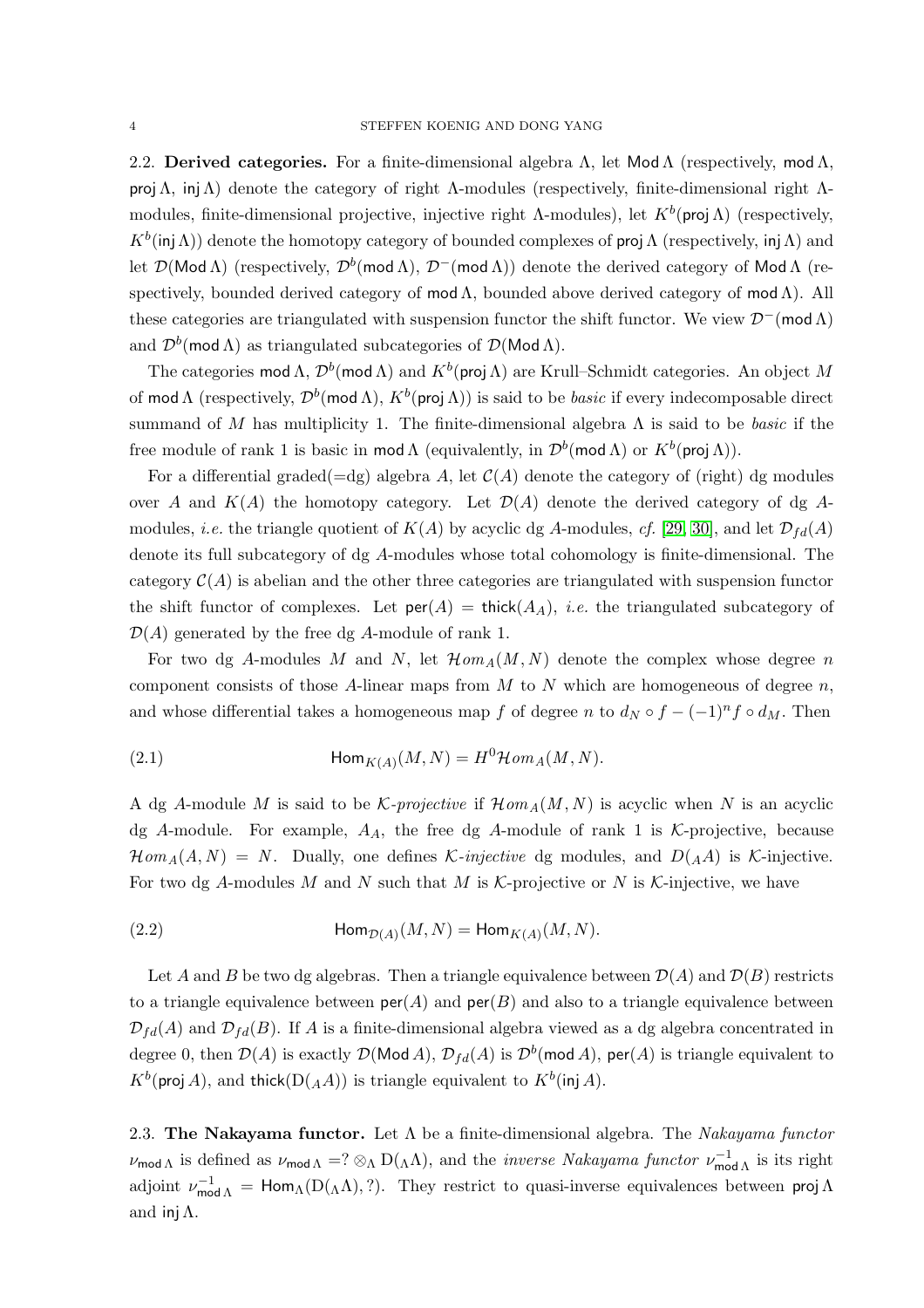The derived functors of  $\nu_{\text{mod }\Lambda}$  and  $\nu_{\text{mod }}^{\text{-1}}$  $\mu_{\text{mod }\Lambda}^{-1}$ , denoted by *ν* and  $\nu^{-1}$ , restrict to quasi-inverse triangle equivalences between  $K^b$ (proj  $\Lambda$ ) and  $K^b$ (inj  $\Lambda$ ). When  $\Lambda$  is self-injective, they restrict to quasi-inverse triangle auto-equivalences of  $\mathcal{D}^{b}(\text{mod }\Lambda)$ .

The Auslander–Reiten formula for M in  $K^b$ (proj  $\Lambda$ ) and N in  $\mathcal{D}(\text{Mod }\Lambda)$  (*cf.* [\[23,](#page-30-10) Chapter 1, Section 4.6]) provides an isomorphism

$$
\mathcal{D}\operatorname{Hom}(M,N)\cong\operatorname{Hom}(N,\nu M),
$$

<span id="page-4-0"></span>which is natural in M and N. When  $K^b$ (proj  $\Lambda$ ) coincides with  $K^b$ (inj  $\Lambda$ ) (that is, when  $\Lambda$  is Gorenstein), it has Auslander–Reiten triangles and the Auslander–Reiten translation is  $\tau =$  $\nu \circ \Sigma^{-1}.$ 

## 3. The four concepts

In this section we introduce silting objects, simple-minded collections, t-structures and co-tstructure. Let C be a triangulated category with suspension functor  $\Sigma$ .

<span id="page-4-2"></span>3.1. Silting objects. A subcategory  $M$  of  $C$  is called a *silting subcategory* [\[33,](#page-31-1) [1\]](#page-30-6) if it is stable for taking direct summands and generates  $\mathcal C$  (*i.e.*  $\mathcal C$  = thick( $\mathcal M$ )) and if  $\textsf{Hom}(M,\Sigma^mN)=0$  for  $m > 0$  and  $M, N \in \mathcal{M}$ .

<span id="page-4-1"></span>**Theorem 3.1.** ([\[1,](#page-30-6) Theorem 2.27]) Assume that C is Krull–Schmidt and has a silting subcategory M. Then the Grothendieck group of  $\mathcal C$  is free and its rank is equal to the cardinality of the set of isomorphism classes of indecomposable objects of M.

An object M of C is called a *silting object* if add M is a silting subcategory of C. This notion was introduced by Keller and Vossieck in [\[33\]](#page-31-1) to study t-structures on the bounded derived category of representations over a Dynkin quiver. Recently it has also been studied by Wei [\[47\]](#page-31-10) (who uses the terminology semi-tilting complexes) from the perspective of classical tilting theory. A tilting object is a silting object M such that  $\text{Hom}(M, \Sigma^m M) = 0$  for  $m < 0$ . For an algebra  $Λ$ , a tilting object in  $K^b$ (proj $Λ$ ) is called a *tilting complex* in the literature. For example, the free module of rank 1 is a tilting object in  $K^b$ (proj Λ). Assume that Λ is finite-dimensional. Theorem [3.1](#page-4-1) implies that (a) any silting subcategory of  $K^b$ (proj  $\Lambda$ ) is the additive closure of a silting object, and (b) any two basic silting objects have the same number of indecomposable direct summands. We will rederive (b) as a corollary of the existence of a certain derived equivalence (Corollary [5.1\)](#page-12-0).

### 3.2. Simple-minded collections.

**Definition 3.2.** A collection  $X_1, \ldots, X_r$  of objects of C is said to be simple-minded (cohomo-logically Schurian in [\[3\]](#page-30-7)) if the following conditions hold for  $i, j = 1, \ldots, r$ 

- $\cdot$  Hom $(X_i, \Sigma^m X_j) = 0, \forall m < 0,$
- $\cdot$  End $(X_i)$  is a division algebra and  $\textsf{Hom}(X_i,X_j)$  vanishes for  $i \neq j$ ,
- $\cdot X_1, \ldots, X_r$  generate C (i.e.  $\mathcal{C} = \text{thick}(X_1, \ldots, X_r)$ ).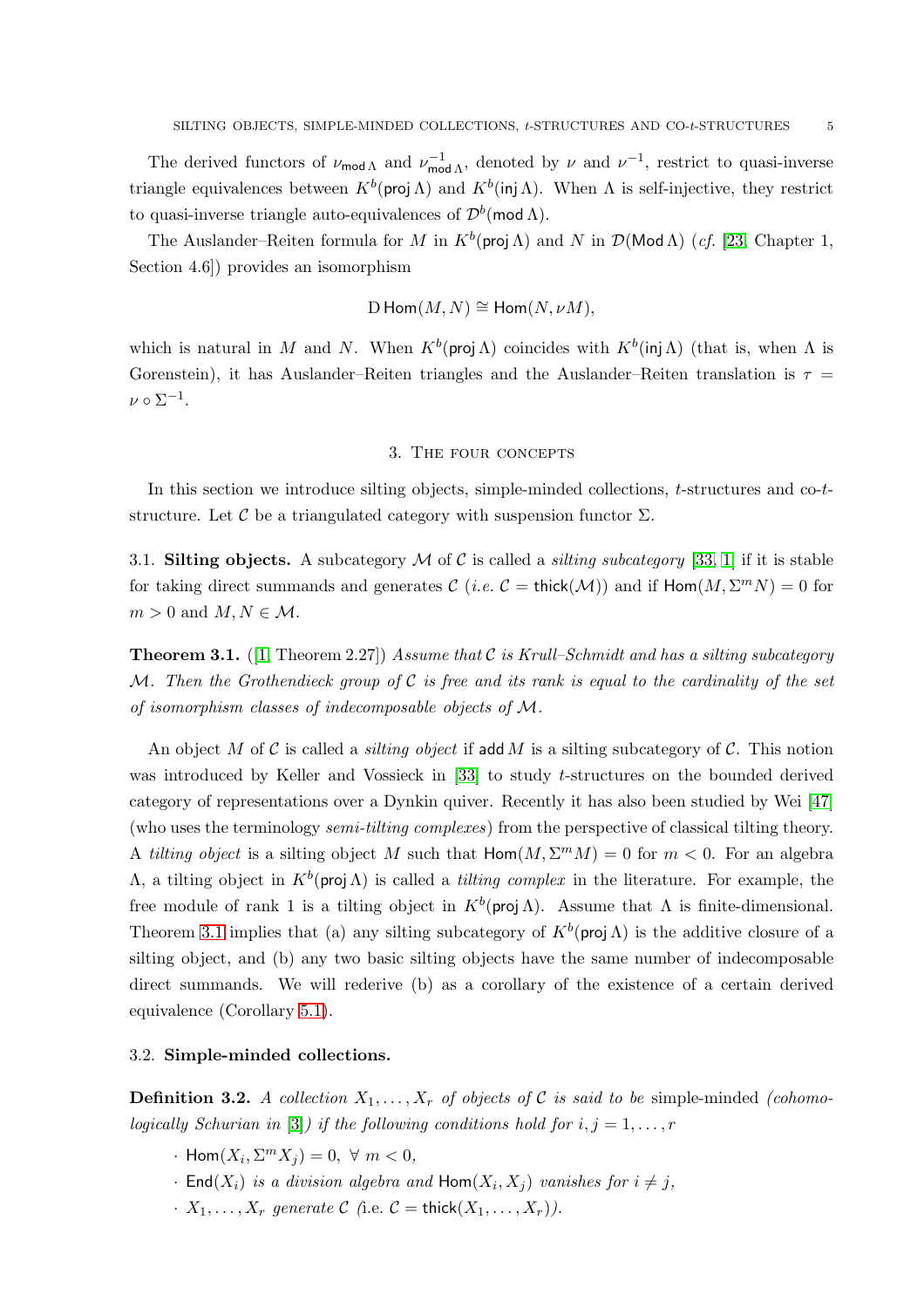Simple-minded collections are variants of simple-minded systems in [\[36\]](#page-31-11) and were first studied by Rickard [\[43\]](#page-31-12) in the context of derived equivalences of symmetric algebras. For a finitedimensional algebra Λ, a complete collection of pairwise non-isomorphic simple modules is a simple-minded collection in  $\mathcal{D}^b(\text{mod }\Lambda)$ . A natural question is: do any two simple-minded collections have the same collection of endomorphism algebras?

3.3. **t-structures.** A *t-structure* on  $C([8])$  $C([8])$  $C([8])$  is a pair  $(C^{\leq 0}, C^{\geq 0})$  of strict (that is, closed under isomorphisms) and full subcategories of  $\mathcal C$  such that

- $\cdot \ \Sigma \mathcal{C}^{\leq 0} \subseteq \mathcal{C}^{\leq 0}$  and  $\Sigma^{-1} \mathcal{C}^{\geq 0} \subseteq \mathcal{C}^{\geq 0}$ ;
- $\cdot$  Hom $(M, \Sigma^{-1}N) = 0$  for  $M \in C^{\leq 0}$  and  $N \in C^{\geq 0}$ ,
- for each  $M \in \mathcal{C}$  there is a triangle  $M' \to M \to M'' \to \Sigma M'$  in  $\mathcal{C}$  with  $M' \in \mathcal{C}^{\leq 0}$  and  $M'' \in \Sigma^{-1} \mathcal{C}^{\geq 0}.$

The two subcategories  $\mathcal{C}^{\leq 0}$  and  $\mathcal{C}^{\geq 0}$  are often called the *aisle* and the *co-aisle* of the *t*-structure respectively. The *heart*  $C^{\leq 0}$   $\cap$   $C^{\geq 0}$  is always abelian. Moreover,  $\text{Hom}(M, \Sigma^m N)$  vanishes for any two objects M and N in the heart and for any  $m < 0$ . The t-structure  $(\mathcal{C}^{\leq 0}, \mathcal{C}^{\geq 0})$  is said to be bounded if

$$
\bigcup_{n\in\mathbb{Z}}\Sigma^n\mathcal{C}^{\leq 0}=\mathcal{C}=\bigcup_{n\in\mathbb{Z}}\Sigma^n\mathcal{C}^{\geq 0}.
$$

A bounded t-structure is one of the two ingredients of a Bridgeland stability condition [\[15\]](#page-30-12). A typical example of a *t*-structure is the pair  $(D^{\leq 0}, D^{\geq 0})$  for the derived category  $\mathcal{D}(\text{Mod }\Lambda)$  of an (ordinary) algebra  $\Lambda$ , where  $\mathcal{D}^{\leq 0}$  consists of complexes with vanishing cohomologies in positive degrees, and  $\mathcal{D}^{\geq 0}$  consists of complexes with vanishing cohomologies in negative degrees. This t-structure restricts to a bounded t-structure of  $\mathcal{D}^b(\text{mod }\Lambda)$  whose heart is mod  $\Lambda$ , which is a length category, i.e. every object in it has finite length. The following lemma is well-known.

<span id="page-5-0"></span>**Lemma 3.3.** Let  $(C^{\leq 0}, C^{\geq 0})$  be a bounded t-structure on C with heart A.

- (a) The embedding  $A \to C$  induces an isomorphism  $K_0(A) \to K_0(C)$  of Grothendieck groups.
- (b)  $C^{\leq 0}$  respectively  $C^{\geq 0}$  is the extension closure of  $\Sigma^m \mathcal{A}$  for  $m \geq 0$  respectively for  $m \leq 0$ .
- (c)  $C = \mathsf{thick}(\mathcal{A})$ .

Assume further  $A$  is a length category with simple objects  $\{S_i \mid i \in I\}$ .

- (d)  $C^{\leq 0}$  respectively  $C^{\geq 0}$  is the extension closure of  $\Sigma^m \{S_i \mid i \in I\}$  for  $m \geq 0$  respectively for  $m \leq 0$ .
- (e)  $C = \mathsf{thick}(S_i, i \in I)$ .
- (f) If I is finite, then  $\{S_i \mid i \in I\}$  is a simple-minded collection.

3.4. Co-t-structures. According to [\[41\]](#page-31-13), a co-t-structure on C (or weight structure in [\[12\]](#page-30-9)) is a pair  $(C_{\geq 0}, C_{\leq 0})$  of strict and full subcategories of C such that

- both  $\mathcal{C}_{\geq 0}$  and  $\mathcal{C}_{\leq 0}$  are additive and closed under taking direct summands,
- $\cdot$   $\Sigma^{-1}\mathcal{C}_{\geq 0} \subseteq \mathcal{C}_{\geq 0}$  and  $\Sigma \mathcal{C}_{\leq 0} \subseteq \mathcal{C}_{\leq 0}$ ;
- $\cdot$  Hom $(M, \Sigma N) = 0$  for  $M \in \mathcal{C}_{\geq 0}$  and  $N \in \mathcal{C}_{\leq 0}$ ,
- for each  $M \in \mathcal{C}$  there is a triangle  $M' \to M \to M'' \to \Sigma M'$  in  $\mathcal{C}$  with  $M' \in \mathcal{C}_{\geq 0}$  and  $M'' \in \Sigma \mathcal{C}_{\leq 0}.$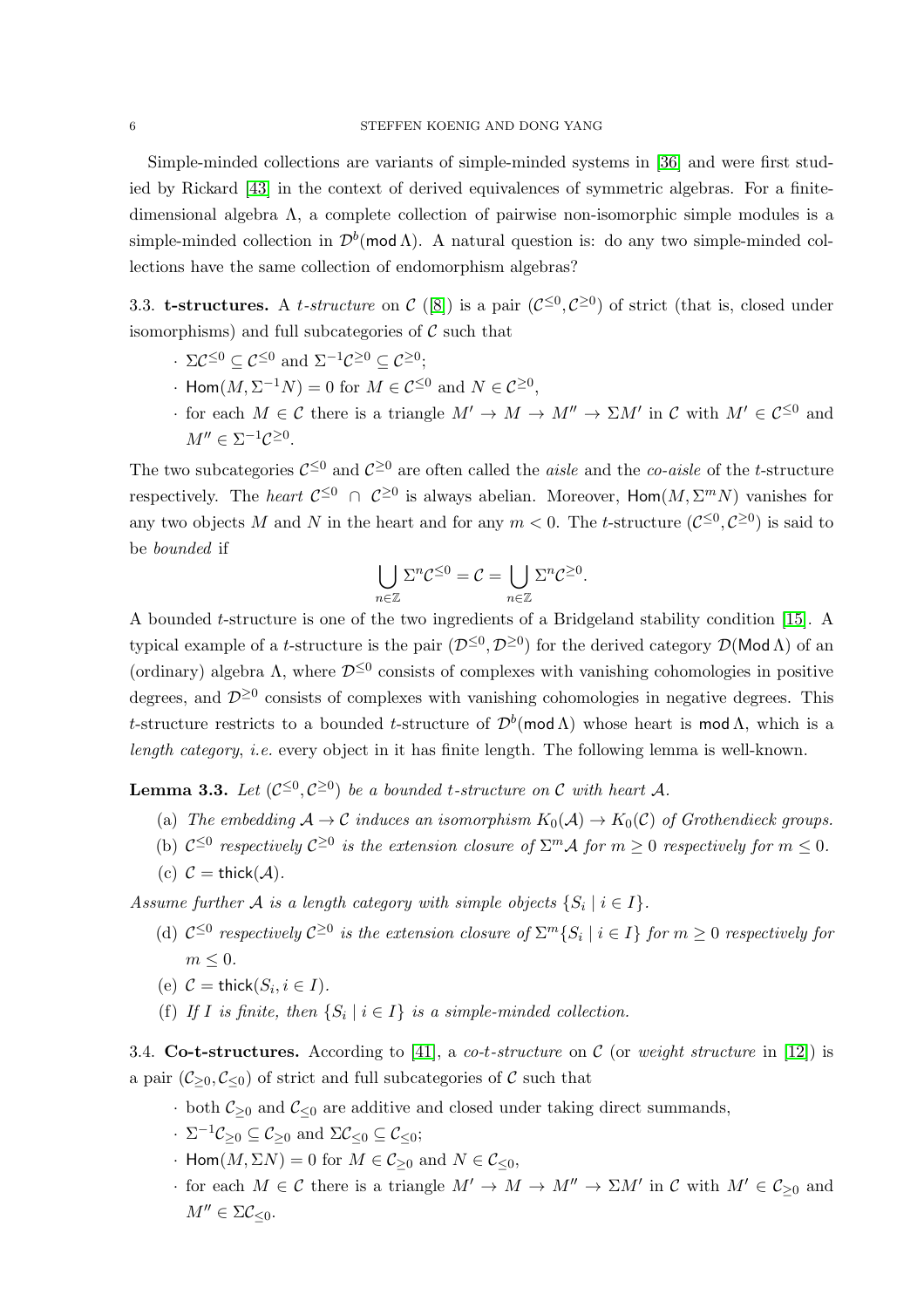The co-heart is defined as the intersection  $\mathcal{C}_{\geq 0} \cap \mathcal{C}_{\leq 0}$ . This is usually not an abelian category. For any two objects M and N in the co-heart, the morphism space  $\text{Hom}(M, \Sigma^m N)$  vanishes for any  $m > 0$ . The co-t-structure  $(C^{\leq 0}, C^{\geq 0})$  is said to be *bounded* [\[12\]](#page-30-9) if

$$
\bigcup_{n\in\mathbb{Z}}\Sigma^n\mathcal{C}_{\leq 0}=\mathcal{C}=\bigcup_{n\in\mathbb{Z}}\Sigma^n\mathcal{C}_{\geq 0}.
$$

A bounded co-t-structure is one of the two ingredients of a Jørgensen–Pauksztello costability condition [\[27\]](#page-31-14). A typical example of a co-t-structure is the pair  $(K_{\geq 0}, K_{\leq 0})$  for the homotopy category  $K^b$ (proj  $\Lambda$ ) of a finite-dimensional algebra  $\Lambda$ , where  $K_{\geq 0}$  consists of complexes which are homotopy equivalent to a complex bounded below at 0, and  $K_{\leq 0}$  consists of complexes which are homotopy equivalent to a complex bounded above at 0. The co-heart of this co-t-structure is proj  $\Lambda$ .

<span id="page-6-2"></span>**Lemma 3.4.** ([\[39,](#page-31-6) Theorem 4.10 (a)]) Let  $(C_{\geq 0}, C_{\leq 0})$  be a bounded co-t-structure on C with co-heart A. Then A is a silting subcategory of  $\mathcal{C}$ .

*Proof.* For the convenience of the reader we give a proof. It suffices to show that  $C = \text{thick}(A)$ . Let M be an object of C. Since the co-t-structure is bounded, there are integers  $m \geq n$  such that  $M \in \sum^{m} \mathcal{C}_{\geq 0} \cap \sum^{n} \mathcal{C}_{\leq 0}$ . Up to suspension and cosuspension we may assume that  $m = 0$ . If  $n = 0$ , then  $M \in \mathcal{A}$ . Suppose  $n < 0$ . There exists a triangle

$$
M' \longrightarrow M \longrightarrow M'' \longrightarrow \Sigma M'
$$

with  $M' \in \Sigma^{-1}C_{\geq 0}$  and  $M'' \in C_{\leq 0}$ . In fact,  $M'' \in \mathcal{A}$ , see [\[12,](#page-30-9) Proposition 1.3.3.6]. Moreover,  $\Sigma M' \in \Sigma^{n+1} C_{\leq 0}$  due to the triangle

 $M'' \longrightarrow \Sigma M' \longrightarrow \Sigma M \longrightarrow \Sigma M''$ 

since both M'' and  $\Sigma M$  belong to  $\Sigma^{n+1}C_{\leq 0}$  and  $C_{\leq 0}$  is extension closed (see [\[12,](#page-30-9) Proposition 1.3.3.3]). So  $\Sigma M' \in \mathcal{C}_{\geq 0} \cup \Sigma^{n+1} \mathcal{C}_{\leq 0}$ . We finish the proof by induction on n. √

<span id="page-6-1"></span>Proposition 3.5. ([\[1,](#page-30-6) Proposition 2.22], [\[12,](#page-30-9) (proof of) Theorem 4.3.2], [\[39,](#page-31-6) Theorem 5.5] and [\[31\]](#page-31-7)) Let A be a silting subcategory of C. Let  $\mathcal{C}_{\leq 0}$  respectively  $\mathcal{C}_{\geq 0}$  be the extension closure of  $\sum^{m} A$  for  $m \geq 0$  respectively for  $m \leq 0$ . Then  $(\mathcal{C}_{\geq 0}, \mathcal{C}_{\leq 0})$  is a bounded co-t-structure on  $\mathcal C$  with co-heart A.

#### 4. Finite-dimensional non-positive dg algebras

<span id="page-6-0"></span>In this section we study derived categories of non-positive dg algebras, i.e. dg algebras  $A =$  $\bigoplus_{i\in\mathbb{Z}}A^i$  with  $A^i=0$  for  $i>0$ , especially finite-dimensional non-positive dg algebras, *i.e.*, non-positive dg algebras which, as vector spaces, are finite-dimensional. These results will be used in Sections [5.1](#page-11-0) and [5.4.](#page-13-0)

Non-positive dg algebras are closely related to silting objects. A triangulated category is said to be algebraic if it is triangle equivalent to the stable category of a Frobenius category.

**Lemma 4.1.** (a) Let A be a non-positive dg algebra. The free dg A-module of rank 1 is a silting object of  $\textsf{per}(A)$ .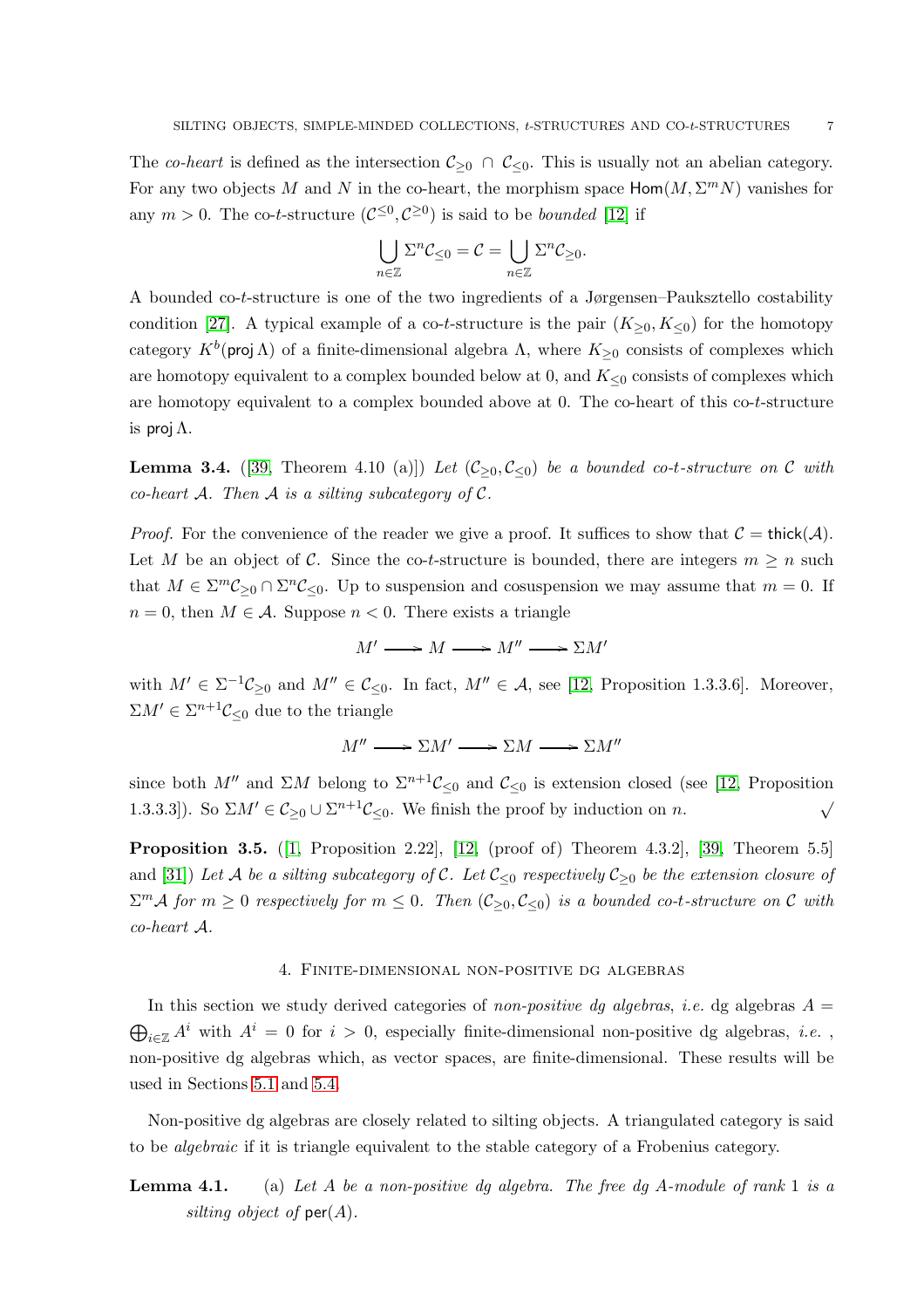(b) Let C be an algebraic triangulated category with split idempotents and let  $M \in \mathcal{C}$  be a silting object. Then there is a non-positive dg algebra A together with a triangle equivalence  $\mathsf{per}(A) \stackrel{\sim}{\to} \mathcal{C}$  which takes A to M.

*Proof.* (a) This is because  $Hom_{per(A)}(A, \Sigma^i A) = H^i(A)$  vanishes for  $i > 0$ .

(b) By [\[30,](#page-31-9) Theorem 3.8 b)] (which is a 'classically generated' version of [\[29,](#page-31-8) Theorem 4.3]), there is a dg algebra  $A'$  together with a triangle equivalence  $\mathsf{per}(A') \overset{\sim}{\to} C$ . In particular, there are isomorphisms  $\textsf{Hom}_{\textsf{per}(A')}(A', \Sigma^i A') \cong \textsf{Hom}_{\mathcal{C}}(M, \Sigma^i M)$  for all  $i \in \mathbb{Z}$ . Since M is a silting object, A' has vanishing cohomologies in positive degrees. Therefore, if  $A = \tau \le 0$  at is the standard truncation at position 0, then the embedding  $A \hookrightarrow A'$  is a quasi-isomorphism. It follows that there is a composite triangle equivalence

$$
\mathsf{per}(A) \xrightarrow{\sim} \mathsf{per}(A') \xrightarrow{\sim} \mathcal{C}
$$

which takes A to M.

In the sequel of this section we assume that  $A$  is a finite-dimensional non-positive dg algebra. The 0-th cohomology  $\overline{A} = H^0(A)$  of A is a finite-dimensional K-algebra. Let Mod  $\overline{A}$  and mod  $\bar{A}$  denote the category of (right) modules over  $\bar{A}$  and its subcategory consisting of those finite-dimensional modules. Let  $\pi : A \to A$  be the canonical projection. We view Mod A as a subcategory of  $\mathcal{C}(A)$  via  $\pi$ .

The total cohomology  $H^*(A)$  of A is a finite-dimensional graded algebra with multiplication induced from the multiplication of  $A$ . Let  $M$  be a dg  $A$ -module. Then the total cohomology  $H^*(M)$  carries a graded  $H^*(A)$ -module structure, and hence a graded  $\overline{A} = H^0(A)$ -module structure. In particular, a stalk dg A-module concentrated in degree 0 is an  $\bar{A}$ -module.

<span id="page-7-0"></span>4.1. The standard *t*-structure. We follow [\[22,](#page-30-13) [4,](#page-30-14) [34\]](#page-31-15), where the dg algebra is not necessarily finite-dimensional.

Let  $M = \ldots \to M^{i-1} \stackrel{d^{i-1}}{\to} M^i \stackrel{d^i}{\to} M^{i+1} \to \ldots$  be a dg A-module. Consider the standard truncation functors  $\tau_{\leq 0}$  and  $\tau_{>0}$ :

$$
\tau_{\leq 0}M = \dots \longrightarrow M^{-2} \stackrel{d^{-2}}{\longrightarrow} M^{-1} \stackrel{d^{-1}}{\longrightarrow} \text{ker}d^{0} \longrightarrow 0 \longrightarrow 0 \longrightarrow 0 \longrightarrow \dots
$$
  

$$
\tau_{>0}M = \dots \longrightarrow 0 \longrightarrow 0 \longrightarrow M^{0}/\text{ker}d^{0} \stackrel{d^{0}}{\longrightarrow} M^{1} \stackrel{d^{1}}{\longrightarrow} M^{2} \stackrel{d^{2}}{\longrightarrow} M^{3} \longrightarrow \dots
$$

Since A is non-positive,  $\tau \le 0$  is a dg A-submodule of M and  $\tau >0$  is the corresponding quotient dg A-module. Hence there is a distinguished triangle in  $\mathcal{D}(A)$ 

$$
\tau_{\leq 0} M \to M \to \tau_{>0} M \to \Sigma \tau_{\leq 0} M.
$$

These two functors define a t-structure  $(\mathcal{D}^{\leq 0}, \mathcal{D}^{\geq 0})$  on  $\mathcal{D}(A)$ , where  $\mathcal{D}^{\leq 0}$  is the subcategory of  $\mathcal{D}(A)$  consisting of dg A-modules with vanishing cohomology in positive degrees, and  $\mathcal{D}^{\geq 0}$  is the subcategory of  $\mathcal{D}(A)$  consisting of dg A-modules with vanishing cohomology in negative degrees.

By the definition of the t-structure  $(D^{\leq 0}, D^{\geq 0})$ , the heart  $\mathcal{H} = \mathcal{D}^{\leq 0} \cap \mathcal{D}^{\geq 0}$  consists of those dg A-modules whose cohomology is concentrated in degree 0. Thus the functor  $H^0$  induces an

√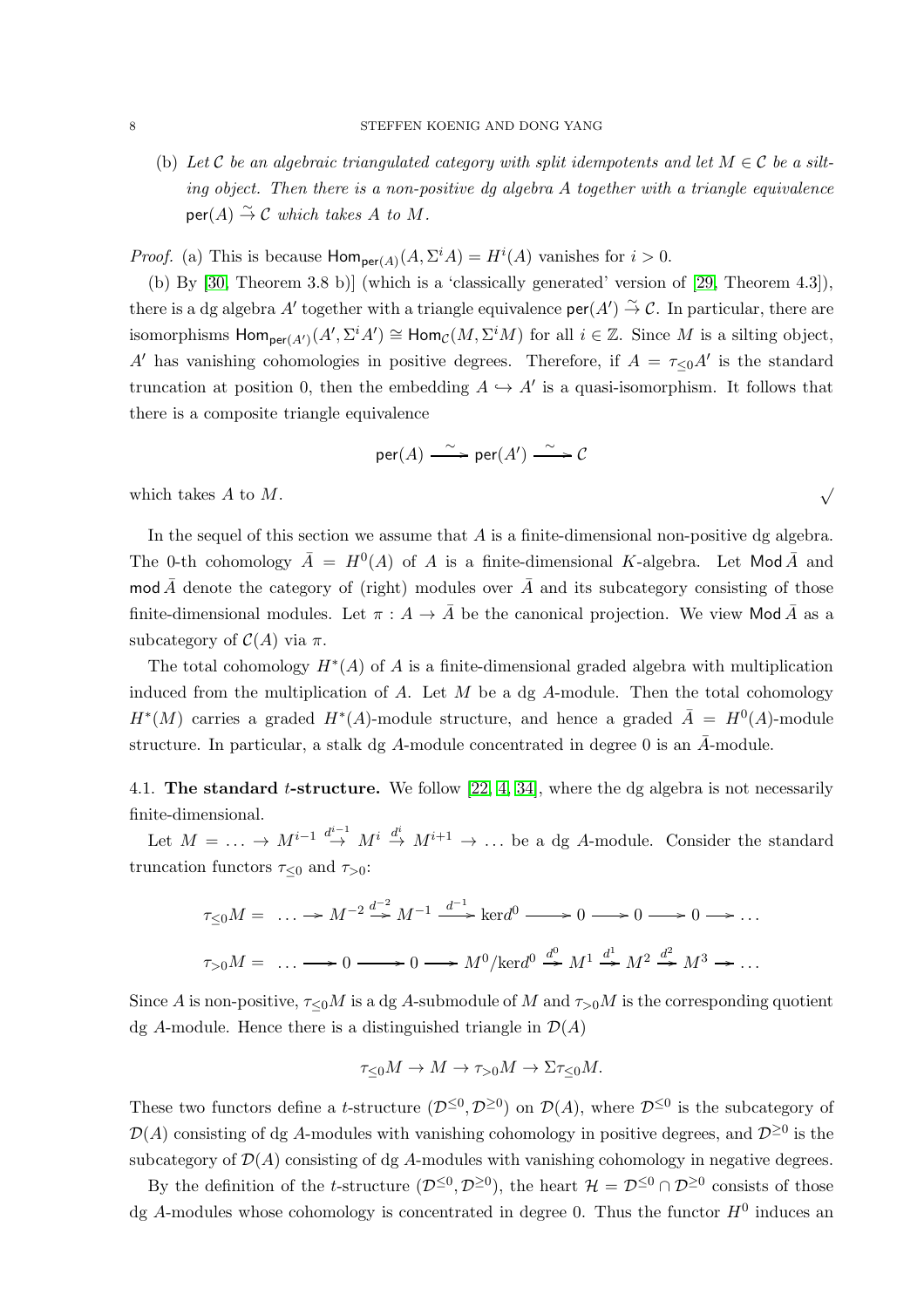equivalence

$$
H^0: \mathcal{H} \longrightarrow \text{Mod }\bar{A}.
$$

$$
M \rightarrow H^0(M)
$$

See also [\[26,](#page-31-16) Theorem 1.3]. The t-structure  $(\mathcal{D}^{\leq 0}, \mathcal{D}^{\geq 0})$  on  $\mathcal{D}(A)$  restricts to a bounded tstructure on  $\mathcal{D}_{fd}(A)$  with heart equivalent to mod  $\overline{A}$ .

4.2. Morita reduction. Let d be the differential of A. Then  $d(A^0) = 0$ .

Let  $e$  be an idempotent of A. For degree reasons,  $e$  must belong to  $A^0$ , and the graded subspace eA of A is a dg submodule:  $d(ea) = d(e)a + ed(a) = ed(a)$ . Therefore for each decomposition  $1 = e_1 + \ldots + e_n$  of the unity into a sum of primitive orthogonal idempotents, there is a direct sum decomposition  $A = e_1 A \oplus ... \oplus e_n A$  of A into indecomposable dg A-modules. Moreover, if e and e' are two idempotents of A such that  $eA \cong e'A$  as ordinary modules over the ordinary algebra A, then this isomorphism is also an isomorphism of dg modules. Indeed, there are two elements of A such that  $fg = e$  and  $gf = e'$ . Again for degree reasons, f and g belong to  $A^0$ . So they induce isomorphisms of dg A-modules:  $eA \rightarrow e'A$ ,  $a \mapsto ga$  and  $e'A \rightarrow eA$ ,  $a \mapsto fa$ . It follows that the above decomposition of A into a direct sum of indecomposable dg modules is essentially unique. Namely, if  $1 = e'_1 + \ldots + e'_n$  is another decomposition of the unity into a sum of primitive orthogonal idempotents, then  $m = n$  and up to reordering,  $e_1 A \cong e'_1 A$ , ...,  $e_n A \cong e'_n A.$ 

<span id="page-8-1"></span>4.3. The perfect derived category. Since A is finite-dimensional (and thus has finite-dimensional total cohomology),  $\mathsf{per}(A)$  is a triangulated subcategory of  $\mathcal{D}_{fd}(A)$ .

We assume, as we may, that A is basic. Let  $1 = e_1 + \ldots + e_n$  be a decomposition of 1 in A into a sum of primitive orthogonal idempotents. Since  $d(x) = \lambda_1 e_{i_1} + \ldots + \lambda_s e_{i_s}$  implies that  $d(e_{i_j}x) = \lambda_j e_{i_j}$ , the intersection of the space spanned by  $e_1, \ldots, e_n$  with the image of the differential d has a basis consisting of some  $e_i$ 's, say  $e_{r+1}, \ldots, e_n$ . So,  $e_{r+1}A, \ldots, e_nA$  are homotopic to zero.

We say that a dg  $A$ -module  $M$  is *strictly perfect* if its underlying graded module is of the form  $\bigoplus_{j=1}^N R_j,$  where  $R_j$  belongs to  $\mathsf{add}(\Sigma^{t_j}A)$  for some  $t_j$  with  $t_1 < t_2 < \ldots < t_N,$  and if its differential is of the form  $d_{int} + \delta$ , where  $d_{int}$  is the direct sum of the differential of the  $R_j$ 's, and  $\delta$ , as a degree 1 map from  $\bigoplus_{j=1}^{N} R_j$  to itself, is a strictly upper triangular matrix whose entries are in A. It is minimal if in addition no shifted copy of  $e_{r+1}A, \ldots, e_nA$  belongs to add $(R_1, \ldots, R_i)$ , and the entries of  $\delta$  are in the radical of A, cf. [\[42,](#page-31-17) Section 2.8]. Strictly perfect dg modules are  $K$ -projective. If A is an ordinary algebra, then strictly perfect dg modules are precisely bounded complexes of finitely generated projective modules.

<span id="page-8-0"></span>**Lemma 4.2.** Let M be a dg A-module belonging to  $\text{per}(A)$ . Then M is quasi-isomorphic to a minimal strictly perfect dg A-module.

*Proof.* Bearing in mind that  $e_1A, \ldots, e_rA$  have local endomorphism algebras and  $e_{r+1}A, \ldots, e_nA$ are homotopic to zero, we prove the assertion as in [\[42,](#page-31-17) Lemma 2.14].  $\checkmark$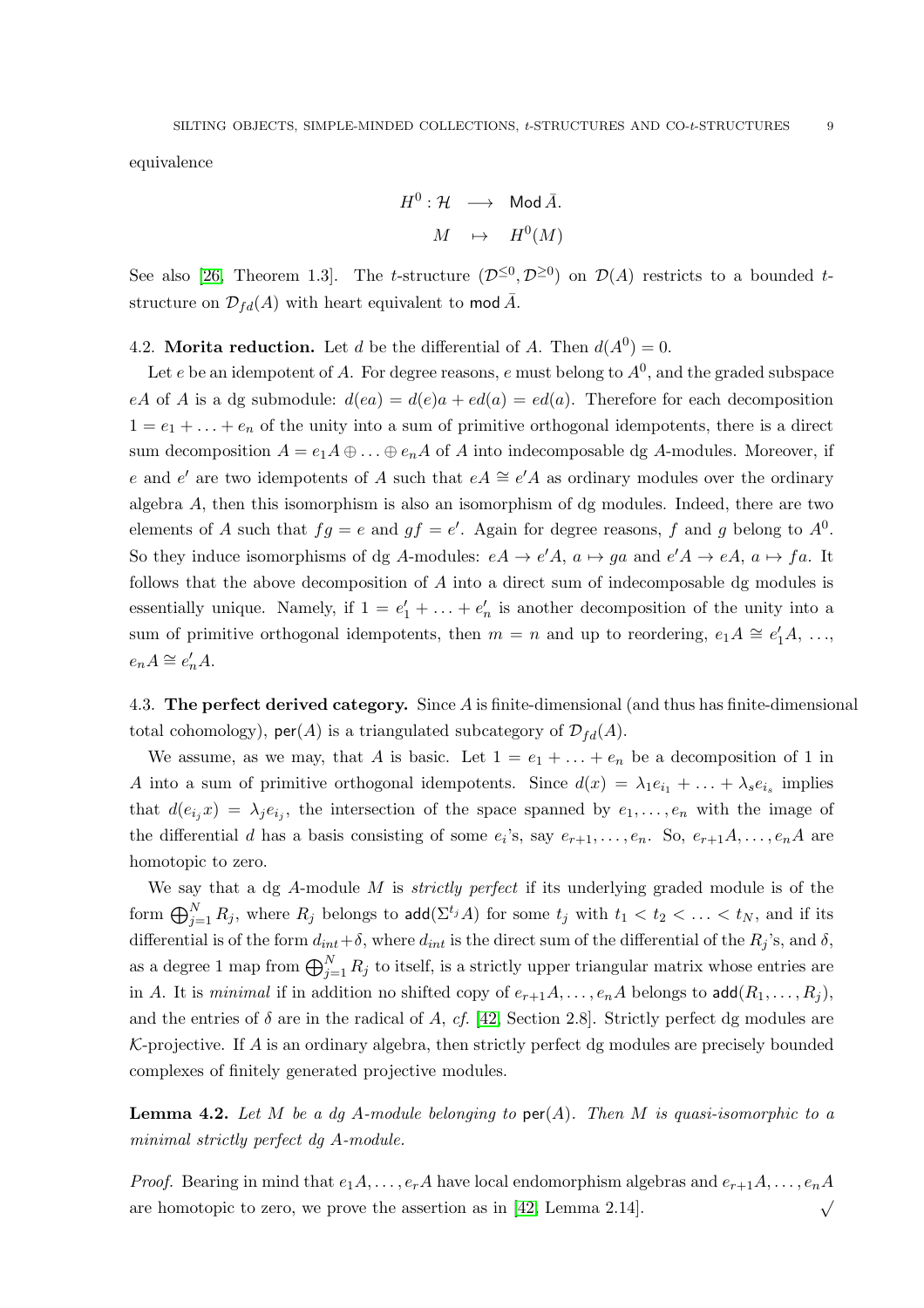<span id="page-9-0"></span>4.4. **Simple modules.** Assume that  $\vec{A}$  is basic. According to the preceding subsection, we may assume that there is a decomposition  $1 = e_1 + \ldots + e_r + e_{r+1} + \ldots + e_n$  of the unity of A into a sum of primitive orthogonal idempotents such that  $1 = \bar{e}_1 + \ldots + \bar{e}_r$  is a decomposition of 1 in A into a sum of primitive orthogonal idempotents.

Let  $S_1, \ldots, S_r$  be a complete set of pairwise non-isomorphic simple  $\bar{A}$ -modules and let  $R_1, \ldots, R_r$ be their endomorphism algebras. Then

$$
\mathcal{H}om_A(e_iA, S_j) = \begin{cases} R_j R_j & \text{if } i = j, \\ 0 & \text{otherwise.} \end{cases}
$$

Therefore, by  $(2.1)$  and  $(2.2)$ ,

$$
\operatorname{Hom}_{\mathcal{D}(A)}(e_i A, \Sigma^m S_j) = \begin{cases} n_j R_j & \text{if } i = j \text{ and } m = 0, \\ 0 & \text{otherwise.} \end{cases}
$$

Moreover,  $\{e_1A, \ldots, e_rA\}$  and  $\{S_1, \ldots, S_r\}$  characterise each other by this property. On the one hand, if M is a dg A-module such that for some integer  $1 \leq j \leq r$ 

$$
\operatorname{Hom}_{\mathcal{D}(A)}(e_i A, \Sigma^m M) = \begin{cases} n_j R_j & \text{if } i = j \text{ and } m = 0, \\ 0 & \text{otherwise,} \end{cases}
$$

then M is isomorphic in  $\mathcal{D}(A)$  to  $S_j$ . On the other hand, let M be an object of per(A) such that for some integer  $1 \leq i \leq r$ 

$$
\operatorname{Hom}_{\mathcal{D}(A)}(M, \Sigma^m S_j) = \begin{cases} R_j R_j & \text{if } i = j \text{ and } m = 0, \\ 0 & \text{otherwise.} \end{cases}
$$

Then by replacing M by its minimal perfect resolution (Lemma [4.2\)](#page-8-0), we see that M is isomorphic in  $\mathcal{D}(A)$  to  $e_iA$ .

Further, recall from Section [4.1](#page-7-0) that  $\mathcal{D}_{fd}(A)$  admits a standard t-structure whose heart is equivalent to mod  $\bar{A}$ . This implies that the simple modules  $S_1, \ldots, S_r$  form a simple-minded collection in  $\mathcal{D}_{fd}(A)$ .

4.5. The Nakayama functor. For a complex  $M$  of K-vector spaces, we define its dual as  $D(M) = \mathcal{H}om_K(M,K)$ , where K in the second argument is considered as a complex concentrated in degree 0. One checks that D defines a duality between finite-dimensional dg A-modules and finite-dimensional dg  $A^{op}$ -modules.

Let  $e$  be an idempotent of  $A$  and  $M$  a dg  $A$ -module. Then there is a canonical isomorphism

$$
\mathcal{H}om_A(eA,M)\cong Me.
$$

If in addition each component of  $M$  is finite-dimensional, there are canonical isomorphisms

$$
\mathcal{H}om_A(eA, M) \cong Me \cong \mathcal{D}\mathcal{H}om_A(M, \mathcal{D}(Ae)).
$$

Let  $C(A)$  denote the category of dg A-modules. The Nakayama functor  $\nu : C(A) \to C(A)$  is defined by  $\nu(M) = D\mathcal{H}om_A(M, A)$  [\[29,](#page-31-8) Section 10]. There are canonical isomorphisms

$$
\mathrm{D}\mathcal{H}\mathrm{om}_A(M,N)\cong \mathcal{H}\mathrm{om}_A(N,\nu M)
$$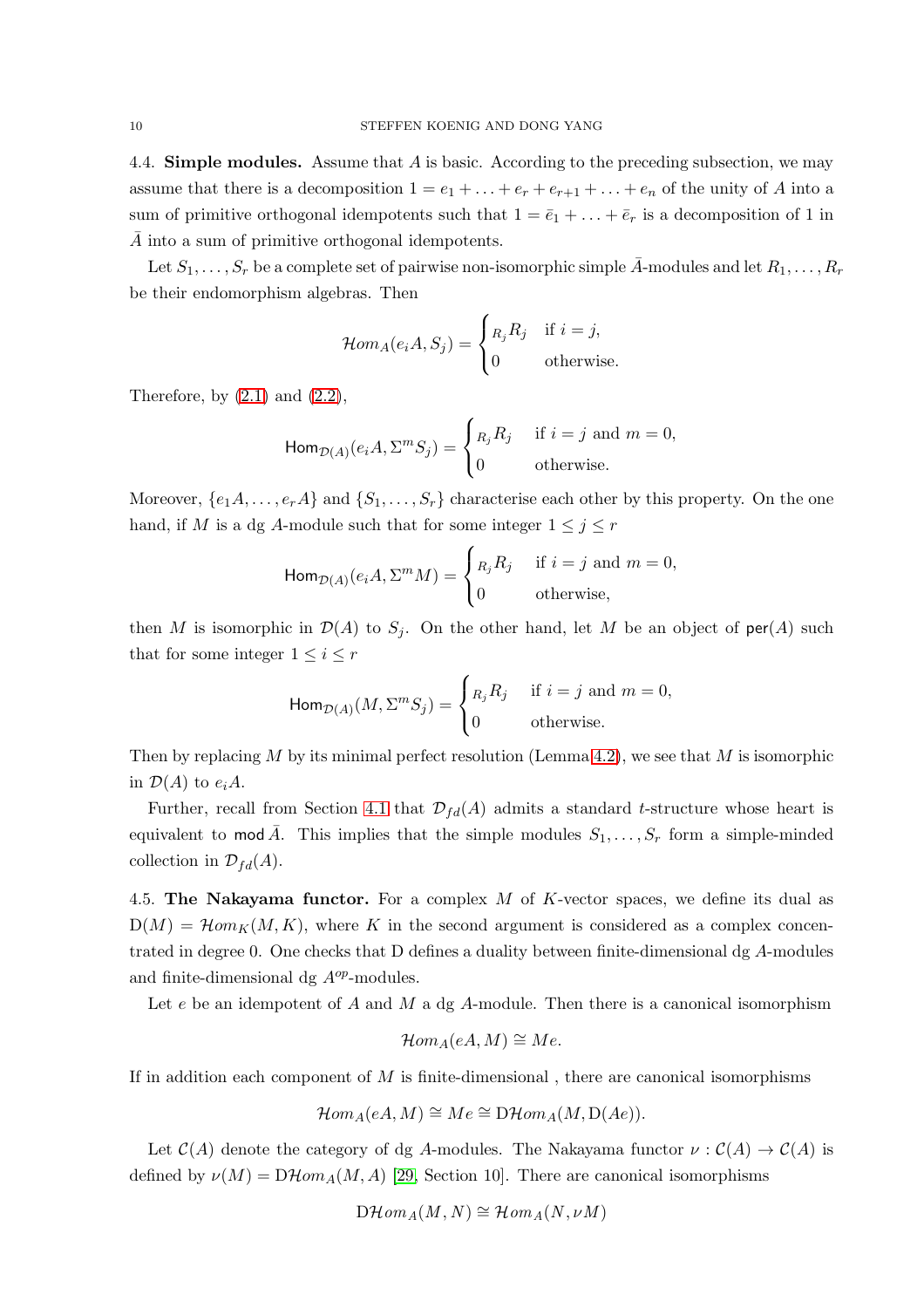for any strictly perfect dg A-module M and any dg A-module N. Then  $\nu(eA) = D(Ae)$  for an idempotent e of A, and the functor  $\nu$  induces a triangle equivalences between the subcategories  $\textsf{per}(A)$  and thick(D(A)) of  $\mathcal{D}(A)$  with quasi-inverse given by  $\nu^{-1}(M) = \mathcal{H}om_A(D(A), M)$ . Moreover, we have the Auslander–Reiten formula

$$
D Hom(M, N) \cong Hom(N, \nu M),
$$

which is natural in  $M \in \text{per}(A)$  and  $N \in \mathcal{D}(A)$ .

Let  $e_1, \ldots, e_r, S_1, \ldots, S_r$  and  $R_1, \ldots, R_r$  be as in the preceding subsection. Then

$$
\mathcal{H}om_A(S_j, \mathcal{D}(Ae_i)) \cong \mathcal{D}\mathcal{H}om_A(e_iA, S_j) = \begin{cases} (R_j)_{R_j} & \text{if } i = j, \\ 0 & \text{otherwise.} \end{cases}
$$

Therefore, by  $(2.1)$  and  $(2.2)$ ,

$$
\operatorname{Hom}_{\mathcal{D}(A)}(S_j, \Sigma^m \mathcal{D}(Ae_i)) = \begin{cases} (R_j)_{R_j} & \text{if } i = j \text{ and } m = 0, \\ 0 & \text{otherwise.} \end{cases}
$$

Moreover,  $\{D(Ae_1), \ldots, D(Ae_r)\}\$  and  $\{S_1, \ldots, S_r\}$  characterise each other in  $\mathcal{D}(A)$  by this property. This follows from the arguments in the preceding subsection by applying the functors  $\nu$ and  $\nu^{-1}$ .

4.6. The standard co-t-structure. Let  $P_{\leq 0}$  (respectively,  $P_{\geq 0}$ ) be the smallest full subcategory of  $\textsf{per}(A)$  containing  $\{\Sigma^m A \mid m \geq 0\}$  (respectively,  $\{\Sigma^m A \mid m \leq 0\}$ ) and closed under taking extensions and direct summands. The following lemma is a special case of Proposition [3.5.](#page-6-1) For the convenience of the reader we include a proof.

**Lemma 4.3.** The pair  $(\mathcal{P}_{\geq 0}, \mathcal{P}_{\leq 0})$  is a co-t-structure on  $\text{per}(A)$ . Moreover, its co-heart is  $add(A<sub>A</sub>)$ .

*Proof.* Since  $\text{Hom}(A, \Sigma^m A) = 0$  for  $m \geq 0$ , it follows that  $\text{Hom}(X, \Sigma Y) = 0$  for  $M \in \mathcal{P}_{\geq 0}$  and  $N \in \mathcal{P}_{\leq 0}$ . It remains to show that any object M in per(A) fits into a triangle whose outer terms belong to  $\mathcal{P}_{\geq 0}$  and  $\mathcal{P}_{\leq 0}$ , respectively. By Lemma [4.2,](#page-8-0) we may assume that M is minimal perfect. Write  $M = (\bigoplus_{j=1}^{N} R_j, d_{int} + \delta)$  as in Section [4.3.](#page-8-1) Let  $N' \in \{1, ..., N\}$  be the unique integer such that  $t_{N'} \geq 0$  but  $t_{N'+1} < 0$ . Let M' be the graded module  $\bigoplus_{j=1}^{N'} R_j$  endowed with the differential restricted from  $d_{int} + \delta$ . Because  $d_{int} + \delta$  is upper triangular, M' is a dg submodule of M. Clearly M' belongs to  $\mathcal{P}_{\geq 0}$  and the quotient  $M'' = M/M'$  belongs to  $\Sigma \mathcal{P}_{\leq 0}$ . Thus we obtain the desired triangle

$$
M' \longrightarrow M \longrightarrow M'' \longrightarrow \Sigma M'
$$

<span id="page-10-0"></span>with  $M'$  in  $\mathcal{P}_{\geq 0}$  and  $M''$  in  $\Sigma \mathcal{P}_{\leq 0}$ .

### 5. The maps

Let  $\Lambda$  be a finite-dimensional basic K-algebra. This section is devoted to defining the maps in the following diagram.

√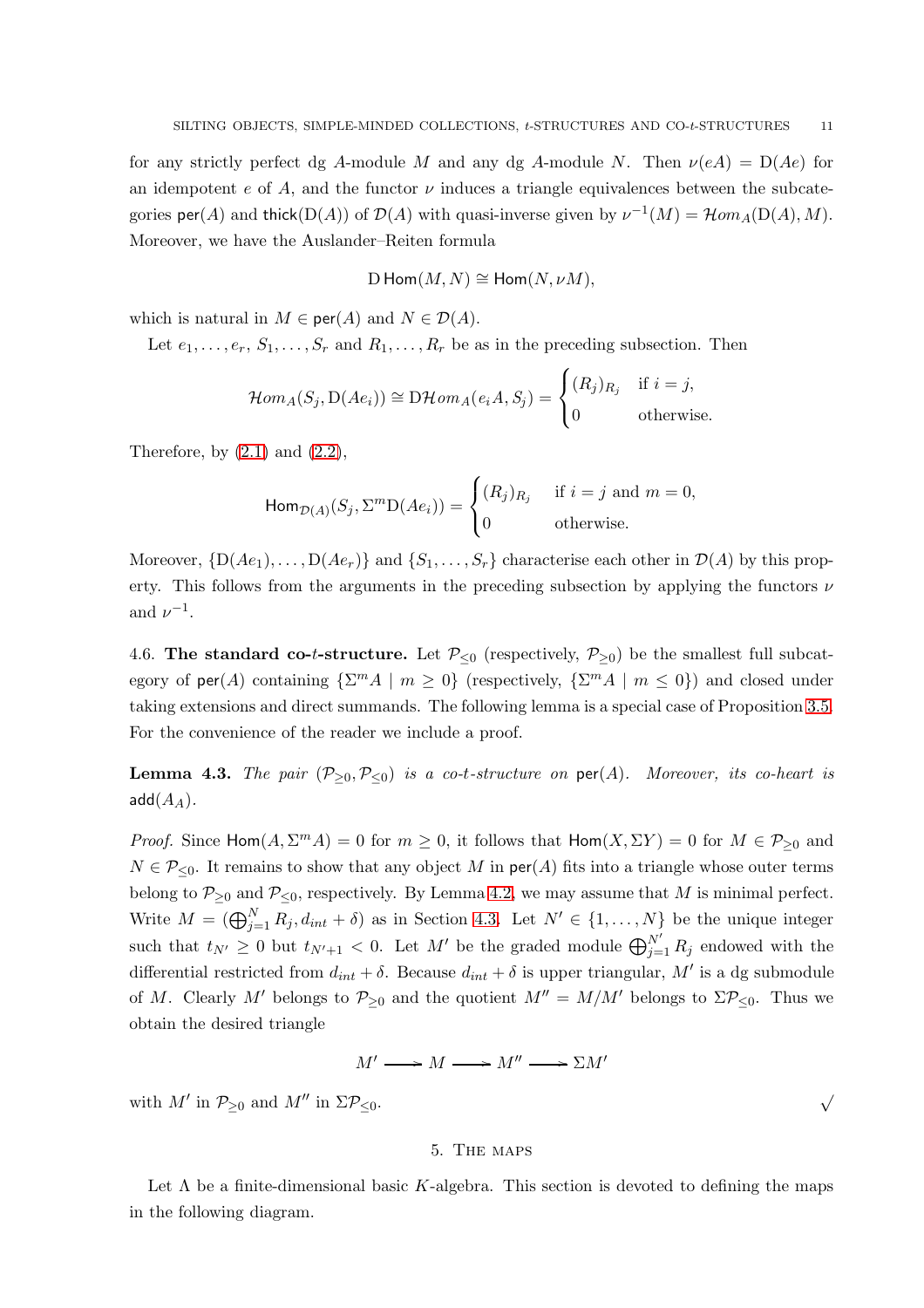

<span id="page-11-0"></span>5.1. Silting objects induce derived equivalences. Let  $M$  be a basic silting object of the category  $K^b$ (proj  $\Lambda$ ). By definition, M is a bounded complex of finitely generated projective A-modules such that  $\text{Hom}_{K^b(\text{proj}\Lambda)}(M,\Sigma^mM)$  vanishes for all  $m > 0$ . By Lemma 4.1, there is a non-positive dg algebra whose perfect derived category is triangle equivalent to  $K^b$ (proj  $\Lambda$ ). This equivalence sends the free dg module of rank  $1$  to  $M$ . Below we explicitly construct such a dg algebra.

Consider  $\mathcal{H}om_A(M, M)$ . Recall that the degree n component of  $\mathcal{H}om_A(M, M)$  consists of those  $\Lambda$ -linear maps from  $M$  to itself which are homogeneous of degree n. The differential of  $\mathcal{H}om_A(M, M)$  takes a homogeneous map f of degree n to  $d \circ f - (-1)^n f \circ d$ , where d is the differential of M. This differential and the composition of maps makes  $\mathcal{H}om_A(M, M)$ into a dg algebra. Therefore  $\mathcal{H}om_A(M, M)$  is a finite-dimensional dg algebra. Moreover,  $H^m(\mathcal{H}\mathit{om}_A(M, M)) = \mathsf{Hom}_{\mathcal{D}(A)}(M, \Sigma^m M)$  for any integer m, by [\(2.1\)](#page-3-0) and [\(2.2\)](#page-3-1). Because M is a silting object,  $\mathcal{H}om_A(M, M)$  has cohomology concentrated in non-positive degrees. Take the truncated dg algebra  $\tilde{\Gamma} = \tau \epsilon_0 \mathcal{H}om_A(M, M)$ , where  $\tau \epsilon_0$  is the standard truncation at position 0. Then the embedding  $\tilde{\Gamma} \to \mathcal{H}om_A(M, M)$  is a quasi-isomorphism of dg algebras, and hence  $\tilde{\Gamma}$  is a finite-dimensional non-positive dg algebra. Therefore, the derived category  $\mathcal{D}(\tilde{\Gamma})$ carries a natural t-structure  $(\mathcal{D}^{\leq 0}, \mathcal{D}^{\geq 0})$  with heart  $\mathcal{D}^{\leq 0} \cap \mathcal{D}^{\geq 0}$  equivalent to Mod  $\Gamma$ , where  $\Gamma = H^0(\tilde{\Gamma}) = \mathsf{End}_{\mathcal{D}(A)}(M)$ . This t-structure restricts to a t-structure on  $\mathcal{D}_{fd}(\tilde{\Gamma})$ , denoted by  $(\mathcal{D}_{fd}^{\leq 0}, \mathcal{D}_{fd}^{\geq 0})$ , whose heart is equivalent to **mod** Γ. Moreover, there is a standard co-t-structure  $(\mathcal{P}_{\geq 0}, \mathcal{P}_{\leq 0})$  on per( $\tilde{\Gamma}$ ), see Section [4.](#page-6-0)

The object M has a natural dg  $\tilde{\Gamma}$ -A-bimodule structure. Moreover, since it generates  $K^b$ (proj  $\Lambda$ ), it follows from [\[29,](#page-31-8) Lemma 6.1 (a)] that there are triangle equivalences

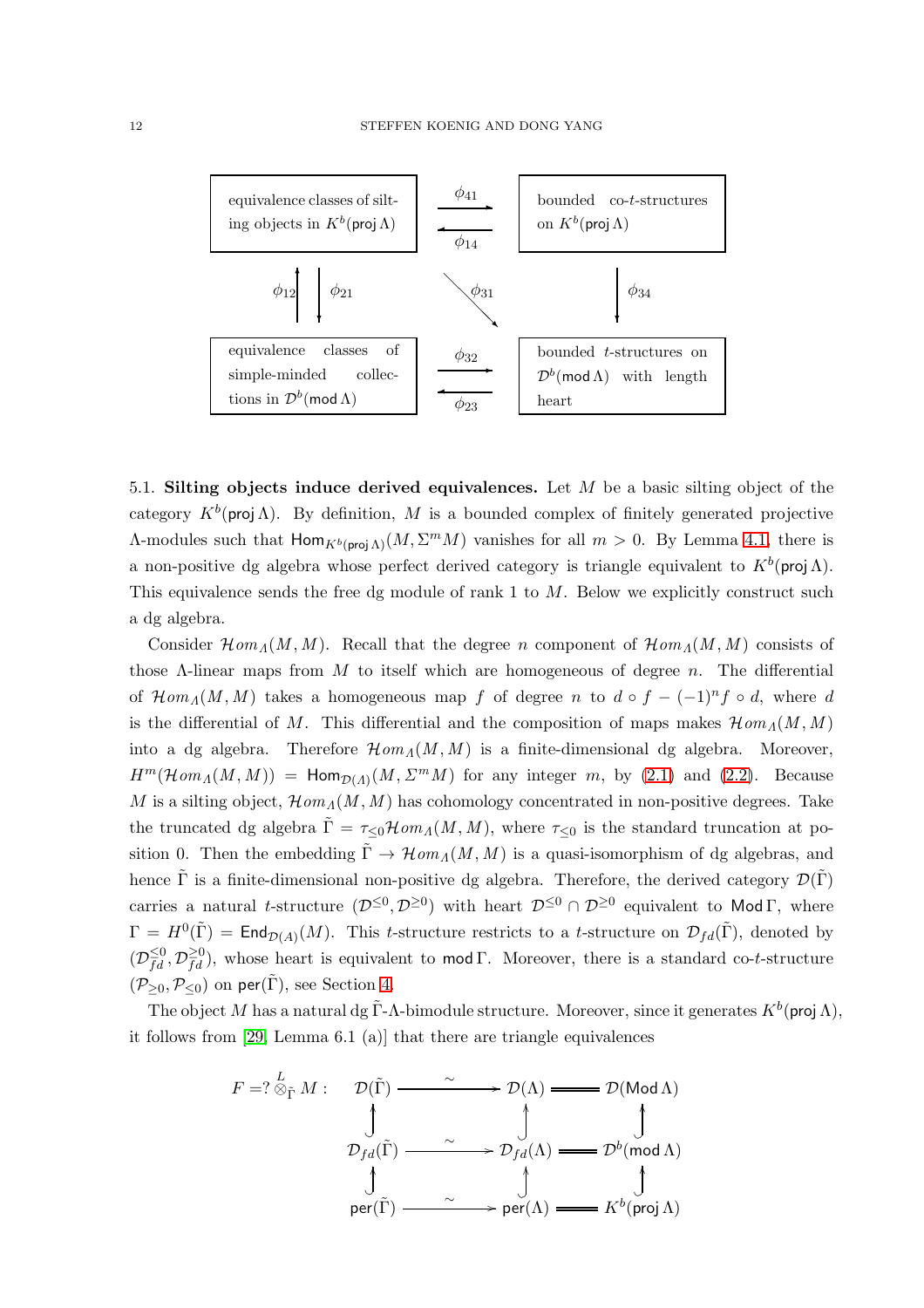These equivalences take  $\tilde{\Gamma}$  to M. The following special case of Theorem [3.1](#page-4-1) is a consequence.

<span id="page-12-0"></span>Corollary 5.1. The number of indecomposable direct summands of M equals the rank of the Grothendieck group of  $K^b$ (proj  $\Lambda$ ). In particular, any two basic silting objects of  $K^b$ (proj  $\Lambda$ ) have the same number of indecomposable direct summands.

*Proof.* The number of indecomposable direct summands of  $M$  equals the rank of the Grothendieck group of mod Γ, which equals the rank of the Grothendieck group of  $\mathcal{D}_{fd}(\tilde{\Gamma}) \cong \mathcal{D}^b(\text{mod }\Lambda)$  since mod  $\Gamma$  is the heart of a bounded t-structure (Lemma [3.3\)](#page-5-0).

Write  $M = M_1 \oplus \ldots \oplus M_r$  with  $M_i$  indecomposable. Suppose that  $X_1, \ldots, X_r$  are objects in  $\mathcal{D}^b(\text{mod }\Lambda)$  such that their endomorphism algebras  $R_1,\ldots,R_r$  are division algebras and that the following formula holds for  $i, j = 1, \ldots, r$  and  $m \in \mathbb{Z}$ 

$$
\operatorname{Hom}(M_i, \Sigma^m X_j) = \begin{cases} n_j R_j & \text{if } i = j \text{ and } m = 0, \\ 0 & \text{otherwise.} \end{cases}
$$

Then up to isomorphism, the objects  $X_1, \ldots, X_r$  are sent by the derived equivalence  $? \otimes_{\tilde{\Gamma}} M$  to a complete set of pairwise non-isomorphic simple Γ-modules, see Section [4.4.](#page-9-0)

**Lemma 5.2.** (a) Let  $X'_1, \ldots, X'_r$  be objects of  $\mathcal{D}^b(\text{mod }\Lambda)$  such that the following formula holds for  $1 \leq i, j \leq r$  and  $m \in \mathbb{Z}$ 

$$
\operatorname{Hom}(M_i, \Sigma^m X_j') = \begin{cases} n_j R_j & \text{if } i = j \text{ and } m = 0, \\ 0 & \text{otherwise.} \end{cases}
$$

Then  $X_i \cong X'_i$  for any  $i = 1, \ldots, r$ .

(b) Let  $M'_1, \ldots, M'_r$  be objects of  $K^b$ (proj  $\Lambda$ ) such that the following formula holds for  $1 \leq$  $i, j \leq r$  and  $m \in \mathbb{Z}$ 

$$
\operatorname{Hom}(M_i', \Sigma^m X_j) = \begin{cases} R_j R_j & \text{if } i = j \text{ and } m = 0, \\ 0 & \text{otherwise.} \end{cases}
$$

Then  $M_i \cong M'_i$  for any  $i = 1, \ldots, r$ .

*Proof.* This follows from the corresponding result in  $\mathcal{D}(\tilde{\Gamma})$ , see Section [4.4.](#page-9-0) √

5.2. From co-t-structures to silting objects. Let  $(\mathcal{C}_{\geq 0}, \mathcal{C}_{\leq 0})$  be a bounded co-t-structure of  $K^b$ (proj Λ). By Lemma [3.4,](#page-6-2) the co-heart  $\mathcal{A} = \mathcal{C}_{\geq 0} \cap \mathcal{C}_{\leq 0}$  is a silting subcategory of  $K^b$ (proj Λ). Since  $\Lambda$  is a silting object of  $K^b$ (proj  $\Lambda$ ), it follows from Theorem [3.1](#page-4-1) that  $\mathcal A$  has an additive generator, say M, i.e.  $\mathcal{A} = \text{add}(M)$ . Then M is a silting object in  $K^b(\text{proj}\,\Lambda)$ . Define

$$
\phi_{14}(\mathcal{C}_{\geq 0}, \mathcal{C}_{\leq 0}) = M.
$$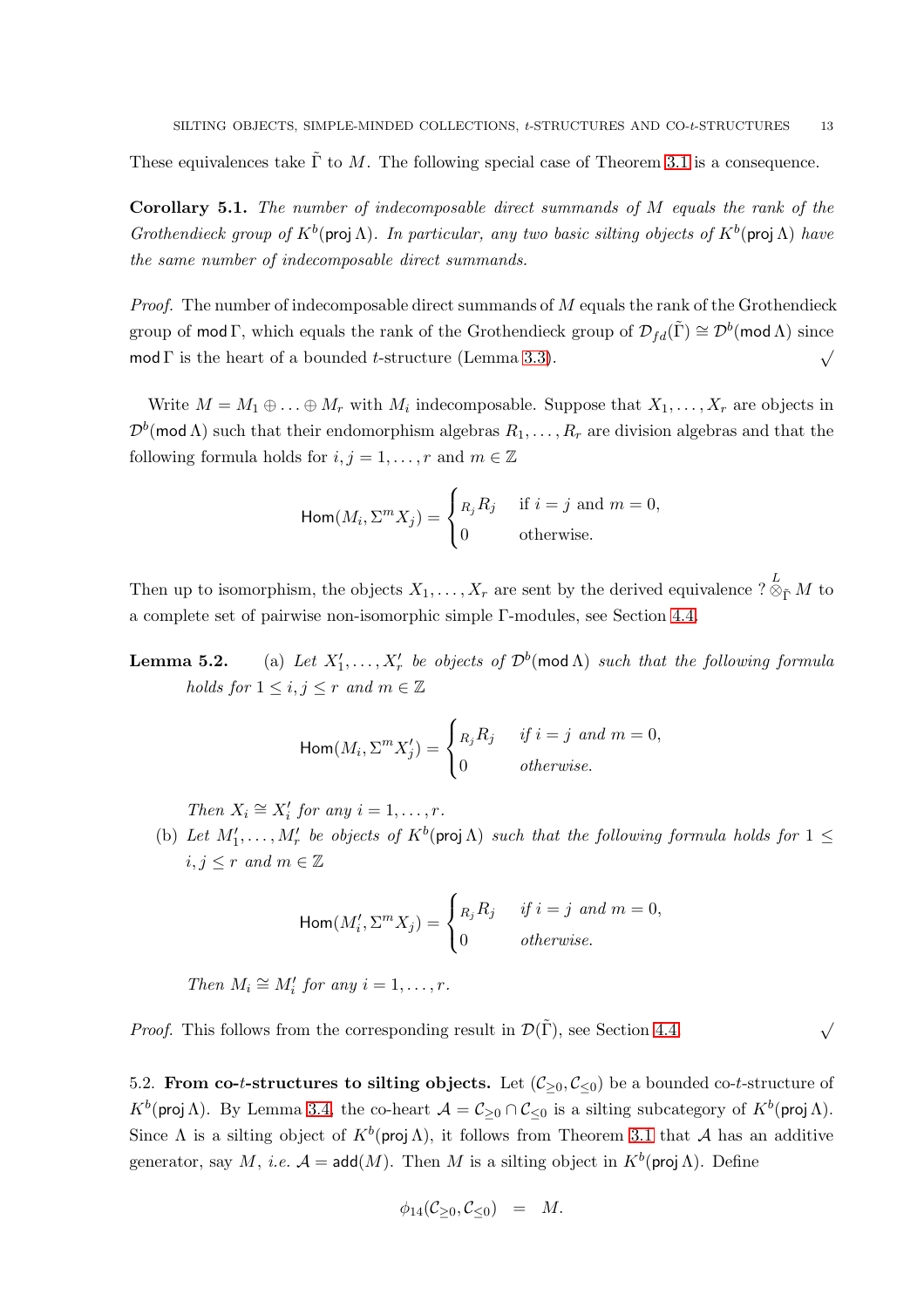5.3. From *t*-structures to simple-minded collections. Let  $(C^{\leq 0}, C^{\geq 0})$  be a bounded *t*structure of  $\mathcal{D}^b(\mathsf{mod}\,\Lambda)$  with length heart  $\mathcal{A}$ . Boundedness implies that the Grothendieck group of  $\mathcal A$  is isomorphic to the Grothendieck group of  $\mathcal D^b(\textsf{mod}\,\Lambda)$ , which is free, say, of rank r. Therefore, A has precisely r isomorphism classes of simple objects, say  $X_1, \ldots, X_r$ . By Lemma [3.3](#page-5-0) (f),  $X_1, \ldots, X_r$  is a simple-minded collection in  $\mathcal{D}^b(\text{mod }\Lambda)$ . Define

$$
\phi_{23}(\mathcal{C}^{\leq 0}, \mathcal{C}^{\geq 0}) = \{X_1, \ldots, X_r\}.
$$

<span id="page-13-0"></span>5.4. From silting objects to simple-minded collections, t-structures and co-t-structures. Let M be a silting object of  $K^b$ (proj  $\Lambda$ ). Define full subcategories of C

- $\mathcal{C}^{\leq 0} = \{ N \in \mathcal{D}^b(\text{mod }\Lambda) \mid \text{Hom}(M,\Sigma^m N) = 0, \ \forall \ m > 0 \},$  $\mathcal{C}^{\geq 0} = \{ N \in \mathcal{D}^b(\text{mod }\Lambda) \mid \text{Hom}(M,\Sigma^m N) = 0, \ \forall \ m < 0 \},$  $\mathcal{C}_{\leq 0}$  = the additive closure of the extension closure of  $\Sigma^m M$ ,  $m \geq 0$  in  $K^b(\text{proj } \Lambda)$ ,  $\mathcal{C}_{\geq 0}$  = the additive closure of the extension closure of  $\Sigma^m M$ ,  $m \leq 0$  in  $K^b(\text{proj }\Lambda)$ .
- **Lemma 5.3.** (a) The pair  $(C^{\leq 0}, C^{\geq 0})$  is a bounded t-structure on  $\mathcal{D}^b(\text{mod }\Lambda)$  whose heart is equivalent to mod  $\Gamma$  for  $\Gamma = \text{End}(M)$ . Write  $M = M_1 \oplus \ldots \oplus M_r$  and let  $X_1, \ldots, X_r$ be the corresponding simple objects of the heart with endomorphism algebras  $R_1, \ldots, R_r$ respectively. Then the following formula holds for  $1 \leq i, j \leq r$  and  $m \in \mathbb{Z}$

$$
\operatorname{Hom}(M_i, \Sigma^m X_j) = \begin{cases} n_j R_j & \text{if } i = j \text{ and } m = 0, \\ 0 & \text{otherwise.} \end{cases}
$$

(b) The pair  $(\mathcal{C}_{\geq 0}, \mathcal{C}_{\leq 0})$  is a bounded co-t-structure on  $K^b$ (proj  $\Lambda$ ) whose co-heart is add(M).

The first statement of part (a) is proved by Keller and Vossieck [\[33\]](#page-31-1) in the case when  $\Lambda$  is the path algebra of a Dynkin quiver and by Assem, Souto and Trepode [\[5\]](#page-30-5) in the case when  $\Lambda$ is hereditary.

*Proof.* Let  $\tilde{\Gamma}$  be the truncated dg endomorphism algebra of M, see Section [5.1.](#page-11-0) Then per( $\tilde{\Gamma}$ ) has a standard bounded co-t-structure  $(\mathcal{P}_{\geq 0}, \mathcal{P}_{\leq 0})$  and  $\mathcal{D}_{fd}(\tilde{\Gamma})$  has a standard bounded t-structure  $(\mathcal{D}_{fd}^{\leq 0}, \mathcal{D}_{fd}^{\geq 0})$  with heart equivalent to mod  $\Gamma$ . One checks that the triangle equivalence ?  $\overline{\otimes}_{\tilde{\Gamma}} M$ takes  $(\mathcal{P}_{\geq 0}, \mathcal{P}_{\leq 0})$  to  $(\mathcal{C}_{\geq 0}, \mathcal{C}_{\leq 0})$  and it takes  $(\mathcal{D}_{fd}^{\leq 0}, \mathcal{D}_{fd}^{\geq 0})$  to  $(\mathcal{C}^{\leq 0}, \mathcal{C}^{\geq 0})$  $\big)$ .

Define

$$
\phi_{31}(M) = (\mathcal{C}^{\leq 0}, \mathcal{C}^{\geq 0}), \n\phi_{41}(M) = (\mathcal{C}_{\geq 0}, \mathcal{C}_{\leq 0}), \n\phi_{21}(M) = \{X_1, \ldots, X_r\}.
$$

5.5. From simple-minded collections to *t*-structures. Let  $X_1, \ldots, X_r$  be a simple-minded collection of  $\mathcal{D}^b(\text{mod }\Lambda)$ . Let  $\mathcal{C}^{\leq 0}$  (respectively,  $\mathcal{C}^{\geq 0}$ ) be the extension closure of  $\{\Sigma^m X_i \mid i =$  $1, \ldots, r, m \ge 0$ } (respectively,  $\{\Sigma^m X_i \mid i = 1, \ldots, r, m \le 0\}$ ) in  $\mathcal{D}^b(\text{mod } \Lambda)$ .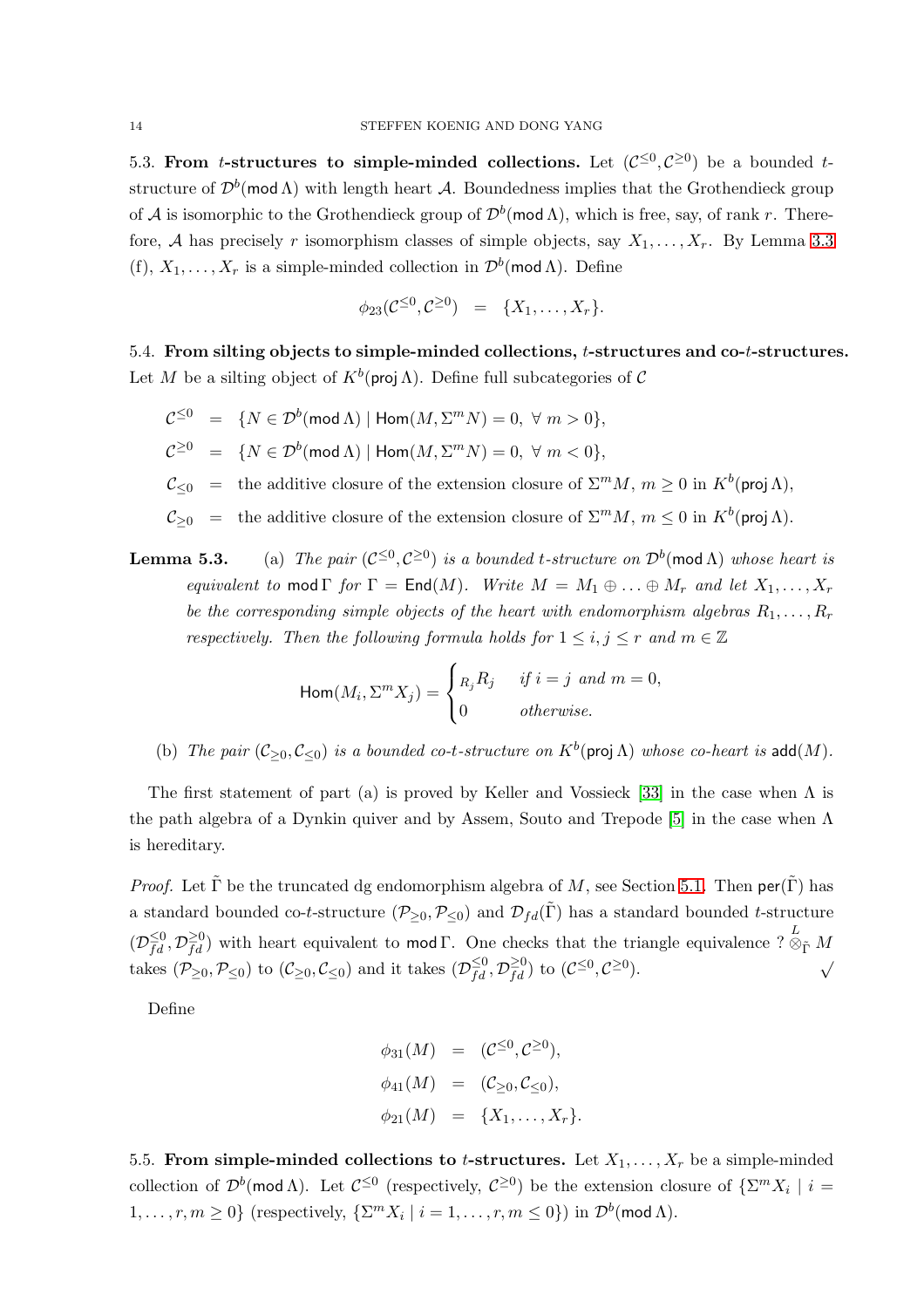<span id="page-14-0"></span>**Proposition 5.4.** The pair  $(C^{\leq 0}, C^{\geq 0})$  is a bounded t-structure on  $\mathcal{D}^b(\text{mod }\Lambda)$ . Moreover, the heart of this t-structure is a length category with simple objects  $X_1, \ldots, X_r$ . The same results hold true with  $\mathcal{D}^b(\textsf{mod}\,\Lambda)$  replaced by a Hom-finite Krull–Schmidt triangulated category C.

Proof. The first two statements are [\[3,](#page-30-7) Corollary 3 and Proposition 4]. The proof there still works if we replace  $\mathcal{D}^b(\text{mod }\Lambda)$  by  $\mathcal{C}.$ √

Define

$$
\phi_{32}(X_1,\ldots,X_r) = (\mathcal{C}^{\leq 0}, \mathcal{C}^{\geq 0}).
$$

Later we will show that the heart of this t-structure always is equivalent to the category of finite-dimensional modules over a finite-dimensional algebra (Corollary [6.2\)](#page-17-2). This was proved by Al-Nofayee for self-injective algebras  $\Lambda$ , see [\[3,](#page-30-7) Theorem 7].

**Corollary 5.5.** Any two simple-minded collections in  $\mathcal{D}^b$ (mod  $\Lambda$ ) have the same cardinality.

Proof. By Proposition [5.4,](#page-14-0) the cardinality of a simple-minded collection equals the rank of the Grothendieck group of  $\mathcal{D}^b(\text{mod }\Lambda)$ . The assertion follows.  $\checkmark$ 

5.6. From simple-minded collections to silting objects. Let  $X_1, \ldots, X_r$  be a simpleminded collection in  $\mathcal{D}^b(\text{mod }\Lambda)$ . We will construct a silting object  $\nu^{-1}T$  of  $K^b(\text{proj }\Lambda)$  following a method of Rickard [\[43\]](#page-31-12). Then we define

$$
\phi_{12}(X_1,\ldots,X_r) = \nu^{-1}T.
$$

The same construction is studied by Keller and Nicolás [\[32\]](#page-31-2) in the context of positive dg algebras. In the case of Λ being hereditary, Buan, Reiten and Thomas [\[17\]](#page-30-8) give an elegant construction of  $\nu^{-1}(T)$  using the Braid group action on exceptional sequences. Unfortunately, their construction cannot be generalised.

Let  $R_1, \ldots, R_r$  be the endomorphism algebras of  $X_1, \ldots, X_r$ , respectively.

Set  $X_i^{(0)} = X_i$ . Suppose  $X_i^{(n-1)}$  $i_i^{(n-1)}$  is constructed. For  $i, j = 1, \ldots, r$  and  $m < 0$ , let  $B(j, m, i)$ be a basis of  $\mathsf{Hom}(\Sigma^m X_j, X_i^{(n-1)})$  over  $R_j.$  Put

$$
Z_i^{(n-1)} = \bigoplus_{m<0} \bigoplus_j \bigoplus_{B(j,m,i)} \Sigma^m X_j
$$

and let  $\alpha_i^{(n-1)}$  $i^{(n-1)}: Z_i^{(n-1)} \to X_i^{(n-1)}$  $i^{(n-1)}$  be the map whose component corresponding to  $f \in B(j, m, i)$ is exactly f.

Let  $X_i^{(n)}$  $\alpha_i^{(n)}$  be a cone of  $\alpha_i^{(n-1)}$  $i^{(n-1)}$  and form the corresponding triangle

$$
Z_i^{(n-1)} \xrightarrow{\alpha_i^{(n-1)}} X_i^{(n-1)} \xrightarrow{\beta_i^{(n-1)}} X_i^{(n)} \longrightarrow \Sigma Z_i^{(n-1)}.
$$

Inductively, a sequence of morphisms in  $\mathcal{D}(\mathsf{Mod}\,\Lambda)$  is constructed:

$$
X_i^{(0)} \xrightarrow{\beta_i^{(0)}} X_i^{(1)} \longrightarrow \dots \longrightarrow X_i^{(n-1)} \xrightarrow{\beta_i^{(n-1)}} X_i^{(n)} \longrightarrow \dots
$$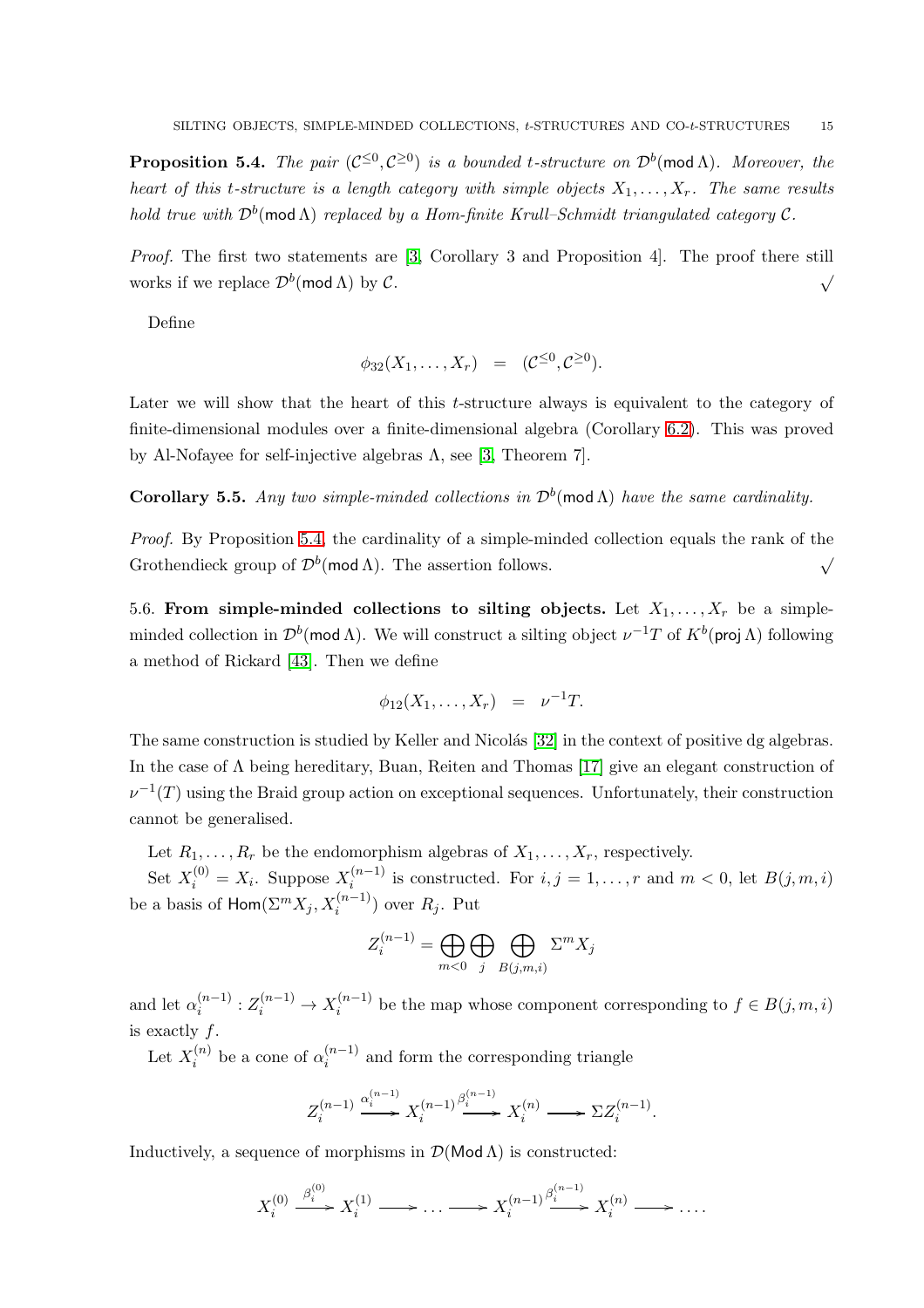Let  $T_i$  be the homotopy colimit of this sequence. That is, up to isomorphism,  $T_i$  is defined by the following triangle

$$
\bigoplus_{n\geq 0} X_i^{(n)} \xrightarrow{id-\beta} \bigoplus_{n\geq 0} X_i^{(n)} \longrightarrow T_i \longrightarrow \Sigma \bigoplus_{n\geq 0} X_i^{(n)}.
$$

Here  $\beta = (\beta_{mn})$  is the square matrix with rows and columns labeled by non-negative integers and with entries  $\beta_{mn} = \beta_i^{(n)}$  $i^{(n)}$  if  $n+1=m$  and 0 otherwise.

These properties of  $T_i$ 's were proved by Rickard in [\[43\]](#page-31-12) for symmetric algebras  $\Lambda$  over algebraically closed fields. Rickard remarked that they hold for arbitrary fields, see [\[43,](#page-31-12) Section 8]. In fact, his proofs verbatim carry over to general finite-dimensional algebras.

**Lemma5.6.** (a) ([\[43,](#page-31-12) Lemma 5.4]) For  $1 \le i, j \le r$ , and  $m \in \mathbb{Z}$ ,

$$
\operatorname{Hom}(X_j, \Sigma^m T_i) = \begin{cases} (R_j)_{R_j} & \text{if } i = j \text{ and } m = 0, \\ 0 & \text{otherwise.} \end{cases}
$$

- (b)([\[43,](#page-31-12) Lemma 5.5]) For each  $1 \leq i \leq r$ ,  $T_i$  is quasi-isomorphic to a bounded complex of finitely generated injective  $\Lambda$ -modules.
- (c)([\[43,](#page-31-12) Lemma 5.8]) Let C be an object of  $\mathcal{D}^{-}(\text{mod }\Lambda)$ . If  $\text{Hom}(C, \Sigma^m T_i) = 0$  for all  $m \in \mathbb{Z}$ and all  $1 \leq i \leq r$ , then  $C = 0$ .

From now on we assume that  $T_i$  is a bounded complex of finitely generated injective  $\Lambda$ -modules. Recall from Section [2.3](#page-3-2) that the Nakayama functor  $\nu$  and the inverse Nakayama functor  $\nu^{-1}$  are quasi-inverse triangle equivalences between  $K^b$ (proj Λ) and  $K^b$ (inj Λ) The following is a consequence of Lemma 5.6 and the Auslander–Reiten formula.

**Lemma 5.7.** (a) For  $1 \leq i, j \leq r$ , and  $m \in \mathbb{Z}$ ,

$$
\operatorname{Hom}(\nu^{-1}T_i, \Sigma^m X_j) = \begin{cases} n_j R_j & \text{if } i = j \text{ and } m = 0, \\ 0 & \text{otherwise.} \end{cases}
$$

- (b) For each  $1 \leq i \leq r$ ,  $\nu^{-1}T_i$  is a bounded complex of finitely generated projective  $\Lambda$ -modules.
- (c) Let C be an object of  $\mathcal{D}^{-}(\text{mod }\Lambda)$ . If  $\text{Hom}(\nu^{-1}T_i, \Sigma^m C) = 0$  for all  $m \in \mathbb{Z}$  and all  $1 \leq i \leq r$ , then  $C = 0$ .

Put  $T = \bigoplus_{i=1}^r T_i$  and  $\nu^{-1}T = \bigoplus_{i=1}^r \nu^{-1}T_i$ .

<span id="page-15-0"></span>Lemma 5.8. We have  $\textsf{Hom}(\nu^{-1}T,\Sigma^mT)=0$  for  $m< 0$ . Equivalently,  $\textsf{Hom}(\nu^{-1}T,\Sigma^m\nu^{-1}T)=0$  $\text{Hom}(T, \Sigma^m T) = 0 \text{ for } m > 0.$ 

*Proof.* Same as the proof of [\[43,](#page-31-12) Lemma 5.7], with the  $T_i$  in the first entry of Hom there replaced by  $\nu^{-1}T_i$ . √

It follows from Lemma 5.7 (c) that  $\nu^{-1}T$  generates  $K^b$ (proj  $\Lambda$ ). Combining this with Lemma [5.8](#page-15-0) implies

**Proposition 5.9.**  $\nu^{-1}T$  is a silting object of  $K^b$  (proj  $\Lambda$ ).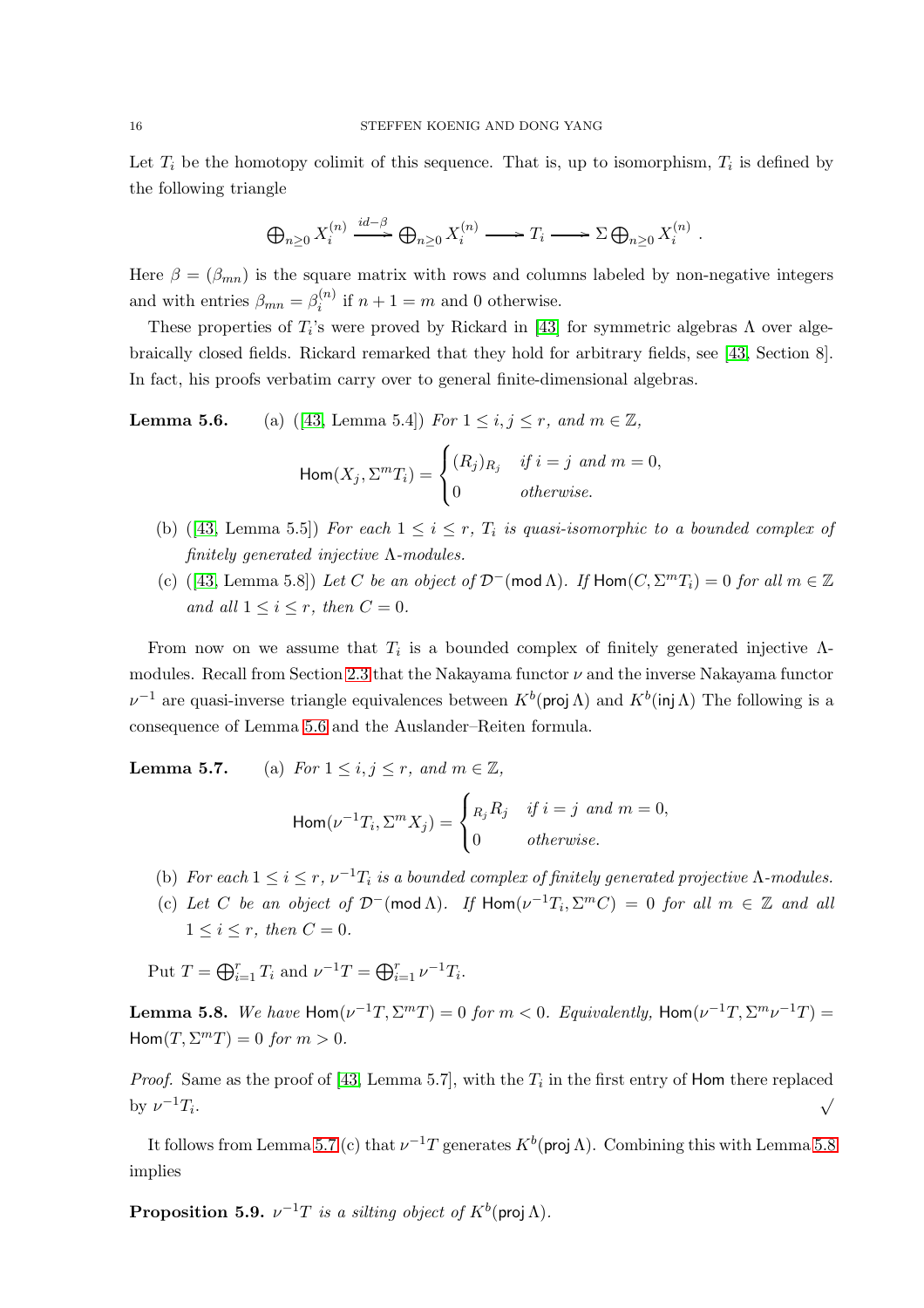Rickard's construction was originally motivated by constructing tilting complexes over symmetric algebras which yield certain derived equivalences, see [\[43,](#page-31-12) Theorem 5.1]. His work was later generalised by Al-Nofayee to self-injective algebras, see [\[2,](#page-30-15) Theorem 4].

<span id="page-16-1"></span>5.7. From co-t-structures to t-structures. Let  $(\mathcal{C}_{\geq 0}, \mathcal{C}_{\leq 0})$  be a bounded co-t-structure of  $K^b$ (proj Λ). Let

$$
\begin{array}{rcl}\n\mathcal{C}^{\leq 0} & = & \{N \in \mathcal{D}^b(\text{mod }\Lambda) \mid \text{Hom}(M, N) = 0, \ \forall \ M \in \Sigma^{-1}\mathcal{C}_{\geq 0}\} \\
\mathcal{C}^{\geq 0} & = & \{N \in \mathcal{D}^b(\text{mod }\Lambda) \mid \text{Hom}(M, N) = 0, \ \forall \ M \in \Sigma^{-1}\mathcal{C}_{\leq 0}\}.\n\end{array}
$$

**Lemma 5.10.** The pair  $(C^{\leq 0}, C^{\geq 0})$  is a bounded t-structure on  $\mathcal{D}^b(\text{mod }\Lambda)$  with length heart.

Proof. Because  $(C^{\leq 0}, C^{\geq 0}) = \phi_{31} \circ \phi_{14}(C_{\geq 0}, C_{\leq 0}).$ 

By definition  $(C^{\leq 0}, C^{\geq 0})$  is right orthogonal to the given co-t-structure in the sense of Bondarko [\[11\]](#page-30-16). Define

$$
\phi_{34}(\mathcal{C}_{\geq 0}, \mathcal{C}_{\leq 0}) = (\mathcal{C}^{\leq 0}, \mathcal{C}^{\geq 0}).
$$

If  $\Lambda$  has finite global dimension, then  $K^b(\text{proj }\Lambda)$  is identified with  $\mathcal{D}^b(\text{mod }\Lambda)$ . As a consequence,  $\mathcal{C}_{\leq 0} = \mathcal{C}^{\leq 0}$  and  $\mathcal{C}^{\geq 0} = \nu \mathcal{C}_{\geq 0}$ . Thus the *t*-structure  $(\mathcal{C}^{\leq 0}, \mathcal{C}^{\geq 0})$  is right adjacent to the given co-t-structure ( $\mathcal{C}_{\geq 0}, \mathcal{C}_{\leq 0}$ ) in the sense of Bondarko [\[12\]](#page-30-9).

- <span id="page-16-2"></span>5.8. **Some remarks.** Some of the maps  $\phi_{ij}$  are defined in more general setups:
	- $-\phi_{14}$  and  $\phi_{41}$  are defined for all triangulated categories, with silting objects replaced by silting subcategories, by Proposition [3.5](#page-6-1) and Lemma [3.4,](#page-6-2) see also [\[12,](#page-30-9) [31,](#page-31-7) [39\]](#page-31-6).
	- $-\phi_{23}$  is defined for all triangulated categories, with simple-minded collections allowed to contain infinitely many objects (Lemma [3.3\)](#page-5-0).
	- $-\phi_{32}$  is defined for all algebraic triangulated categories (see [\[32\]](#page-31-2)) and for Hom-finite Krull– Schmidt triangulated categories (see Proposition [5.4\)](#page-14-0).
	- $-\phi_{21}$  and  $\phi_{31}$  are defined for all algebraic triangulated categories (replacing  $K^b$ (proj  $\Lambda$ )), with  $\mathcal{D}^b(\text{mod }\Lambda)$  replaced by a suitable triangulated category; then we may follow the arguments in Sections [4.1](#page-7-0) and [5.4.](#page-13-0)
	- $-$  φ34 is defined for all algebraic triangulated categories (replacing  $K^b(\textsf{proj }\Lambda)),$  with  $\mathcal{D}^b(\textsf{mod }\Lambda)$ replaced by a suitable triangulated category. Then we may follow the argument in Section [5.7.](#page-16-1)
	- $-\phi_{12}$  is defined for finite-dimensional non-positive dg algebras, since these dg algebras behave like finite-dimensional algebras from the perspective of derived categories. Similarly,  $\phi_{12}$  is defined for homologically smooth non-positive dg algebras, see [\[31\]](#page-31-7).

#### 6. The correspondences are bijections

<span id="page-16-0"></span>Let  $\Lambda$  be a finite-dimensional K-algebra. In the preceding section we defined the maps  $\phi_{ij}$ . In this section we will show that they are bijections. See [\[5,](#page-30-5) [46\]](#page-31-3) for related work, focussing on piecewise hereditary algebras.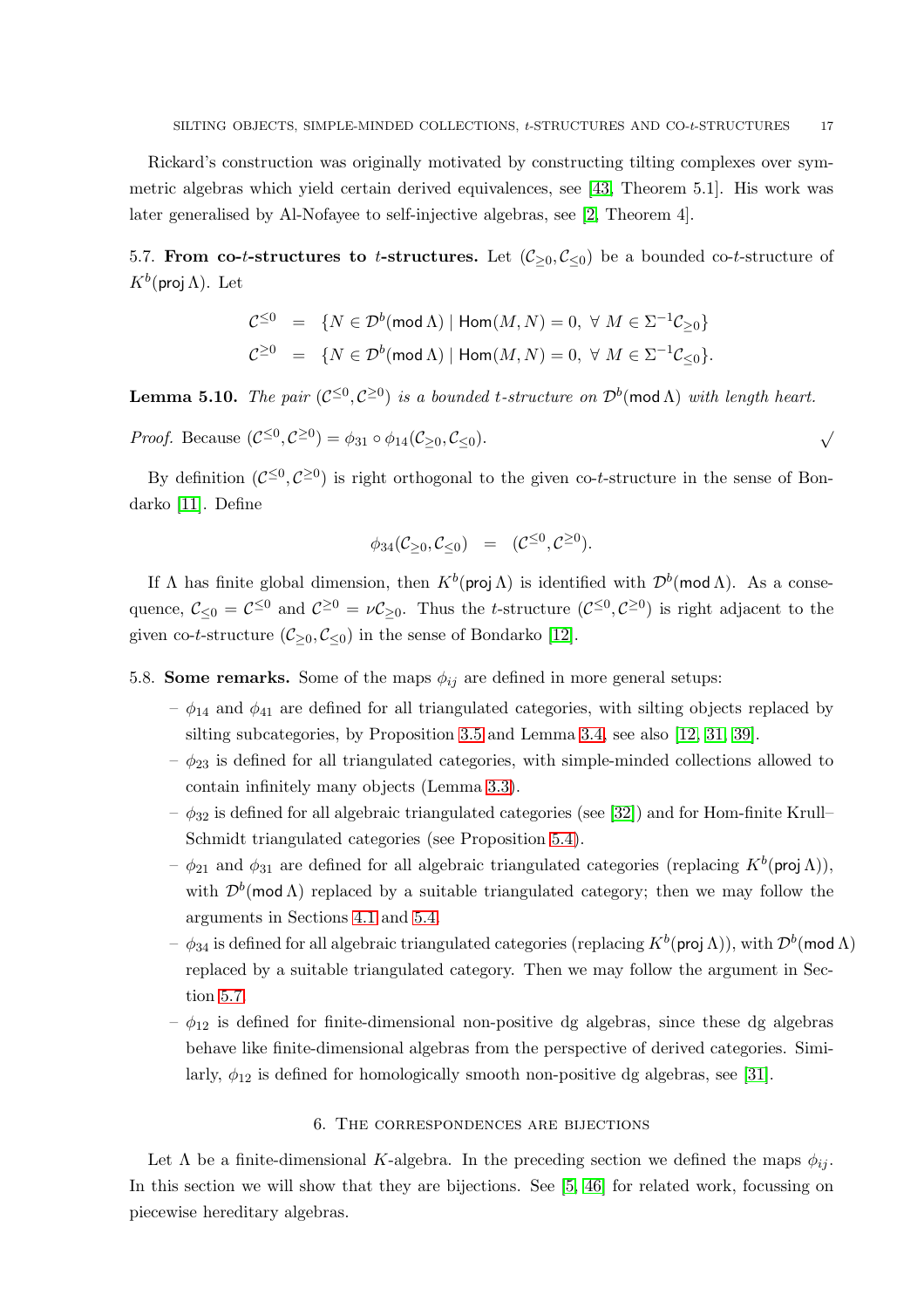<span id="page-17-1"></span>**Theorem 6.1.** The  $\phi_{ij}$ 's defined in Section [5](#page-10-0) are bijective. In particular, there are one-to-one correspondences between

- (1) equivalence classes of silting objects in  $K^b$ (proj $\Lambda$ ),
- (2) equivalence classes of simple-minded collections in  $\mathcal{D}^b(\text{mod }\Lambda)$ ,
- (3) bounded t-structures on  $\mathcal{D}^b(\text{mod }\Lambda)$  with length heart,
- (4) bounded co-t-structures on  $K^b$ (proj  $\Lambda$ ).

There is an immediate consequence:

<span id="page-17-2"></span>**Corollary 6.2.** Let A be the heart of a bounded t-structure on  $\mathcal{D}^b(\text{mod }\Lambda)$ . If A is a length category, then A is equivalent to mod  $\Gamma$  for some finite-dimensional algebra  $\Gamma$ .

Proof. By Theorem [6.1,](#page-17-1) such a t-structure is of the form  $\phi_{31}(M)$  for some silting object M of  $K^b$ (proj  $\Lambda$ ). The result then follows from Lemma 5.3 (a).  $\checkmark$ 

The proof of the theorem is divided into several lemmas, which are consequences of the material collected in the previous sections.

<span id="page-17-3"></span>**Lemma 6.3.** The maps  $\phi_{14}$  and  $\phi_{41}$  are inverse to each other.

*Proof.* Let M be a basic silting object. The definitions of  $\phi_{14}$  and  $\phi_{41}$  and Lemma 5.3 (b) imply that  $\phi_{14} \circ \phi_{41}(M) \cong M$ .

Let  $(\mathcal{C}_{\geq 0}, \mathcal{C}_{\leq 0})$  be a bounded co-t-structure on  $K^b(\text{proj }\Lambda)$ . It follows from Lemma [3.4](#page-6-2) that  $\phi_{41} \circ \phi_{14}(\mathcal{C}_{\geq 0}, \mathcal{C}_{\leq 0}) = (\mathcal{C}_{\geq 0}, \mathcal{C}_{\leq 0}).$ 

Recall from Section [5.8](#page-16-2) that  $\phi_{14}$  and  $\phi_{41}$  are defined in full generality. Lemma [6.3](#page-17-3) holds in full generality as well, see [\[39,](#page-31-6) Corollary 5.8] and [\[31\]](#page-31-7).

**Lemma 6.4.** The maps  $\phi_{21}$  and  $\phi_{12}$  are inverse to each other.

*Proof.* This follows from the Hom-duality: Lemma 5.7 (a), Lemma 5.3 (a) and Lemma 5.2.  $\sqrt$ 

**Lemma 6.5.** The maps  $\phi_{23}$  and  $\phi_{32}$  are inverse to each other.

*Proof.* Let  $X_1, \ldots, X_r$  be a simple-minded collection in  $\mathcal{D}^b(\text{mod }\Lambda)$ . It follows from Proposi-tion [5.4](#page-14-0) that  $\phi_{23} \circ \phi_{32}(X_1, \ldots, X_r) = \{X_1, \ldots, X_r\}.$ 

Let  $(C^{\leq 0}, C^{\geq 0})$  be a bounded t-structure on  $\mathcal{D}^b(\text{mod }\Lambda)$  with length heart. It follows from Lemma [3.3](#page-5-0) that  $\phi_{32} \circ \phi_{23}(\mathcal{C}^{\leq 0}, \mathcal{C}^{\geq 0}) = (\mathcal{C}^{\leq 0}, \mathcal{C}^{\geq 0})$ ).  $\sqrt{ }$ 

<span id="page-17-4"></span>**Lemma 6.6.** For a triple i, j, k such that  $\phi_{ij}$ ,  $\phi_{jk}$  and  $\phi_{ik}$  are defined, there is the equality  $\phi_{ij} \circ \phi_{jk} = \phi_{ik}$ . In particular,  $\phi_{31}$  and  $\phi_{34}$  are bijective.

<span id="page-17-0"></span>*Proof.* In view of the preceding three lemmas, it suffices to prove  $\phi_{23} \circ \phi_{31} = \phi_{21}$  and  $\phi_{31} \circ \phi_{14} =$  $\phi_{34}$ , which is clear from the definitions.

### 7. Mutations and partial orders

In this section we introduce mutations and partial orders on the four concepts in Section [3,](#page-4-0) and we show that the maps defined in Section [5](#page-10-0) commute with mutations and preserve the partial orders.

Let  $\mathcal C$  be a Hom-finite Krull–Schmidt triangulated category with suspension functor  $\Sigma$ .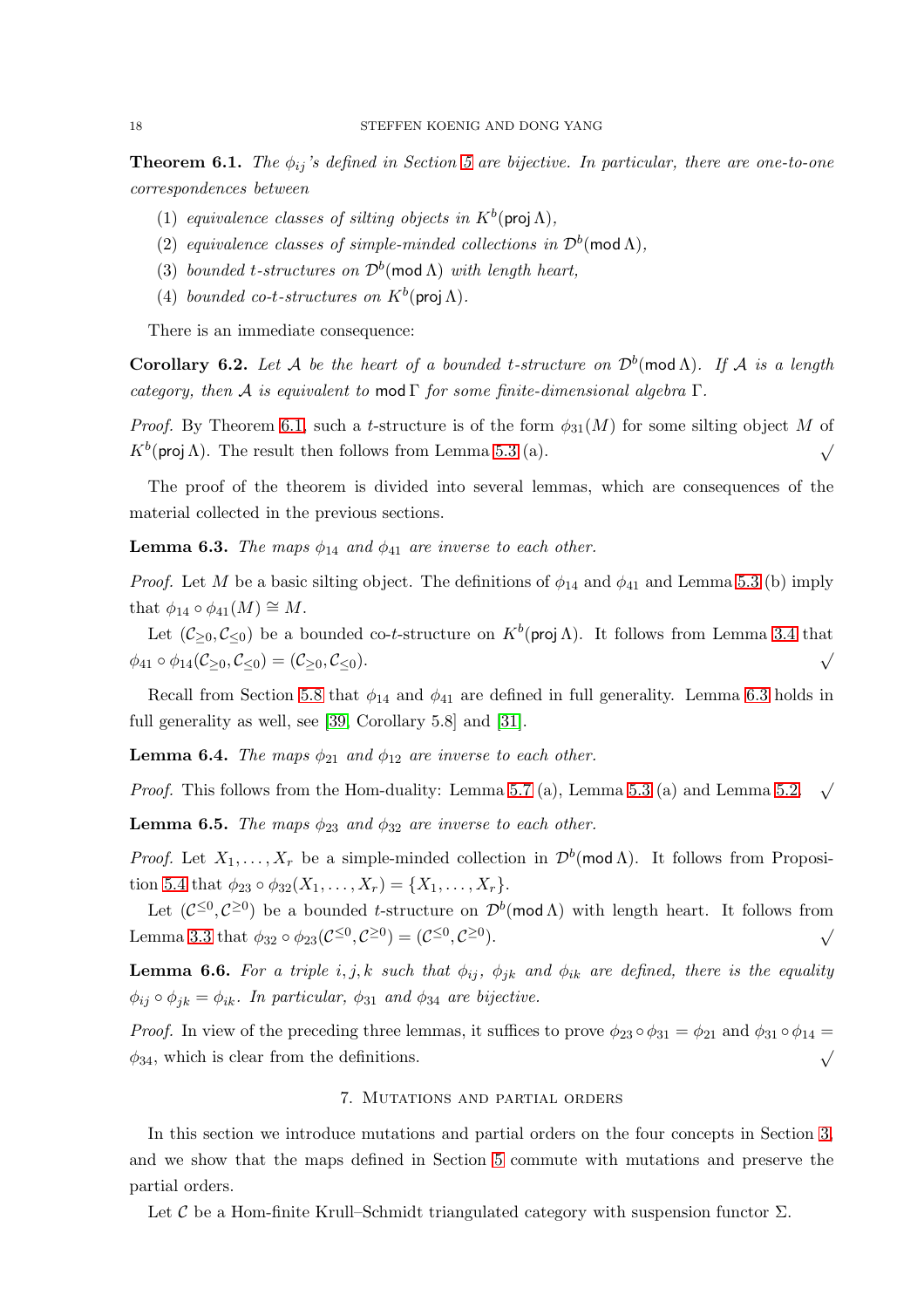<span id="page-18-0"></span>7.1. **Silting objects.** We follow [\[1,](#page-30-6) [18\]](#page-30-17) to define silting mutation. Let  $M$  be a silting object in C. We assume that M is basic and  $M = M_1 \oplus \ldots \oplus M_r$  is a decomposition into indecomposable objects. Let  $i = 1, \ldots, r$ . The *left mutation* of M at the direct summand  $M_i$  is the object  $\mu_i^+(M)=M_i'\oplus \bigoplus_{j\neq i}M_j$  where  $M_i'$  is the cone of the minimal left  $\mathsf{add}(\bigoplus_{j\neq i}M_j)$ -approximation of  $M_i$ 

$$
M_i \longrightarrow E.
$$

Similarly one can define the *right mutation*  $\mu_i^-(M)$ .

<span id="page-18-1"></span>**Theorem 7.1.** ([\[1,](#page-30-6) Theorem 2.31 and Proposition 2.33]) The objects  $\mu_i^+(M)$  and  $\mu_i^$  $i^-(M)$  are silting objects. Moreover,  $\mu_i^+ \circ \mu_i^-(M) \cong M \cong \mu_i^- \circ \mu_i^+(M)$ .

Let silt C be the set of isomorphism classes of basic tilting objects of C. The silting quiver of C has the elements in  $\text{slit } \mathcal{C}$  as vertices. For  $P, P' \in \text{slit } \mathcal{C}$ , there are arrows from P to P' if and only if  $P'$  is obtained from P by a left mutation, in which case there is precisely one arrow. See [\[1,](#page-30-6) Section 2.6].

For  $P, P' \in \text{slit } C$ , define  $P \ge P'$  if  $\text{Hom}(P, \Sigma^m P') = 0$  for any  $m > 0$ . According to [\[1,](#page-30-6) Theorem 2.11],  $>$  is a partial order on silt C.

**Theorem 7.2.** ([\[1,](#page-30-6) Theorem 2.35]) The Hasse diagram of (silt  $C \geq$ ) is the silting quiver of C.

Next we define (a generalisation of) the Brenner–Butler tilting module for a finite-dimensional algebra, and show that it is a left mutation of the free module of rank 1. The corresponding right mutation is the Okuyama–Rickard complex, see [\[1,](#page-30-6) Section 2.7]. Let  $\Lambda$  be a finite-dimensional basic algebra and  $1 = e_1 + \ldots + e_n$  be a decomposition of the unity into the sum of primitive idempotents and  $\Lambda = P_1 \oplus \ldots \oplus P_n$  the corresponding decomposition of the free module of rank 1. Fix  $i = 1, ..., n$  and let  $S_i$  be the corresponding simple module and let  $S_i^+ = D(\Lambda/\Lambda(1 - e_i)\Lambda)$ . Assume that

- $\cdot$   $S_i^+$  is not injective,
- the projective dimension of  $\tau_{\text{mo}}^{-1}$  $\int_{\text{mod }\Lambda}^{-1} S_i^+$  is at most 1.

Definition 7.3. Define the BB tilting module with respect to i by

$$
T = \tau_{\text{mod }\Lambda}^{-1} S_i^+ \oplus \bigoplus_{j \neq i} P_j.
$$

We call it the APR tilting module if  $\Lambda/\Lambda(1-e_i)\Lambda$  is projective as a  $\Lambda$ -module.

When  $\Lambda/\Lambda(1-e_i)\Lambda$  is a division algebra (*i.e.* there are no loops in the quiver of  $\Lambda$  at the vertex i), this specialises to the 'classical' BB tilting module  $[13]$  and APR tilting module  $[6]$ . The following proposition generalises [\[1,](#page-30-6) Theorem 2.53].

**Proposition 7.4.** (a) T is isomorphic to the left mutation  $\mu_i^+(\Lambda)$  of  $\Lambda$ . (b) T is a tilting  $\Lambda$ -module of projective dimension at most 1.

*Proof.* We modify the proof in [\[1\]](#page-30-6). Take a minimal injective copresentation of  $S_i^+$ :

$$
0 \longrightarrow S_i^+ \longrightarrow D(e_i \Lambda) \stackrel{f}{\longrightarrow} I.
$$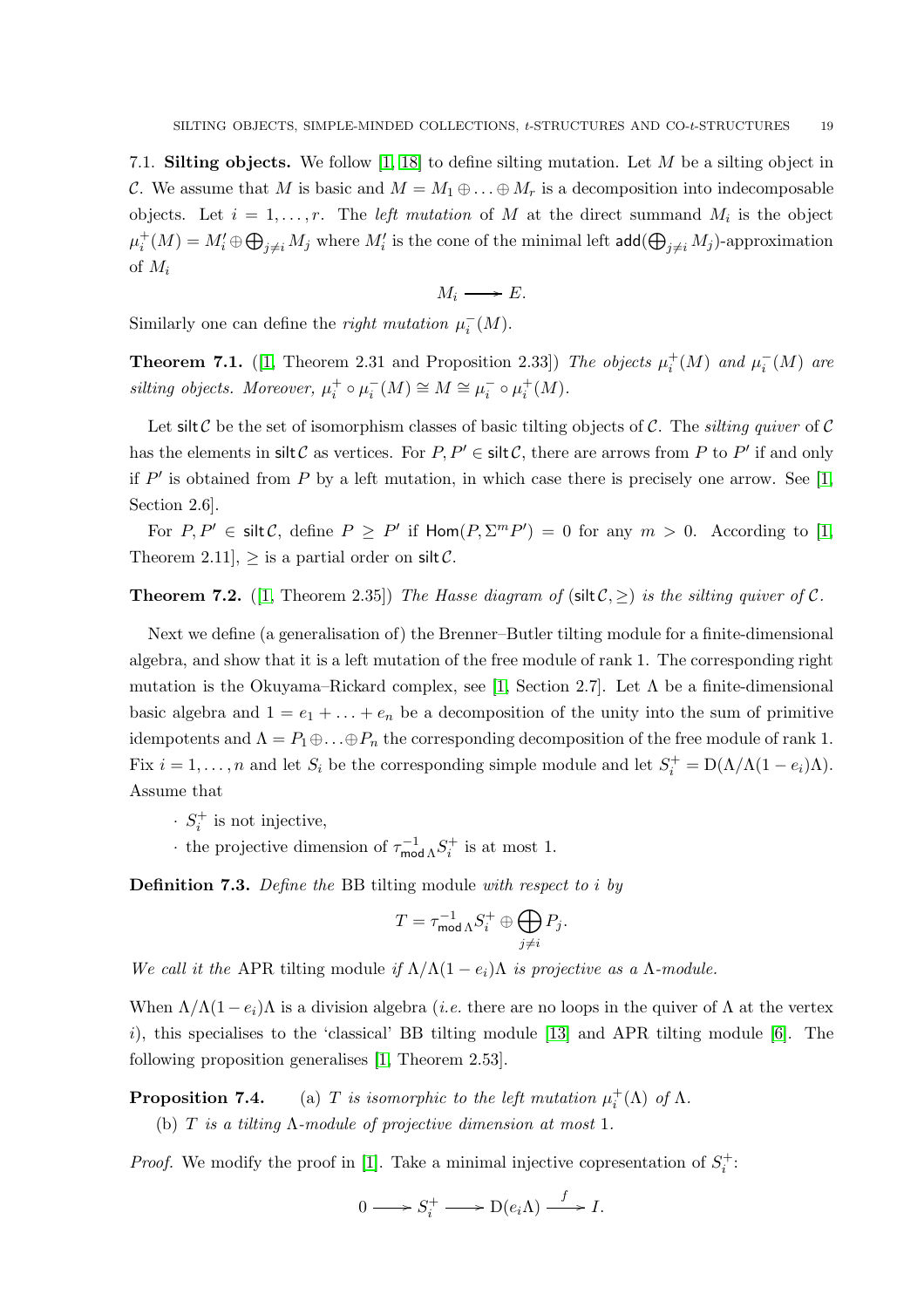Since  $\text{Ext}^1_{\Lambda}(S_i, S_i^+) = \text{Ext}^1_{\Lambda/\Lambda(1-e_i)\Lambda}(S_i, S_i^+) = 0$ , it follows that the injective module I belongs to add  $D((1 - e_i)\Lambda)$ . Applying the inverse Nakayama functor  $\nu_{\text{mo}}^{-1}$  $\int_{\text{mod }\Lambda}^{-1}$  yields an exact sequence

$$
P_i \stackrel{\nu_{\text{mod }\Lambda}^{-1}f}{\Longrightarrow} \nu_{\text{mod }\Lambda}^{-1}I \stackrel{}{\longrightarrow} \tau_{\text{mod }\Lambda}^{-1}S_i^+ \stackrel{}{\longrightarrow} 0.
$$

Moreover,  $\nu_{\text{mo}}^{-1}$  $\int_{\text{mod }\Lambda}^{-1} f$  is a minimal left approximation of  $P_i$  in  $\text{add}(P_j, j \neq i)$ . Since the projective dimension of  $\tau_{\text{mo}}^{-1}$  $\frac{1}{\text{mod }\Lambda} S_i^+$  is at most 1, it follows that  $\nu_{\text{mod }} \Omega$  $\int_{\text{mod }\Lambda}^{-1} f$  is injective. This completes the proof for  $(a)$ .

(b) follows from [\[1,](#page-30-6) Theorem 2.32].  $\sqrt{ }$ 

7.2. Simple-minded collections. Let  $X_1, \ldots, X_r$  be a simple-minded collection in C and fix  $i = 1, \ldots, r$ . Let  $\mathcal{X}_i$  denote the extension closure of  $X_i$  in C. Assume that for any j the object  $\Sigma^{-1}X_j$  admits a minimal left approximation  $g_j: \Sigma^{-1}X_j \to X_{ij}$  in  $\mathcal{X}_i$ .

**Definition 7.5.** The left mutation  $\mu_i^+(X_1,\ldots,X_r)$  of  $X_1,\ldots,X_r$  at  $X_i$  is a new collection  $X'_1, \ldots, X'_r$  such that  $X'_i = \Sigma X_i$  and  $X'_j$   $(j \neq i)$  is the cone of the above left approximation

$$
\Sigma^{-1}X_j \xrightarrow{g_j} X_{ij}.
$$

Similarly one defines the right mutation  $\mu_i^-(X_1,\ldots,X_r)$ .

This generalises Kontsevich–Soibelman's mutation of spherical collections [\[38,](#page-31-18) Section 8.1] and appeared in [\[35\]](#page-31-19) in the case of derived categories of acyclic quivers.

Proposition 7.6.  $i_{i}^{+} \circ \mu_{i}^{-}(X_{1},...,X_{r}) \cong (X_{1},...,X_{r}) \cong \mu_{i}^{-} \circ \mu_{i}^{+}(X_{1},...,X_{r}).$ 

(b) Assume that

- for any  $j \neq i$  the object  $\Sigma^{-1}X_j$  admits a minimal left approximation  $g_j : \Sigma^{-1}X_j \to$  $X_{ij}$  in  $\mathcal{X}_i$ ,
- the induced map  $\text{Hom}(g_j, X_i)$ :  $\text{Hom}(X_{ij}, X_i) \to \text{Hom}(\Sigma^{-1}X_j, X_i)$  is injective,
- the induced map  $\text{Hom}(g_j, \Sigma X_i)$ :  $\text{Hom}(X_{ij}, \Sigma X_i) \to \text{Hom}(\Sigma^{-1}X_j, \Sigma X_i)$  is injective.

Then the collection  $\mu_i^+(X_1,\ldots,X_r)$  is simple-minded.

- (c) Assume that
	- $\cdot$  for any  $j \neq i$  the object  $X_j$  admits a minimal right approximation  $g_j^-: \Sigma^{-1} X_{ij}^- \to X_j$ in  $\Sigma^{-1} \mathcal{X}_i$ ,
	- $\cdot$  the induced map  $\textsf{Hom}(X_i, \Sigma g_j^-) : \textsf{Hom}(X_i, X_{ij}^-) \to \textsf{Hom}(X_i, \Sigma X_j)$  is injective,
	- $\cdot$  the induced map  $\text{Hom}(X_i, \Sigma^2 g_j^-)$ :  $\text{Hom}(X_i, \Sigma X_{ij}^-)$   $\rightarrow$   $\text{Hom}(X_i, \Sigma^2 X_j)$  is injective.

Then the collection  $\mu_i^ \overline{X}_i(X_1,\ldots,X_r)$  is simple-minded.

Proof. (a) Because in the triangle

$$
\Sigma^{-1} X_j \xrightarrow{g_j} X_{ij} \xrightarrow{g_j^-} X_j' \longrightarrow X_j
$$

 $g_j$  is a minimal left approximation of  $\Sigma^{-1} X_j$  in  $\mathcal{X}_i$  if and only if  $g_j^-$  is a minimal right approximation of  $X_j$  in  $\mathcal{X}_i = \Sigma^{-1}(\Sigma \mathcal{X}_i)$ .

(b) and (c) The proof uses long exact Hom sequences induced from the defining triangles of the  $X'_j$ . We leave it to the reader.  $\sqrt{ }$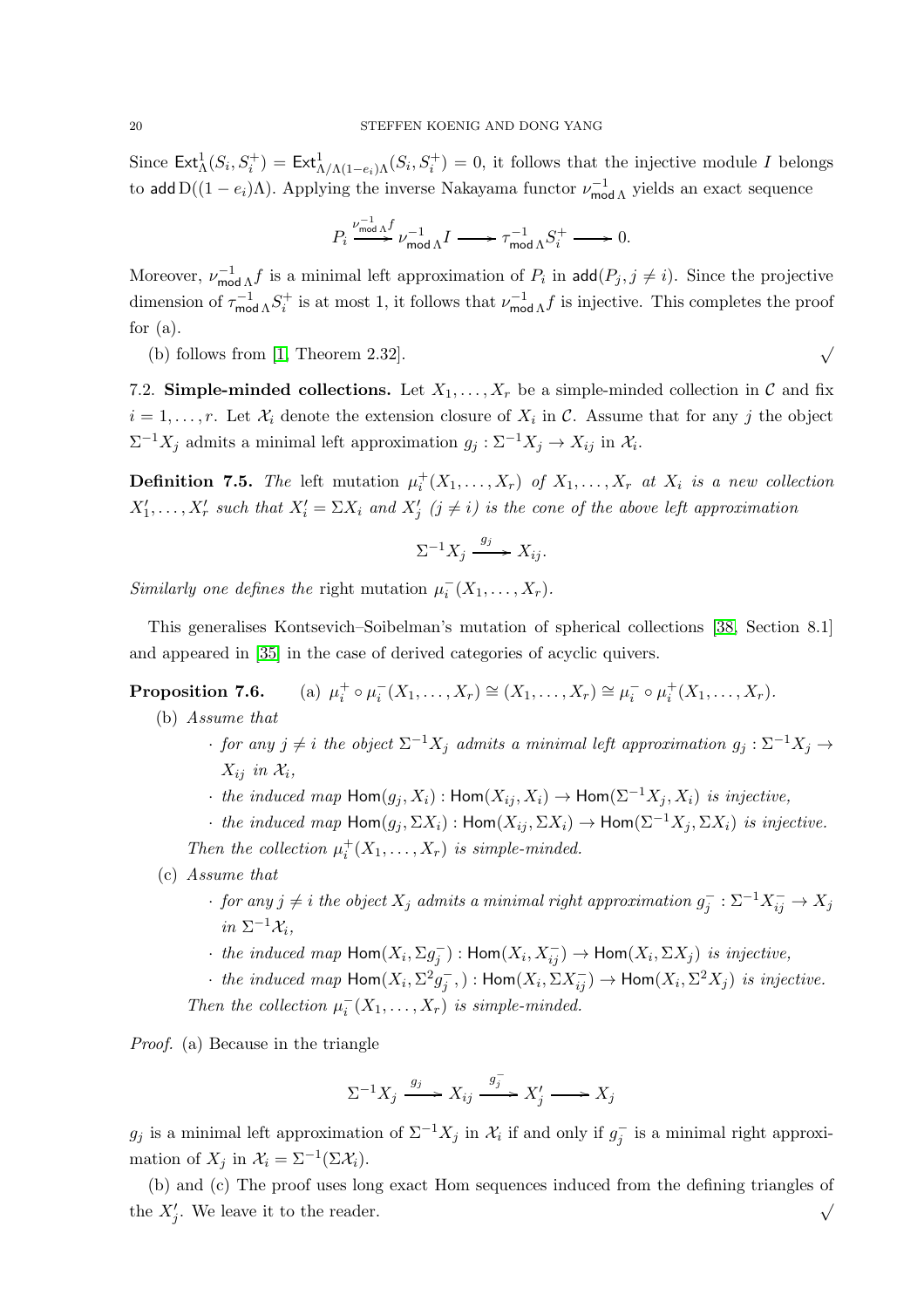**Remark 7.7.** In the course of the proof of Proposition 7.6 (b) and (c), one notices that the collection of endomorphism algebras of the mutated simple-minded collection is the same as that of the given simple-minded collection.

If  $\text{Hom}(X_i, \Sigma X_i) = 0$ , then  $\mathcal{X}_i = \text{add}(X_i)$ . In this case, all six assumptions in Proposition 7.6 (b) and (c) are satisfied.

**Lemma 7.8.** Let  $\Lambda$  be a finite-dimensional algebra and let  $X_1, \ldots, X_r$  be a simple-minded collection in  $\mathcal{D}^b(\text{mod }\Lambda)$ . Let  $i = 1, ..., r$ . Then the left mutation  $\mu_i^+(X_1, ..., X_r)$  and the right mutation  $\mu_i^-(X_1,\ldots,X_r)$  are again simple-minded collections.

Proof. We will show that the three assumptions in Proposition 7.6 (b) are satisfied, so the leftmutated collection  $\mu_i^+(X_1,\ldots,X_r)$  is a simple-minded collection. The case for  $\mu_i^-(X_1,\ldots,X_r)$ is similar.

By Proposition [5.4,](#page-14-0)  $X_1, \ldots, X_r$  are the simple objects in the heart of a bounded t-structure on  $\mathcal{D}^b(\text{mod }\Lambda)$ . Moreover, by Corollary [6.2,](#page-17-2) the heart is equivalent to mod  $\Gamma$  for some finitedimensional algebra Γ. We identify mod Γ with the heart via this equivalence. In this way we consider  $X_1, \ldots, X_r$  as simple Γ-modules.

By [\[8,](#page-30-11) Section 3.1], there is a triangle functor

$$
\mathsf{real} : \mathcal{D}^b(\mathsf{mod}\,\Gamma) \rightarrow \mathcal{D}^b(\mathsf{mod}\,\Lambda)
$$

such that

– restricted to mod Γ, real is the identity;

– for  $M, N \in \text{mod } \Gamma$ , the induced map

$$
\operatorname{Ext}^1_{\Gamma}(M,N)=\operatorname{Hom}\nolimits_{\mathcal{D}^b(\operatorname{mod}\nolimits\Gamma)}(M,\Sigma N)\to\operatorname{Hom}\nolimits_{\mathcal{D}^b(\operatorname{mod}\nolimits\Lambda)}(M,\Sigma N)
$$

is bijective;

– for  $M, N \in \text{mod } \Gamma$ , the induced map

$$
\operatorname{Ext}^2_\Gamma(M,N)=\operatorname{Hom}\nolimits_{\mathcal{D}^b(\operatorname{mod}\nolimits\Gamma)}(M,\Sigma^2N)\to\operatorname{Hom}\nolimits_{\mathcal{D}^b(\operatorname{mod}\nolimits\Lambda)}(M,\Sigma^2N)
$$

is injective.

For  $j = 1, \ldots, r$ , there is a short exact sequence

 $0 \longrightarrow \Omega X_j \longrightarrow P_j \longrightarrow X_j \longrightarrow 0,$ 

where  $P_j$  is the projective cover of  $X_j$  and  $\Omega X_j$  is the first syzygy of  $X_j$ . Let  $\mathcal{X}_i$  be the extension closure of  $X_i$  in mod  $\Gamma$  (by the second property of real listed in the preceding paragraph, this is the same as the extension closure of  $X_i$  in  $\mathcal{D}^b(\text{mod }\Lambda)$  and let  $X_{ij}$  denote the maximal quotient of  $\Omega X_j$  belonging to  $\mathcal{X}_i$ . There is the following push-out diagram

$$
0 \longrightarrow \Omega X_j \longrightarrow P_j \longrightarrow X_j \longrightarrow 0
$$
  

$$
\downarrow \qquad \qquad \downarrow \qquad \qquad \parallel
$$
  

$$
\xi: \quad 0 \longrightarrow X_{ij} \longrightarrow X'_j \longrightarrow X_j \longrightarrow 0
$$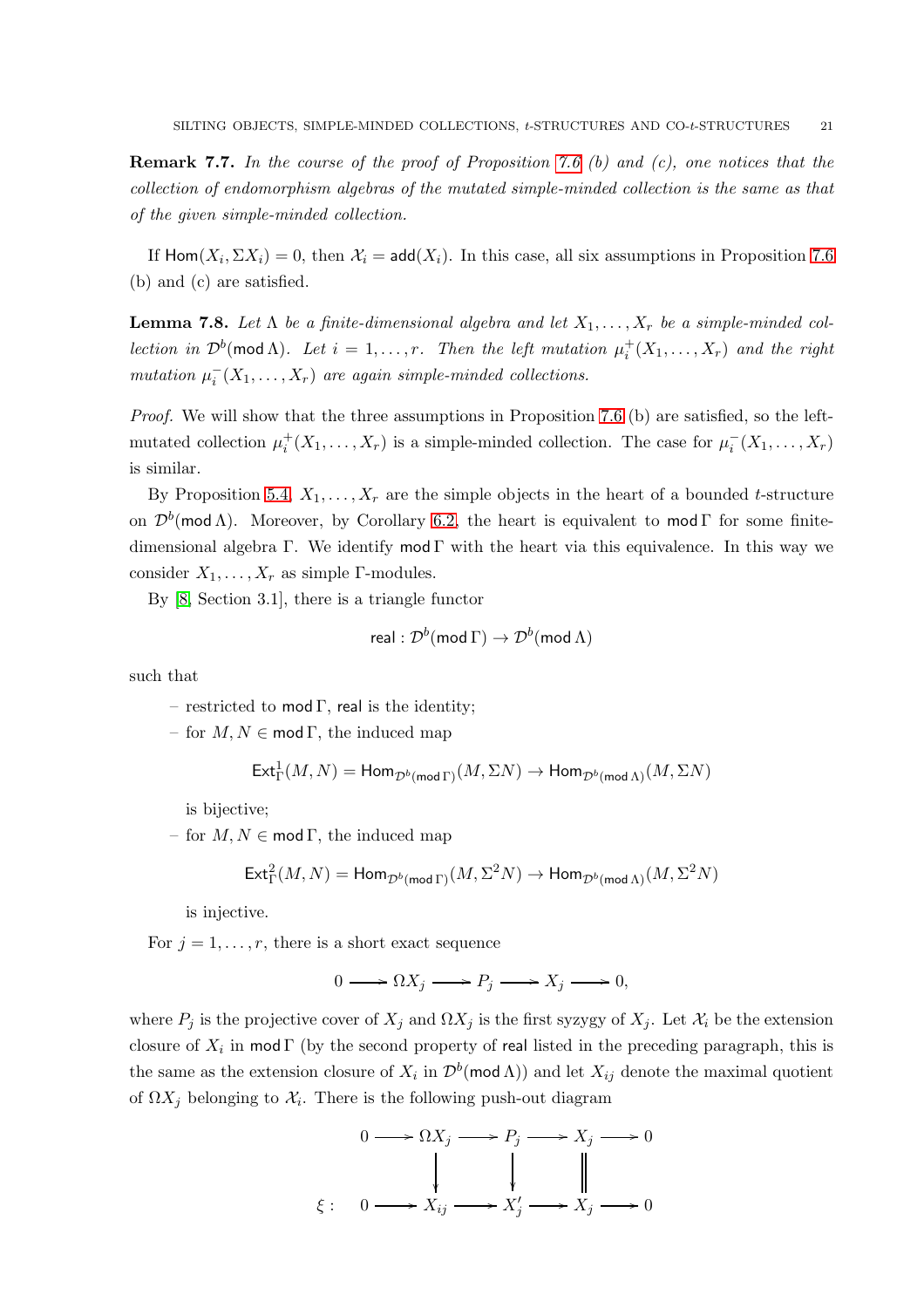(a) Suppose we are given an object Y of  $\mathcal{X}_i$  and a short exact sequence

$$
\eta: \quad 0 \longrightarrow Y \longrightarrow Z \longrightarrow X_j \longrightarrow 0.
$$

Then there is a commutative diagram



Because  $X_{ij}$  is the maximal quotient of  $\Omega X_j$  belonging to  $\mathcal{X}_i$ , this morphism of short exact sequences factors through  $\xi$ . In other words, the morphism  $g_j : X_j \to \Sigma X_{ij}$  corresponding to  $\xi$ is a minimal left  $\Sigma \mathcal{X}_i$ -approximation.

(b) The dimension of the space  $\text{Hom}_{\mathcal{D}^b(\text{mod }\Lambda)}(\Sigma X_{ij}, \Sigma X_i) \cong \text{Hom}_{\Gamma}(X_{ij}, X_i)$  over  $\text{End}(X_i)$ equals the number of indecomposable direct summands of top( $X_{ij}$ ), which clearly equals the dimension of  $\text{Ext}^1_{\Gamma}(X_j, X_i) \cong \text{Hom}_{\mathcal{D}^b(\text{mod }\Lambda)}(X_j, \Sigma X_i)$  over  $\text{End}(X_i)$ . Therefore the induced map

 $\text{Hom}(g_i, \Sigma X_i) : \text{Hom}_{\mathcal{D}^b(\text{mod }\Lambda)}(\Sigma X_{ij}, \Sigma X_i) \longrightarrow \text{Hom}_{\mathcal{D}^b(\text{mod }\Lambda)}(X_i, \Sigma X_i)$ 

is injective since by (a) it is surjective.

(c) First observe that the following diagram is commutative

HomDb(mod Λ)(ΣXij , Σ <sup>2</sup>Xi) HomΛ(g<sup>j</sup> ,Σ2Xi) /HomDb(mod Λ)(X<sup>j</sup> , Σ <sup>2</sup>Xi) HomDb(mod Γ)(ΣXij , Σ <sup>2</sup>Xi) real OO HomΓ(g<sup>j</sup> ,Σ2Xi) /HomDb(mod Γ)(X<sup>j</sup> , Σ <sup>2</sup>Xi) real OO

The left vertical map is a bijection and the right vertical map is injective, so to prove the injectivity of  $\mathsf{Hom}_\Lambda(g_j, \Sigma^2 X_i)$  it suffices to prove the injectivity of  $\mathsf{Hom}_\Gamma(g_j, \Sigma^2 X_i)$ . Writing

$$
\mathsf{Hom}_{\mathcal{D}^b(\mathsf{mod}\,\Gamma)}(\Sigma X_{ij}, \Sigma^2 X_i) = \mathsf{Ext}^1_\Gamma(X_{ij}, X_i) = \mathsf{Hom}_\Gamma(\Omega X_{ij}, X_i)
$$

and

$$
\operatorname{Hom}_{\mathcal{D}^b(\operatorname{mod}\Gamma)}(X_j,\Sigma^2 X_i) = \operatorname{Ext}^2_{\Gamma}(X_j,X_i) = \operatorname{Ext}^1_{\Gamma}(\Omega X_j,X_i) = \operatorname{Hom}_{\Gamma}(\Omega^2 X_j,X_i),
$$

we see that  $\textsf{Hom}_{\Gamma}(g_j, \Sigma^2 X_i)$  is  $\textsf{Hom}_{\Gamma}(\alpha, X_i)$ , where  $\alpha$  is defined by the following commutative diagram

$$
0 \longrightarrow \Omega^2 X_j \longrightarrow P^0 \longrightarrow \Omega X_j \longrightarrow 0
$$

$$
\downarrow^{\alpha} \qquad \downarrow^{\beta} \qquad \downarrow^{\gamma}
$$

$$
0 \longrightarrow \Omega X_{ij} \longrightarrow Q^0 \longrightarrow X_{ij} \longrightarrow 0,
$$

Here,  $P^0$  and  $Q^0$  are projective covers of  $\Omega X_j$  and  $X_{ij}$ , respectively, and  $\gamma$  is the canonical quotient map. As the map  $\gamma$  is surjective, the map  $\beta$  is a split epimorphism. By the snake lemma, there is an exact sequence

$$
\ker(\gamma) \longrightarrow \operatorname{cok}(\alpha) \longrightarrow 0.
$$

Since  $X_{ij}$  is the maximal quotient of  $\Omega X_j$  in  $\mathcal{X}_i$ , it follows that  $\mathsf{Hom}_{\Gamma}(\mathsf{ker}(\gamma), X_i) = 0$ , and hence  $\mathsf{Hom}_{\Gamma}(\mathsf{cok}(\alpha), X_i) = 0.$  Therefore  $\mathsf{Hom}_{\Gamma}(\alpha, X_i)$  is injective.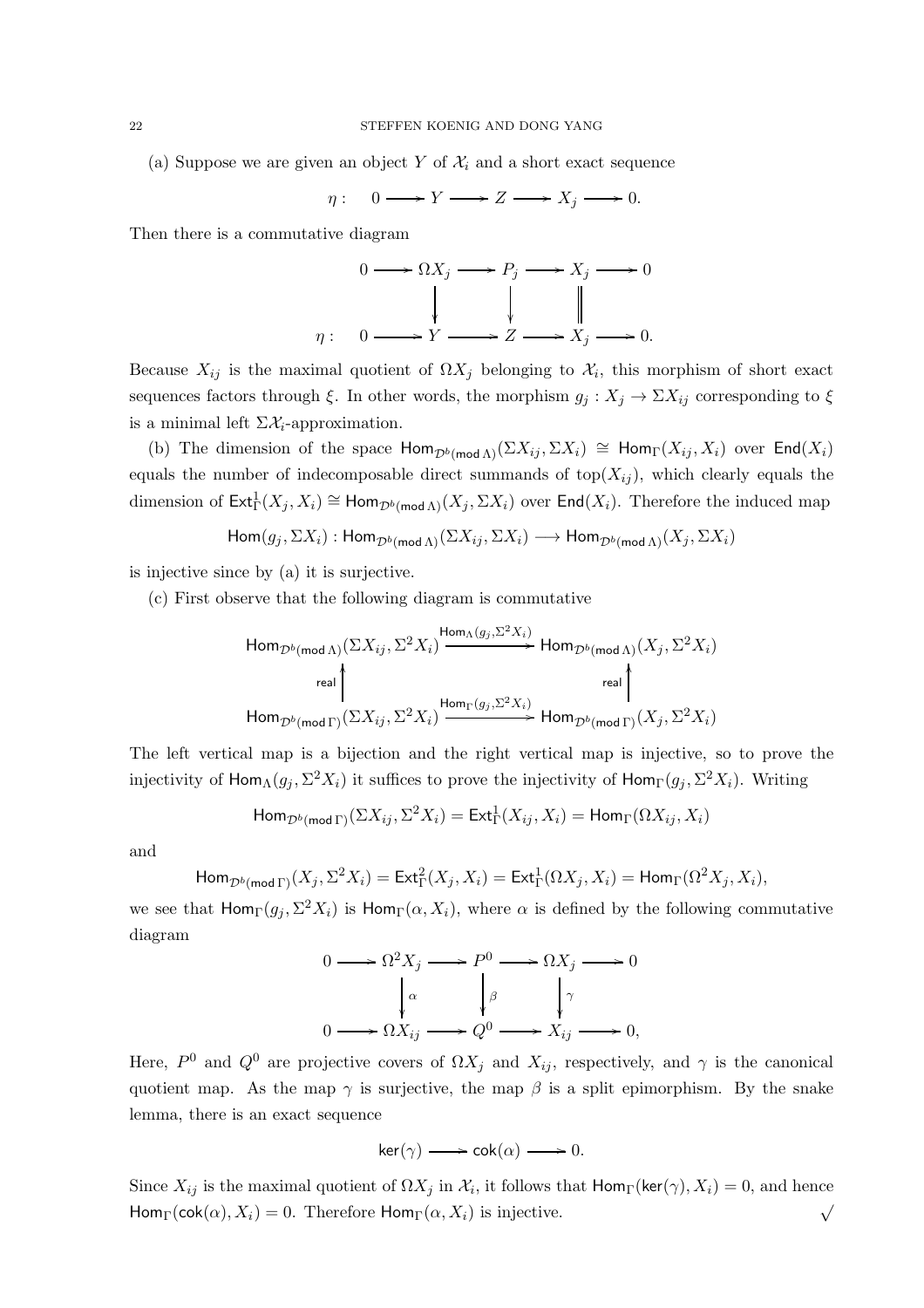For two simple-minded collections  $\{X_1, \ldots, X_r\}$  and  $\{X'_1, \ldots, X'_r\}$  of  $\mathcal{C}$ , define

$$
\{X_1,\ldots,X_r\}\geq \{X'_1,\ldots,X'_r\}
$$

if  $\text{Hom}(X'_i, \Sigma^m X_j) = 0$  for any  $m < 0$  and any  $i, j = 1, \dots, r$ .

<span id="page-22-1"></span>**Proposition 7.9.** The relation  $\geq$  defined above is a partial order on the set of equivalence classes of simple-minded collections of C.

Proof. The reflexivity is clear by the definition of a simple-minded collection. Next we show the antisymmetry and transitivity. Let  $\{X_1, \ldots, X_r\}$  and  $\{X'_1, \ldots, X'_r\}$  be two simple-minded collections of C and let  $(C^{\leq 0}, C^{\geq 0})$  and  $(C'^{\leq 0}, C'^{\geq 0})$  be the corresponding t-structures given in Proposition [5.4](#page-14-0) (the general case). Then

$$
\{X_1, \dots, X_r\} \ge \{X'_1, \dots, X'_r\} \iff \text{Hom}(X'_i, \Sigma^m X_j) = 0 \text{ for any } m < 0 \text{ and } i, j = 1, \dots, r
$$
\n
$$
\iff \text{Hom}(\Sigma^{m'} X'_i, \Sigma^m X_j) = 0 \text{ for any } m < 0, \ m' \ge 0
$$
\n
$$
\text{and } i, j = 1, \dots, r
$$
\n
$$
\iff \mathcal{C}'^{\leq 0} \perp \Sigma^{-1} \mathcal{C}^{\leq 0}
$$
\n
$$
\iff \mathcal{C}'^{\leq 0} \subseteq \mathcal{C}^{\leq 0}.
$$

(a) If  $\{X_1, \ldots, X_r\} \geq \{X'_1, \ldots, X'_r\}$  and  $\{X'_1, \ldots, X'_r\} \geq \{X_1, \ldots, X_r\}$ , then  $(\mathcal{C}^{\leq 0}, \mathcal{C}^{\geq 0})$  $(\mathcal{C}^{\prime \leq 0}, \mathcal{C}^{\prime \geq 0})$ . In particular, the two *t*-structures have the same heart. Therefore, both  $\{X_1, \ldots, X_r\}$ and  $\{X'_1, \ldots, X'_r\}$  are complete sets of pairwise non-isomorphic simple objects of the same abelian category, and hence they are equivalent.

(b) Let  $\{X''_1, \ldots, X''_r\}$  be a third simple-minded collection of C, with corresponding t-structure  $(\mathcal{C}''^{\leq 0}, \mathcal{C}''^{\geq 0})$ . Suppose  $\{X_1, \ldots, X_r\} \geq \{X'_1, \ldots, X'_r\}$  and  $\{X'_1, \ldots, X'_r\} \geq \{X''_1, \ldots, X''_r\}$ . Then  $\mathcal{C}''^{\leq 0} \subseteq \mathcal{C}^{\leq 0} \subseteq \mathcal{C}^{\leq 0}$ . Consequently,  $\{X_1, \ldots, X_r\} \geq \{X''_1, \ldots, X''_r\}$ . √

7.3. **t-structures.** Let  $(C^{\leq 0}, C^{\geq 0})$  be a bounded *t*-structure of C such that the heart A is a length category which has only finitely many simple objects  $S_1, \ldots, S_r$  up to isomorphism. Then  $\{S_1, \ldots, S_r\}$  is a simple-minded collection. Let  $\mathcal{F} = \mathcal{S}_i$  be the extension closure of  $S_i$  in A and let  $\mathcal{T} = {}^{\perp} \mathcal{S}_i$  be the left perpendicular category of  $\mathcal{S}_i$  in A. It is easy to show that  $(\mathcal{T}, \mathcal{F})$ is a torsion pair of A. Define the *left mutation*  $\mu_i^+(\mathcal{C}^{\leq 0}, \mathcal{C}^{\geq 0}) = (\mathcal{C}'^{\leq 0}, \mathcal{C}'^{\geq 0})$  by

$$
\mathcal{C}'^{\leq 0} = \{ M \in \mathcal{C} \mid H^m(M) = 0 \text{ for } m > 0 \text{ and } H^0(M) \in \mathcal{T} \},
$$
  

$$
\mathcal{C}'^{\geq 0} = \{ M \in \mathcal{C} \mid H^m(M) = 0 \text{ for } m < -1 \text{ and } H^{-1}(M) \in \mathcal{F} \}.
$$

Similarly one defines the *right mutation*  $\mu_i^$  $i(\mathcal{C}^{\leq 0}, \mathcal{C}^{\geq 0})$ . These mutations provide an effective method to compute the space of Bridgeland's stability conditions on  $\mathcal C$  by gluing different charts, see [\[14,](#page-30-20) [48\]](#page-31-20).

<span id="page-22-0"></span>**Proposition 7.10.** The pairs  $\mu_i^+(\mathcal{C}^{\leq 0}, \mathcal{C}^{\geq 0})$  and  $\mu_i^-(\mathcal{C}^{\leq 0}, \mathcal{C}^{\geq 0})$  are bounded t-structures of  $\mathcal{C}$ . The heart of  $\mu_i^+(\mathcal{C}^{\leq 0}, \mathcal{C}^{\geq 0})$  has a torsion pair  $(\Sigma \mathcal{F}, \mathcal{T})$  and the heart of  $\mu_i^-(\mathcal{C}^{\leq 0}, \mathcal{C}^{\geq 0})$  has a torsion pair  $(\mathcal{S}_i^{\perp}, \Sigma^{-1}\mathcal{S}_i)$ . Moreover,  $\mu_i^+ \circ \mu_i^$  $i(\mathcal{C}^{\leq 0}, \mathcal{C}^{\geq 0}) = (\mathcal{C}^{\leq 0}, \mathcal{C}^{\geq 0}) = \mu_i^{-}$  $i^-$  o  $\mu_i^+(\mathcal{C}^{\leq 0}, \mathcal{C}^{\geq 0}).$ 

*Proof.* This follows from [\[24,](#page-30-21) Proposition 2.1, Corollary 2.2] and [\[14,](#page-30-20) Proposition 2.5].  $\sqrt{ }$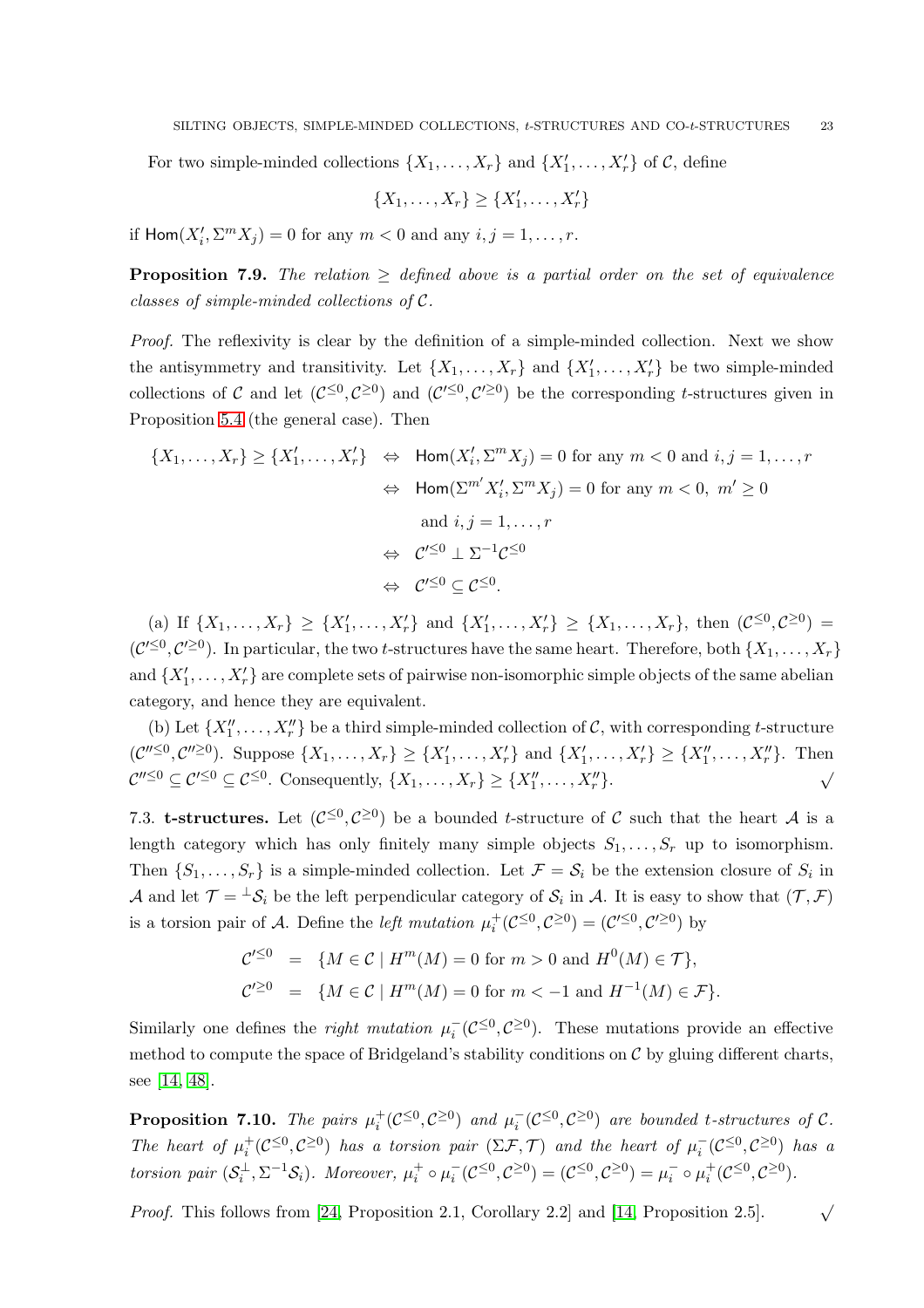In general the heart of the mutation of a bounded t-structure with length heart is not necessarily a length category. For an example, let Q be the quiver

$$
\bigcup 1 \longleftarrow 2
$$

and consider the bounded derived category  $\mathcal{C} = \mathcal{D}^b(\textsf{nil. rep }Q)$  of finite-dimensional nilpotent representations of  $Q$ . Let  $S_1$  and  $S_2$  be the one-dimensional nilpotent representations associated to the two vertices. Let  $\mathcal{F} = \mathcal{S}_1$  be the extension closure of  $S_1$  and  $\mathcal{T} = {}^{\perp} \mathcal{F} = \{M \in \text{nil. rep }Q \mid \mathcal{S} \}$ top $(M) \in \mathsf{add}(S_2)$ . Then the heart A' of the left mutation at 1 of the standard t-structure has a torsion pair  $(\Sigma \mathcal{F}, \mathcal{T})$ . Due to nil. rep Q being hereditary, there are no extensions of  $\Sigma \mathcal{F}$  by T, and hence any indecomposable object of  $\mathcal{A}'$  belongs to either  $\mathcal T$  or  $\Sigma \mathcal{F}$ . Suppose that  $\mathcal{A}'$  is a length category. Then  $A'$  has two isomorphism classes of simple modules, which respectively belong to  $\mathcal T$  and  $\Sigma \mathcal F$ , say  $S'_2 \in \mathcal T$  and  $S'_1 \in \Sigma \mathcal F$ . For  $n \in \mathbb N$  define an indecomposable object  $M_n$ in  $T$  as

$$
J_n(0) \bigodot k \stackrel{(0,\dots,0,1)^{tr}}{\longleftarrow} k,
$$

where  $J_n(0)$  is the (upper triangular) Jordan block of size n and with eigenvalue 0. There are no morphisms from  $S'_1$  to  $M_n$  for any n. Suppose that the Loewy length of  $S'_2$  in A is l. Then for  $n > l$ , any morphism from  $S'_2$  to  $M_n$  factors through rad<sup>n-l</sup> $M_n$  which lies in  $\mathcal{F}$ , and hence the morphism has to be zero. Therefore  $M_n$   $(n > l)$ , considered as an object in  $\mathcal{A}'$ , does not have finite length, a contradiction.

For two bounded *t*-structures  $(C^{\leq 0}, C^{\geq 0})$  and  $(C'^{\leq 0}, C'^{\geq 0})$  on  $C$ , define

$$
(\mathcal{C}^{\leq 0}, \mathcal{C}^{\geq 0}) \geq (\mathcal{C}'^{\leq 0}, \mathcal{C}'^{\geq 0})
$$

if  $C^{\leq 0} \supseteq C'^{\leq 0}$ . This defines a partial order on the set of bounded t-structures on C.

7.4. Co-t-structures. Let  $(\mathcal{C}_{\geq 0}, \mathcal{C}_{\leq 0})$  be a bounded co-t-structure of C. Assume that the coheart admits a basic additive generator  $M = M_1 \oplus \ldots \oplus M_r$  with  $M_i$  indecomposable. Then M is a silting object of C. Let  $i = 1, \ldots, r$ . Define  $\mathcal{C}'_{\leq 0}$  as the additive closure of the extension closure of  $\Sigma^m M_j$ ,  $j \neq i$ , and  $\Sigma^{m+1} M_i$  for  $m \geq 0$  and define  $\mathcal{C}'_{\geq 0}$  as the left perpendicular category of  $\Sigma \mathcal{C}'_{\leq 0}$ . The *left mutation*  $\mu_i^+(\mathcal{C}_{\geq 0}, \mathcal{C}_{\leq 0})$  is defined as the pair  $(\mathcal{C}'_{\geq 0}, \mathcal{C}'_{\leq 0})$ . Similarly one defines the right mutation  $\mu_i^$  $i^-(\mathcal{C}_{\geq 0}, \mathcal{C}_{\leq 0}).$ 

<span id="page-23-0"></span>**Proposition 7.11.** The pairs  $\mu_i^+(\mathcal{C}_{\geq 0}, \mathcal{C}_{\leq 0})$  and  $\mu_i^-(\mathcal{C}_{\geq 0}, \mathcal{C}_{\leq 0})$  are bounded co-t-structures on  $\mathcal{C}$ . Moreover,  $\mu_i^+ \circ \mu_i^ \bar{i}(\mathcal{C}_{\geq 0}, \mathcal{C}_{\leq 0}) = (\mathcal{C}_{\geq 0}, \mathcal{C}_{\leq 0}) = \mu_i^$  $i^- \circ \mu_i^+(\mathcal{C}_{\geq 0}, \mathcal{C}_{\leq 0}).$ 

Proof. This can be proved directly. Here we alternatively make use of the results in Sections [3.1](#page-4-2) and [7.1.](#page-18-0) Recall from Theorem [7.1](#page-18-1) that there is a mutated silting object  $\mu_i^+(M)$ . It is straightforward to check, using the defining triangle for  $\mu_i^+(M)$ , that  $\mu_i^+(\mathcal{C}_{\geq 0}, \mathcal{C}_{\leq 0})$  is the bounded co-t-structure associated to  $\mu_i^+(M)$  as defined in Proposition [3.5,](#page-6-1) and similarly for  $\mu_i^-$ . The second statement follows from Theorem [7.1.](#page-18-1)  $\sqrt{ }$ 

For two bounded co-t-structures  $(\mathcal{C}_{\geq 0}, \mathcal{C}_{\leq 0})$  and  $(\mathcal{C}'_{\geq 0}, \mathcal{C}'_{\leq 0})$  on  $\mathcal{C}$ , define

$$
(\mathcal{C}_{\geq 0},\mathcal{C}_{\leq 0})\geq (\mathcal{C}'_{\geq 0},\mathcal{C}'_{\leq 0})
$$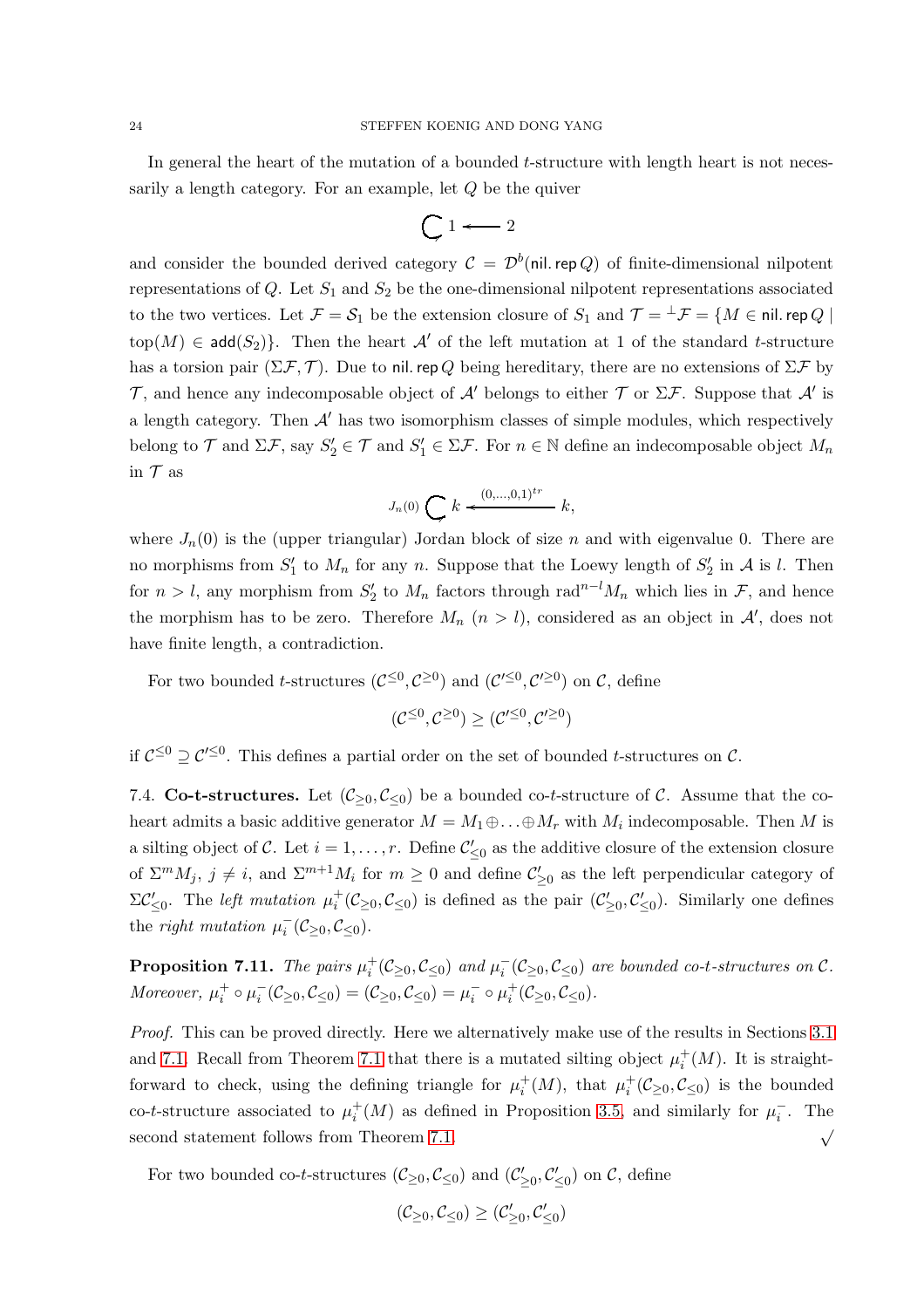if  $\mathcal{C}_{\leq 0} \supseteq \mathcal{C}'_{\leq 0}$ . This defines a partial order on the set of bounded co-t-structures on  $\mathcal{C}$ .

## 7.5. The bijections commute with mutations. Let  $\Lambda$  a finite-dimensional algebra over K.

<span id="page-24-0"></span>**Theorem 7.12.** The  $\phi_{ij}$ 's defined in Section [5](#page-10-0) commute with the left and right mutations defined in previous subsections.

A priori it it not known that the heart of the mutation of a bounded  $t$ -structure with length heart is again a length category. So the theorem becomes well-stated only when the proof has been finished.

Proof. In view of Lemma [6.6,](#page-17-4) Theorem [7.1,](#page-18-1) and Propositions 7.6, [7.10](#page-22-0) and [7.11,](#page-23-0) it suffices to prove that  $\phi_{41}$ ,  $\phi_{31}$  and  $\phi_{23}$  commute with the corresponding left mutations.

(a)  $\phi_{41}$  commutes with  $\mu_i^+$ : this was already shown in the proof of Proposition [7.11.](#page-23-0)

(b)  $\phi_{31}$  commutes with  $\mu_i^+$ : Let  $M = M_1 \oplus \ldots \oplus M_r$  be a silting object with  $M_i$  indecomposable and  $(C^{\leq 0}, C^{\geq 0}) = \phi_{31}(M)$ . We want to show  $\mu_i^+(\mathcal{C}^{\leq 0}, \mathcal{C}^{\geq 0}) = \phi_{31}(\mu_i^+(M))$ .

Let  $\tilde{\Gamma}$  be the truncated dg endomorphism algebra of M as in Section [5.1.](#page-11-0) Then there is a triangle equivalence  $F = ? \overset{L}{\otimes}_{\tilde{\Gamma}} M : \mathcal{D}_{fd}(\tilde{\Gamma}) \to \mathcal{D}^b(\text{mod }\Lambda)$ , which takes  $\tilde{\Gamma}$  to  $M$  and takes the standard t-structure  $(\mathcal{D}^{\leq 0}, \mathcal{D}^{\geq 0})$  on  $\mathcal{D}_{fd}(\tilde{\Gamma})$  to  $(\mathcal{C}^{\leq 0}, \mathcal{C}^{\geq 0})$ . There is a decomposition  $1 =$  $e_1 + \ldots + e_r$ , where  $e_1, \ldots, e_r$  are (not necessarily primitive) idempotents of  $\tilde{\Gamma}$  such that F takes  $e_i\tilde{\Gamma}$  to  $M_i$  for  $1 \leq j \leq r$ .

Let  $\Gamma = H^0(\tilde{\Gamma})$  and  $\pi : \tilde{\Gamma} \to \Gamma$  be the canonical projection. By abuse of notation, write  $e_1 = \pi(e_1), \ldots, e_r = \pi(e_r)$ . Then  $e_1 \Gamma, \ldots, e_r \Gamma$  are indecomposable projective Γ-modules. Let  $S_1, \ldots, S_r$  be the corresponding simple modules. Recall that the heart of the t-structure  $(\mathcal{D}^{\leq 0}, \mathcal{D}^{\geq 0})$ is mod  $\Gamma$ . Let  $\mathcal{F} = \mathsf{add}(S_i) \subseteq \mathsf{mod} \Gamma$  and  $\mathcal{T} = {}^{\perp}S_i$ . Define  $\mathcal{D}'^{\leq 0}$  (respectively,  $\mathcal{D}'^{\geq 0}$ ) to be the extension closure of  $\Sigma \mathcal{D}^{\leq 0}$  and  $\mathcal{T}$  (respectively, of  $\Sigma \mathcal{F}$  and  $\mathcal{D}^{\geq 0}$ ). Then  $F(\mathcal{D}'^{\leq 0}, \mathcal{D}'^{\geq 0}) =$  $\mu_i^+(\mathcal{C}^{\leq 0}, \mathcal{C}^{\geq 0}).$ 

The left mutation of  $\tilde{\Gamma}$  at  $e_i \tilde{\Gamma}$  is  $\mu_i^+(\tilde{\Gamma}) = Q_i \oplus \bigoplus_{j \neq i} e_j \tilde{\Gamma}$ , where  $Q_i$  is defined by the triangle

(7.1) 
$$
e_i \tilde{\Gamma} \xrightarrow{f} E \longrightarrow P'_i \longrightarrow \Sigma e_i \tilde{\Gamma} ,
$$

where f is a minimal left  $\text{add}(\bigoplus_{j\neq i}e_j\tilde{\Gamma})$ -approximation. Then  $F(\mu_i^+(\tilde{\Gamma}))=\mu_i^+(M)$ . Define

<span id="page-24-1"></span>
$$
\mathcal{D}^{"\leq 0} = \{ N \in \mathcal{D}_{fd}(\tilde{\Gamma}) \mid \text{Hom}(\mu_i^+(\tilde{\Gamma}), \Sigma^m N) = 0, \forall m > 0 \},
$$
  

$$
\mathcal{D}^{"\geq 0} = \{ N \in \mathcal{D}_{fd}(\tilde{\Gamma}) \mid \text{Hom}(\mu_i^+(\tilde{\Gamma}), \Sigma^m N) = 0, \forall m < 0 \}.
$$

Thus showing  $\mu_i^+(\mathcal{C}^{\leq 0}, \mathcal{C}^{\geq 0}) = \phi_{31}(\mu_i^+(M))$  is equivalent to showing the equality  $(\mathcal{D}'^{\leq 0}, \mathcal{D}'^{\geq 0}) =$  $(\mathcal{D}''^{\leq 0}, \mathcal{D}''^{\geq 0})$ , equivalently, the inclusions  $\mathcal{D}'^{\leq 0} \subseteq \mathcal{D}''^{\leq 0}$  and  $\mathcal{D}'^{\geq 0} \subseteq \mathcal{D}''^{\geq 0}$ . It suffices to prove  $\mathcal{T} \subseteq \mathcal{D}''^{\leq 0}, \Sigma \mathcal{D}^{\leq 0}, \Sigma \mathcal{F} \subseteq \mathcal{D}''^{\geq 0}$  and  $\mathcal{D}^{\geq 0} \subseteq \mathcal{D}''^{\geq 0}$ . We only show the first inclusion, the other three are easy.

Let  $T \in \mathcal{T}$ . To show  $T \in \mathcal{D}''^{\leq 0}$ , it suffices to show  $\mathsf{Hom}(Q_i, \Sigma T) = 0$ . Applying  $\mathsf{Hom}(?, T)$  to the triangle [\(7.1\)](#page-24-1), we obtain a long exact sequence

$$
\mathsf{Hom}(E,T) \stackrel{f^*}{\longrightarrow} \mathsf{Hom}(e_i\tilde{\Gamma},\Sigma T) \longrightarrow \mathsf{Hom}(Q_i,\Sigma T) \longrightarrow \mathsf{Hom}(E,\Sigma T) = 0 \ .
$$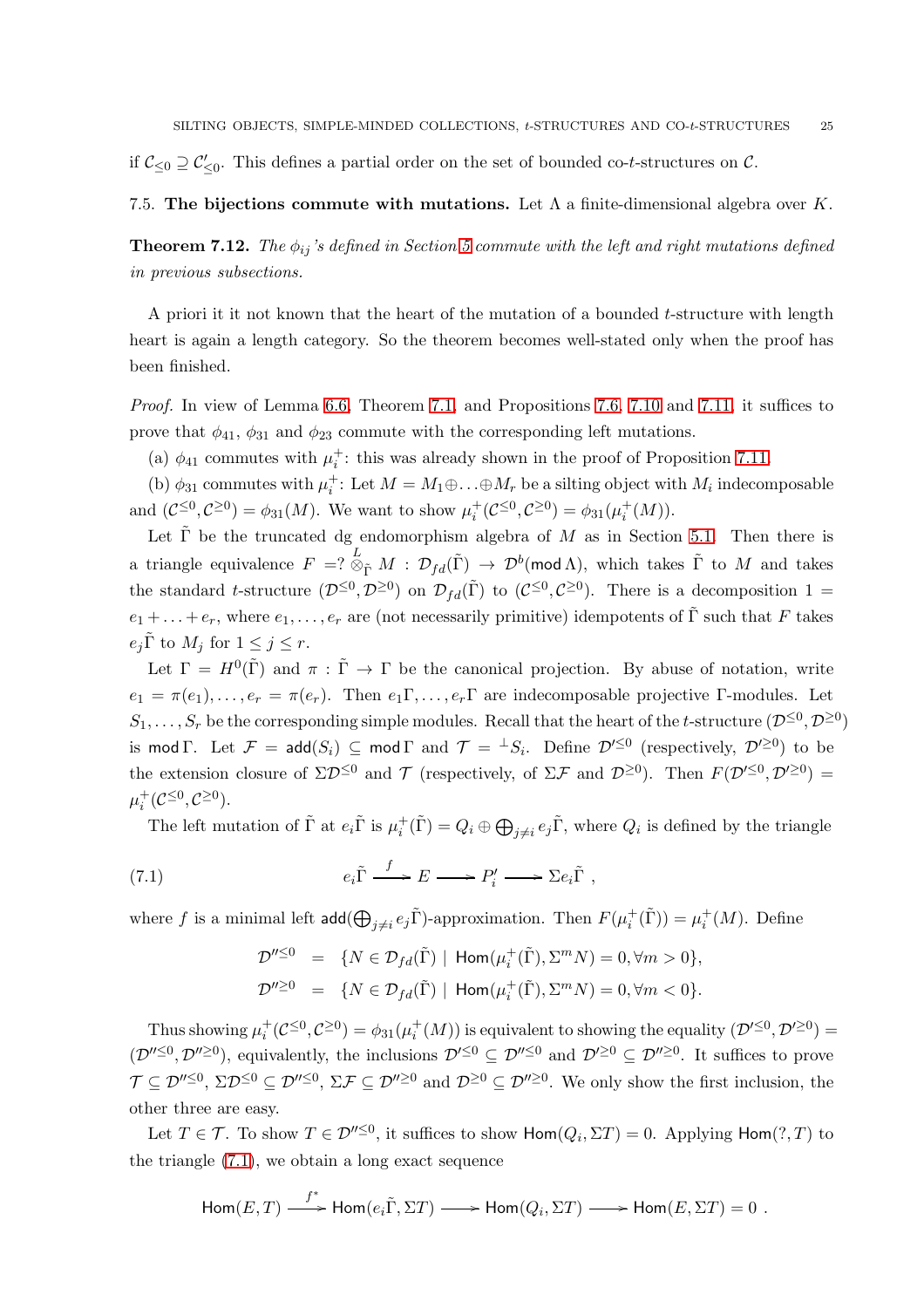We claim that  $f^*$  is surjective. Then the desired result follows. Consider the commutative diagram

(7.2)  
\n
$$
\begin{array}{ccc}\n&\text{Hom}(e_i\Gamma, T) \xrightarrow{\pi_i^*} \text{Hom}(e_i\tilde{\Gamma}, T) \\
&\downarrow H^0(f)^* \\
&\text{Hom}(H^0(E), T) \xrightarrow{\pi_E^*} \text{Hom}(E, T),\n\end{array}
$$

where  $\pi_i : e_i \tilde{\Gamma} \to e_i \Gamma$  and  $\pi_E : E \to H^0(E)$  are the canonical projections. Let  $C = \text{ker}(\pi_i)$ . Then there is a triangle

$$
C \longrightarrow e_i \tilde{\Gamma} \xrightarrow{\pi_i} e_i \Gamma \longrightarrow \Sigma C .
$$

Note that C belongs to  $\Sigma \mathcal{D}^{\leq 0}$ , which implies that  $\mathsf{Hom}(C,T) = 0 = \mathsf{Hom}(\Sigma C,T)$ . It follows that the map  $\pi_i^*$  is bijective. Similarly, the map  $\pi_E^*$  is also bijective. Thus it suffices to show the surjectivity of  $H^0(f)^*$ . Now let  $P_T$  be a projective cover of T in mod  $\Gamma$ . Then  $P_T$  belongs to  $\mathsf{add}(\bigoplus_{j\neq i}e_j\Gamma) \text{ because } T\in\mathcal{T}={}^\perp S_i.$  It follows that any morphism  $e_i\Gamma\to T$  factors through  $P_T,$ and hence factors through  $H^0(f) : e_i \Gamma \to H^0(E)$ , since  $H^0(f)$  is a minimal left add $(\bigoplus_{j \neq i} e_j \Gamma)$ approximation (for  $H^0|_{\mathsf{add}(\tilde{\Gamma})}:\mathsf{add}(\tilde{\Gamma})\to \mathsf{add}(\Gamma)$  is an equivalence). This shows that  $H^0(f)^*$  is surjective, completing the proof of the claim.

(c)  $\phi_{23}$  commutes with  $\mu_i^+$ : Let  $(\mathcal{C}^{\leq 0}, \mathcal{C}^{\geq 0})$  be a bounded t-structure on  $\mathcal{D}^b(\text{mod }\Lambda)$  with length heart. Let  $\{X_1,\ldots,X_r\}=\phi_{23}(\mathcal{C}^{\leq 0},\mathcal{C}^{\geq 0})$ . The mutated simple-minded collection  $\mu_i^+(X_1,\ldots,X_r)$ is contained in the heart of the mutated t-structure  $\mu_i^+(\mathcal{C}^{\leq 0}, \mathcal{C}^{\geq 0})$ . Consequently, the aisle and coaisle of  $\phi_{32} \circ \mu_i^+(X_1,\ldots,X_r)$  are respectively contained in the aisle and co-aisle of  $\mu_i^+(\mathcal{C}^{\leq 0},\mathcal{C}^{\geq 0}),$ and hence  $\phi_{32} \circ \mu_i^+(X_1, \ldots, X_r) = \mu_i^+(\mathcal{C}^{\leq 0}, \mathcal{C}^{\geq 0}), \ i.e. \ \phi_{23} \circ \mu_i^+(\mathcal{C}^{\leq 0}, \mathcal{C}^{\geq 0}) = \mu_i^+ \circ \phi_{23}(\mathcal{C}^{\leq 0}, \mathcal{C}^{\geq 0}).$ 

7.6. The bijections are isomorphisms of partially ordered sets. Let  $\Lambda$  be a finitedimensional algebra over K.

<span id="page-25-0"></span>**Theorem 7.13.** The  $\phi_{ij}$ 's defined in Section [5](#page-10-0) are isomorphisms of partially ordered sets with respect to the partial orders defined in previous subsections.

*Proof.* In view of Theorem [6.1](#page-17-1) and Lemma [6.6,](#page-17-4) it suffices to show that  $f(x) \ge f(y)$  if and only if  $x \geq y$  for  $f = \phi_{41}, \phi_{32}$  and  $\phi_{34}$ .

- (a) For  $\phi_{41}$  the desired result follows from [\[1,](#page-30-6) Proposition 2.14].
- (b) For  $\phi_{32}$  the desired result is included in the proof of Proposition [7.9.](#page-22-1)

(c) Let  $(\mathcal{C}_{\geq 0}, \mathcal{C}_{\leq 0})$  and  $(\mathcal{C}'_{\geq 0}, \mathcal{C}'_{\leq 0})$  be two bounded co-t-structures on  $\mathcal{C}$  and let  $(\mathcal{C}^{\leq 0}, \mathcal{C}^{\geq 0})$  and  $(\mathcal{C}^{\prime \leq 0}, \mathcal{C}^{\prime \geq 0})$  be their respective images under  $\phi_{34}$ . Then by definition

$$
\begin{array}{rcl}\n\mathcal{C}^{\leq 0} & = & \{M \in \mathcal{D}^b(\operatorname{mod} \Lambda) \mid \operatorname{Hom}(N, M) = 0 \; \forall N \in \Sigma^{-1} \mathcal{C}_{\geq 0} \}, \\
\mathcal{C}'^{\leq 0} & = & \{M \in \mathcal{D}^b(\operatorname{mod} \Lambda) \mid \operatorname{Hom}(N, M) = 0 \; \forall N \in \Sigma^{-1} \mathcal{C}'_{\geq 0} \}.\n\end{array}
$$

Here,  $C^{\leq 0} \supseteq C'^{\leq 0}$  if and only if  $C_{\geq 0} \supseteq C'_{\geq 0}$ , and hence by definition  $(C^{\leq 0}, C^{\geq 0}) \geq (C'^{\leq 0}, C'^{\geq 0})$  if and only if  $(\mathcal{C}_{\geq 0}, \mathcal{C}_{\leq 0}) \geq (\mathcal{C}'_{\geq 0}, \mathcal{C}'_{\leq 0})$ ). √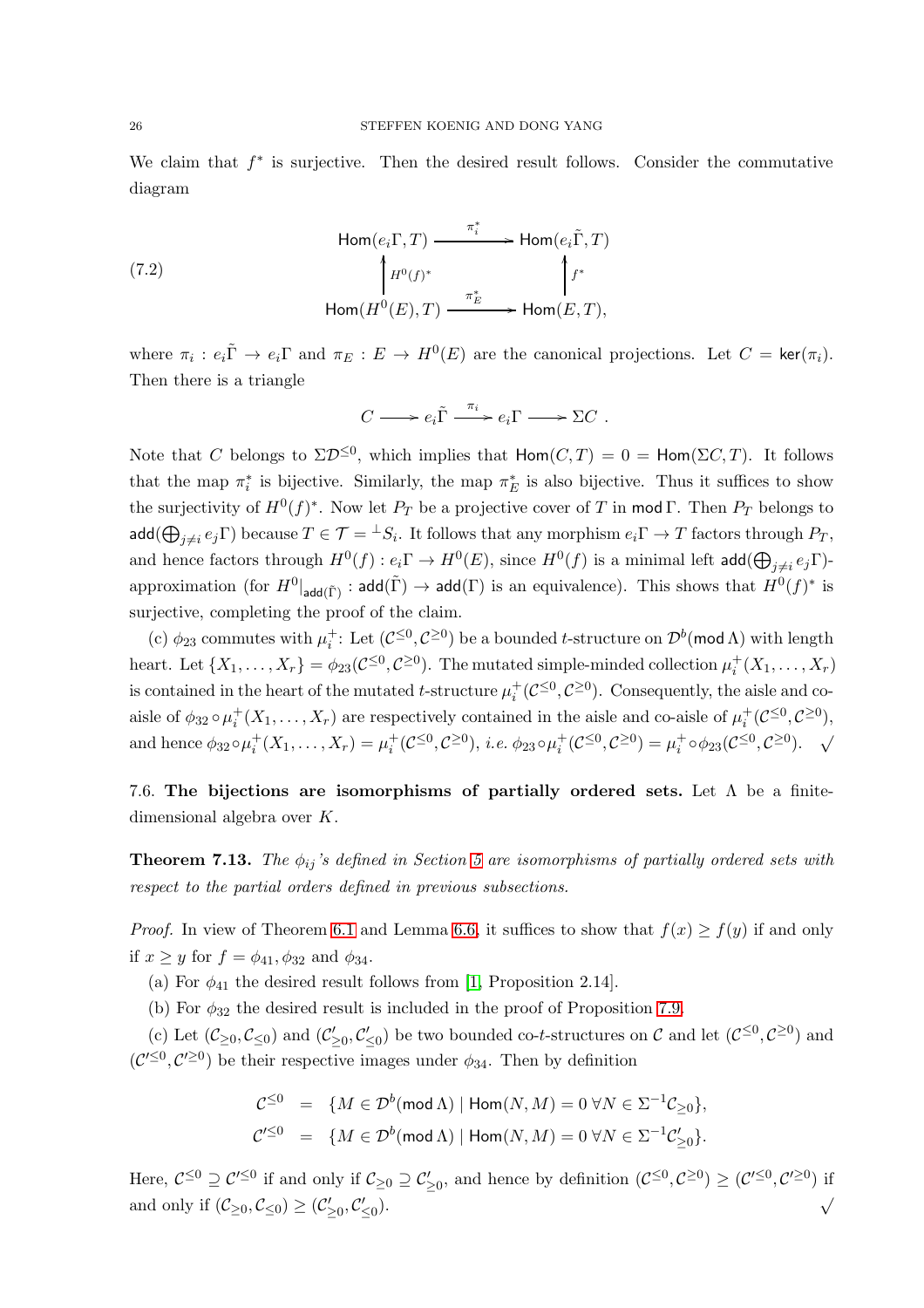### 8. A concrete example

<span id="page-26-0"></span>Let  $\Lambda$  be the finite-dimensional K-algebra given by the quiver

$$
1 \xrightarrow{\alpha} 2
$$

with relation  $\alpha\beta = 0$ . This algebra has many manifestations: It is, possibly up to Morita equivalence, the Auslander algebra of  $k[x]/x^2$ , the Schur algebra  $S(2, 2)$  (char $K = 2$ ) and the principal block of the category  $\mathcal O$  for  $\mathfrak{sl}_2(\mathbb C)$  ( $K=\mathbb C$ ). In this section we will compute the derived Picard group for  $\Lambda$  and classify all silting objects/simple-minded collections in  $\mathcal{D}^b(\text{mod }\Lambda)$ . As a consequence of this classification and a result of Woolf [\[48,](#page-31-20) Theorem 3.1], the space of stability conditions on  $\mathcal{D}^b(\text{mod }\Lambda)$  is exactly  $\mathbb{C}^2$ .

8.1. Indecomposable objects. Let  $P_1$  and  $P_2$  be the indecomposable projective Λ-modules corresponding to the vertices 1 and 2. Then up to isomorphism and up to shift an indecomposable object in  $\mathcal{D}^b(\text{mod }\Lambda)$  belongs to one of the following four families (see for example [\[19,](#page-30-22) [9\]](#page-30-23))

- $\therefore$   $P_1(n) = P_1 \rightarrow P_1 \rightarrow \ldots \rightarrow P_1 \rightarrow P_1, n \ge 1,$
- $\cdot$   $R(n) = P_1 \rightarrow P_1 \rightarrow \ldots \rightarrow P_1 \rightarrow P_1 \rightarrow P_2, n \geq 0$
- $\cdot L(n) = P_2 \rightarrow P_1 \rightarrow P_1 \rightarrow \ldots \rightarrow P_1 \rightarrow P_1, n \geq 0,$
- $\cdot$   $B(n) = P_2 \rightarrow P_1 \rightarrow P_1 \rightarrow \ldots \rightarrow P_1 \rightarrow P_1 \rightarrow P_2, n \ge 1,$

where the homomorphisms are the unique non-isomorphisms,  $n$  is the number of occurrences of  $P_1$  and the rightmost components have been put in degree 0.

8.2. The Auslander–Reiten quiver. The Auslander–Reiten quiver of  $\mathcal{D}^b(\text{mod }\Lambda)$  consists of three components: two  $\mathbb{Z}A_{\infty}$  components and one  $\mathbb{Z}A_{\infty}^{\infty}$  component (see [\[10,](#page-30-24) [28\]](#page-31-21))



The abelian category  $mod \Lambda$  has five indecomposable objects up to isomorphism: the two simple modules  $S_1$  and  $S_2$ , their projective covers  $P_1$  and  $P_2$  and their injective envelopes  $I_1 = P_1$  and  $I_2$ . They are marked on the above Auslander–Reiten quiver.

The left  $\mathbb{Z}A_{\infty}$  component consists of shifts of  $P_1(n)$ ,  $n \geq 1$ . The Auslander–Reiten translation  $\tau$  takes  $P_1(n)$  to  $\Sigma^{-1}P_1(n)$ . It is straightforward to check that  $P_1$  is a 0-spherical object of  $\mathcal{D}^b(\text{mod }\Lambda)$  in the sense of Seidel and Thomas [\[45\]](#page-31-22). The additive closure of this component is the triangulated subcategory generated by  $P_1$ . This component will be referred to as the 0-spherical component.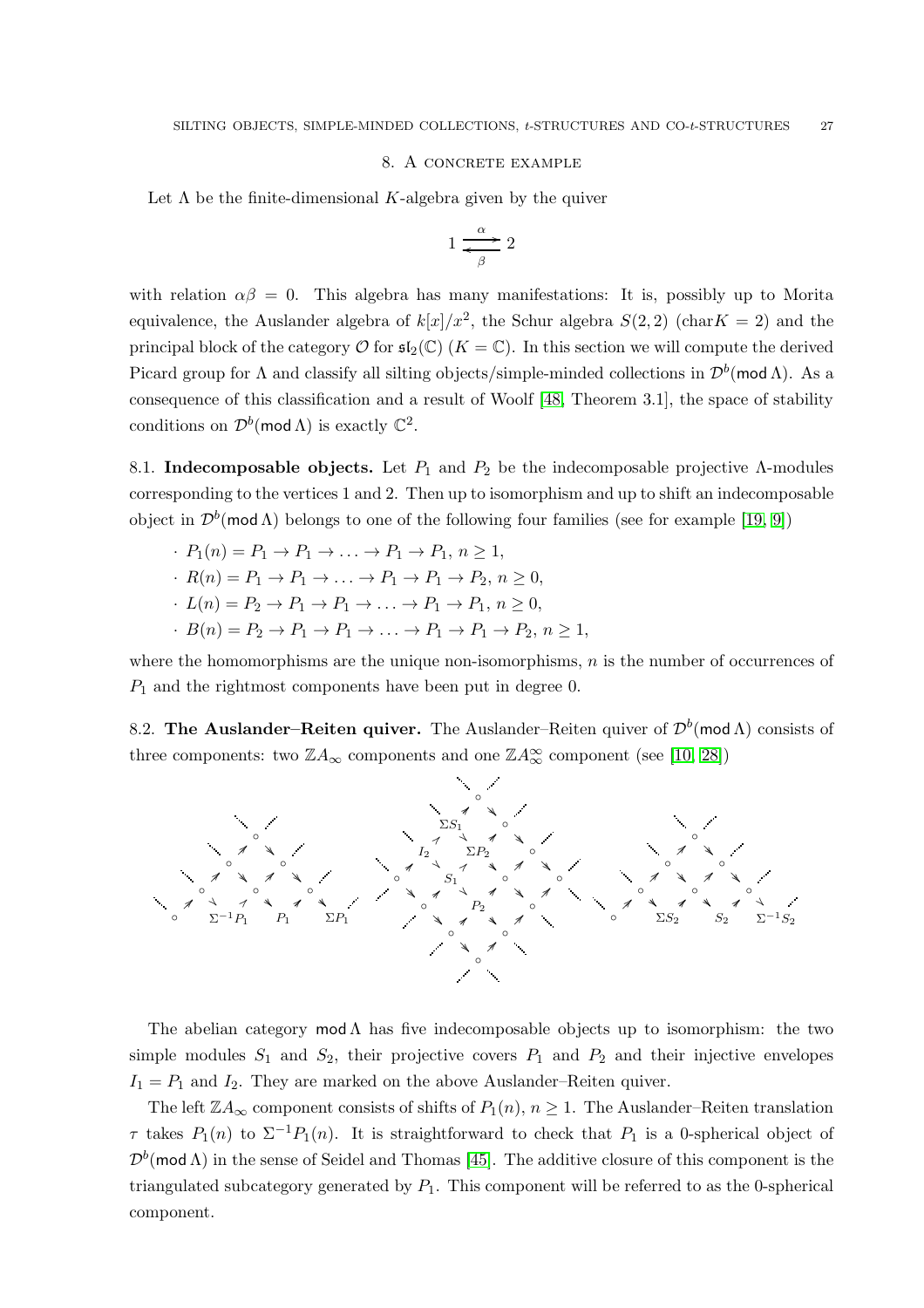The  $\mathbb{Z}A_{\infty}^{\infty}$  component consists of shifts of  $R(n)$  and  $L(n)$ ,  $n \geq 0$ . Note that  $S_1 = L(1)$ ,  $P_2 = R(0) = L(0)$  and  $I_2 = L(2)$ . The Auslander–Reiten translation  $\tau$  takes  $R(n)$   $(n \geq 2)$  to  $\Sigma R(n-2)$ , takes  $R(1)$  to  $L(1)$  and takes  $L(n)$  to  $\Sigma^{-1}L(n+2)$ .

The right  $\mathbb{Z}A_{\infty}$  component consists of shifts of  $B(n)$ ,  $n \geq 1$ . The Auslander–Reiten translation takes  $B(n)$  to  $\Sigma B(n)$ . The simple module  $S_2 = B(1)$  is a 2-spherical object of  $\mathcal{D}^b(\text{mod }\Lambda)$  and the additive closure of this component is the triangulated subcategory generated by  $S_2$ . This component will be referred to as the 2-spherical component.

8.3. The derived Picard group. Let E be a spherical object of a triangulated category  $\mathcal C$  in the sense of Seidel and Thomas [\[45\]](#page-31-22). Then the twist functor  $\Phi_E$  defined by

$$
\Phi_E(M) = \operatorname{Cone}(\bigoplus_{m \in \mathbb{Z}} \operatorname{Hom}(\Sigma^m E, M) \otimes \Sigma^m E \xrightarrow{ev} M),
$$

where ev is the evaluation map, is an auto-equivalence of  $\mathcal{C}$  by [\[45,](#page-31-22) Proposition 2.10].

Recall from the preceding subsection that  $P_1$  is a 0-spherical object and  $S_2$  is a 2-spherical object of  $\mathcal{D}^b(\text{mod }\Lambda)$ . Thus the associated twist functors  $\Phi_{P_1}$  and  $\Phi_{S_2}$  are two auto-equivalences of  $\mathcal{D}^b(\text{mod }\Lambda)$ .

**Lemma 8.1.** For M in  $\mathcal{D}^b(\text{mod }\Lambda)$  there are isomorphisms  $\Phi_{S_2}(M) \cong \Phi_{P_1} \circ \Sigma^{-1}(M)$  and  $\Phi_{P_1}^2(M) \cong \nu^{-1} \circ \Sigma^2(M)$ . Moreover, if M is indecomposable and belongs to the  $\mathbb{Z}A_\infty^\infty$  component, there exists a unique pair of integers  $(n, n')$  such that  $M \cong \Phi_{P_1}^n \circ \Phi_{S_2}^{n'}$  ${}^{n'}_{S_2}(P_2)$ .

Proof. Observe that  $\Phi_{P_1}(S_1) \cong \Sigma P_2$ ,  $\Phi_{P_1}(P_1) \cong \Sigma P_1$ ,  $\Phi_{P_1}(S_2) \cong S_2$  and  $\Phi_{S_2}(S_1) \cong P_2$ ,  $\Phi_{S_2}(P_1) \cong P_1, \Phi_{S_2}(S_2) \cong \Sigma^{-1}S_2$ . Since auto-equivalences preserve the shape of the Auslander– Reiten quiver, the statements follow.  $\sqrt{}$ 

**Remark 8.2.** Inspecting the action of  $\Phi_{P_1}$  and  $\Phi_{S_2}$  on maps shows that the isomorphism  $\Phi_{P_1}^2(M) \cong \nu^{-1} \circ \Sigma^2(M)$  is functorial, while  $\Phi_{S_2}(M) \cong \Phi_{P_1} \circ \Sigma^{-1}(M)$  is not.

Let  ${\sf Aut}\,\mathcal{D}^b(\textsf{mod}\,\Lambda)$  denote the group of algebraic auto-equivalences of  $\mathcal{D}^b(\textsf{mod}\,\Lambda),\ i.e.$  those which admits a dg lift. By [\[29,](#page-31-8) Lemma 6.4], such an auto-equivalence is naturally isomorphic to the derived tensor functor of a complex of bimodules.

**Lemma 8.3.** Aut  $\mathcal{D}^b(\text{mod }\Lambda)$  is isomorphic to  $\mathbb{Z}^2 \times K^{\times}$ .

*Proof.* Let  $F \in \text{Aut } \mathcal{D}^b(\text{mod }\Lambda)$ . Since F preserves the Auslander–Reiten quiver, the object  $F(P_2)$  is in the  $\mathbb{Z}A_{\infty}^{\infty}$  component. Thus there is a pair of integers  $(n_F, n'_F)$  such that  $F(P_2) \cong$  $\Phi_{P_2}^{n_F}$  $\sum_{P_2}^{n_F} \circ \Phi_{S_2}^{n'_F}(P_2)$ . This allows us to define a map

$$
f: \qquad \operatorname{Aut} \mathcal{D}^b(\operatorname{mod} \Lambda) \longrightarrow \mathbb{Z}^2
$$
\n
$$
F \longmapsto (n_F, n'_F).
$$

This map is clearly a surjective group homomorphism. Moreover, the group homomorphism

$$
\mathbb{Z}^2 \longrightarrow \text{Aut } \mathcal{D}^b(\text{mod } \Lambda)
$$

$$
(n, n') \longmapsto \Phi_{P_2}^n \circ \Phi_{S_2}^{n'}
$$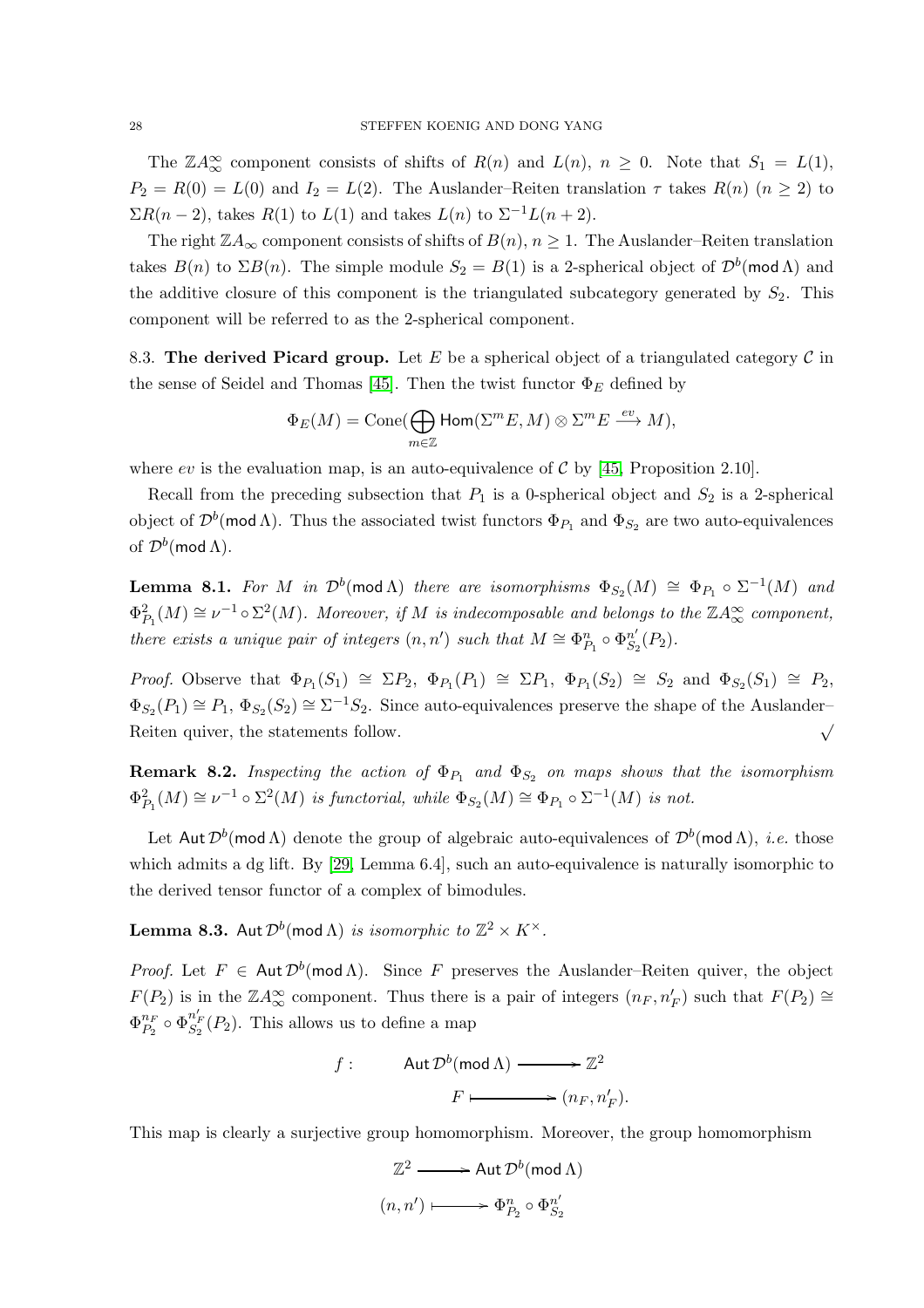is a retraction of f. Therefore  $\mathsf{Aut}\,\mathcal{D}^b(\mathsf{mod}\,\Lambda)\cong \mathbb{Z}^2\times\mathsf{ker}(f).$ 

Let  $F \in \text{ker}(f)$ . Then  $F(P_2) \cong P_2$ . This forces  $F(P_1) \cong P_1$ , and hence F is induced from an outer automorphism of  $\Lambda$  which fixes the two primitive idempotents  $e_1$  and  $e_2$ . Thus  $\ker(f) \cong K^{\times}$ , finishing the proof.  $\check{\mathcal{O}}$ 

8.4. Morphism spaces. We first compute the morphism spaces between the two  $\mathbb{Z}A_{\infty}$  components.

- **Lemma 8.4.** (a) For  $n \geq 2$ , Hom $(P_1(n), \Sigma^m P_1(n))$  does not vanish for some  $m > 0$  and for some  $m < 0$ . For  $n = 1$ , Hom $(P_1, \Sigma^m P_1)$  is isomorphic to  $K[x]/x^2$  for  $m = 0$  and vanishes for  $m \neq 0$ .
	- (b) For  $n \geq 2$ , Hom $(B(n), \Sigma^m B(n))$  does not vanish for some  $m > 0$  and for some  $m < 0$ . For  $n = 1$ , Hom $(S_2, \Sigma^m S_2)$  is K for  $m = 0, 2$  and vanishes for  $m \neq 0, 2$ .

Proof. Direct computation, or apply some general result (e.g. [\[25,](#page-30-25) Section 2]) to the triangulated categories generated by  $P_1$  and  $S_2$ . √

Next we compute the morphism spaces between  $P_2$  and the objects on the  $\mathbb{Z}A_{\infty}^{\infty}$  component.

## <span id="page-28-0"></span>Lemma 8.5. Let  $n \geq 0$ .

- (a)  $\text{Hom}(P_2, \Sigma^m R(n))$  is  $K$  if  $-n \leq m \leq 0$  and is 0 otherwise.
- (a)  $\text{Hom}(R(n), \Sigma^m P_2)$  is  $K$  if  $2 \leq m \leq n$  or if  $n = 0, m = 0$  and is 0 otherwise.
- (b)  $\text{Hom}(P_2, \Sigma^m L(n))$  is  $K$  if  $2 n \le m \le 0$  or if  $n = 0, m = 0$  and is 0 otherwise.
- (b')  $\text{Hom}(L(n), \Sigma^m P_2)$  is  $K$  if  $0 \le m \le n$  and is 0 otherwise.

*Proof.* (a) and (b) Because  $\text{Hom}(P_2, M) = H^0(M)e_2$ .

(a') and (b') are obtained from (a) and (b) by applying the Auslander–Reiten formula  $D \operatorname{Hom}(M, N) \cong \operatorname{Hom}(N, \tau \Sigma M).$   $\checkmark$ 

8.5. Silting objects and simple-minded collections. Now we are ready to classify the silting objects and simple-minded collections in  $\mathcal{D}^b(\text{mod }\Lambda)$ .

**Proposition 8.6.** Up to isomorphism, any basic silting object of  $\mathcal{D}^b$ (mod  $\Lambda$ ) belongs to one of the following two families

- $\cdot$   $\Phi_{P_1}^n \circ \Phi_{S_2}^{n'}$  $S_2^{\prime}(P_1 \oplus P_2), n, n' \in \mathbb{Z}$ , the corresponding simple-minded collection is  $\Phi_{P_1}^n \circ$  $\Phi^{n'}_{S}$  ${}^{n'}_{S_2}\{S_1, S_2\},\$
- $\cdot$   $\Phi_{P_1}^n \circ \Phi_{S_2}^{n'}$  $S_2^{\prime}(\Sigma^m S_1 \oplus P_2), n, n' \in \mathbb{Z}$  and  $m \leq -1$ , the corresponding simple-minded collection  $i s \Phi_{P_1}^n \circ \Phi_{S_2}^{n'}$  ${}_{S_2}^{n'}$ { $\Sigma^m S_1$ ,  $I_2$ }.

*Proof.* Let N be an indecomposable direct summand of a silting object. By Lemma 8.4, N does not belong to the 2-spherical component, and N belongs to the 0-spherical component if and only if N is a shift of  $P_1$ . Moreover, a basic silting object can have at most one shift of  $P_1$ as a direct summand. It follows that a silting object has at least one indecomposable direct summand from the  $\mathbb{Z}A_\infty^\infty$  component.

Let  $M = M_1 \oplus M_2$  be a silting object with  $M_1$  and  $M_2$  indecomposable. Assume that  $M_1$ belongs to the  $\mathbb{Z}A_{\infty}^{\infty}$  component. Up to an auto-equivalence of the form  $\Phi_{P_1}^n \circ \Phi_{S_2}^{n'}$  $\frac{n'}{S_2}$ , we may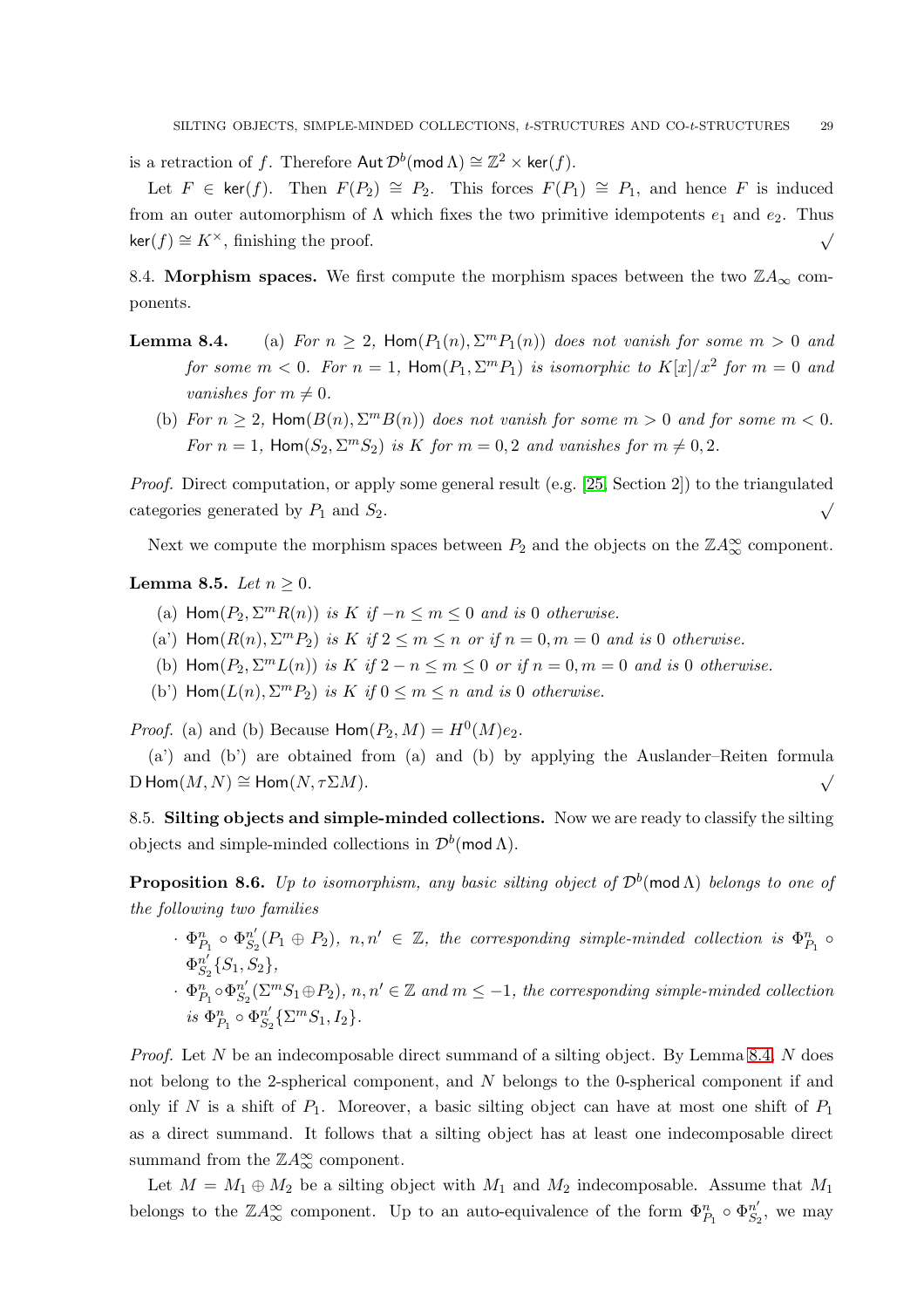assume that  $M_1 = P_2$ . Then, if  $M_2$  belongs to the 0-spherical component it has to be  $P_1$ . Thus we assume that  $M_2$  also belongs to the  $\mathbb{Z}A_{\infty}^{\infty}$  component. Then it follows from Lemma [8.5](#page-28-0) that  $M_2$  is isomorphic to  $\sum^m S_1$  for some  $m \leq -1$  or to  $\sum^m R(1)$  for some  $m \geq 0$ . Observing  $P_2 \oplus \Sigma^m R(1) = \Phi_{P_1}^{-m-1} \circ \Phi_{S_2}^m (P_2 \oplus \Sigma^{-m-1} S_1)$  for  $m \ge 0$  finishes the proof for the silting-object part.

That the simple-minded collection corresponding to a silting object is the desired one follows from the Hom-duality they satisfy.  $\sqrt{ }$ 

8.6. The silting quiver. Recall from [\[1\]](#page-30-6) that the *silting quiver* has as vertices the isomorphism classes of basic silting objects and there is an arrow from  $M$  to  $M'$  if  $M'$  can be obtained from M by a left mutation.

The vertex set of the silting quiver of  $\mathcal{D}^b(\text{mod }\Lambda)$  is  $\{(n, n', m) \mid n, n' \in \mathbb{Z}, m \in \mathbb{Z}_{\leq 0}\}$ , where  $(n, n', 0)$  represents the silting object  $\Phi_{P_1}^n \circ \Phi_{S_2}^{n'}$  $S'_2(P_1 \oplus P_2)$  and  $(n, n', m)$   $(m \le -1)$  represents the silting object  $\Phi_{P_1}^n \circ \Phi_{S_2}^{n'}$  $S_2^{\prime}(\Sigma^m S_1 \oplus P_2)$ . It is straightforward to show that from each vertex  $(n, n', m)$  there are precisely two outgoing arrows whose targets are respectively

- $(n, n' 1, m)$  and  $(n + 1, n', m 1)$  if  $m = 0$ ,
- $\cdot$   $(n+1, n'-1, m-1)$  and  $(n, n', m+1)$  if  $m \le -1$ .

# 8.7. Hearts and the space of stability conditions.

<span id="page-29-0"></span>**Lemma 8.7.** The heart of any t-structure on  $\mathcal{D}^b(\text{mod }\Lambda)$  is a length category.

*Proof.* Let A be the heart of a *t*-structure on  $\mathcal{D}^b(\text{mod }\Lambda)$ . We will show that A has only finitely many isomorphism classes of indecomposable objects. Such an abelian category must be a length category.

Due to vanishing of negative extensions, it follows from Lemma 8.4 that  $\mathcal A$  contains at most one indecomposable object from the 0-spherical component respectively the 2-spherical component.

Suppose that  $\mathcal A$  contains an indecomposable object from the  $\mathbb ZA_\infty^\infty$  component. Without loss of generality we may assume that it is  $P_2$ . It follows from Lemma [8.5](#page-28-0) that for  $n \geq 3$  and  $m \in \mathbb{Z}$  either  $\textsf{Hom}(P_2, \Sigma^{m'} \Sigma^m R(n)) \neq 0$  for some  $m' < 0$  or  $\textsf{Hom}(\Sigma^m R(n), \Sigma^{m'} P_2) \neq 0$  for some  $m' < 0$ . Similarly for  $L(n)$ . Therefore an indecomposable object M belongs to the heart only if it is isomorphic to one of  $\Sigma^m P_2$ ,  $\Sigma^m R(1)$ ,  $\Sigma^m R(2)$ ,  $\Sigma^m L(1)$  and  $\Sigma^m L(2)$ ,  $m \in \mathbb{Z}$ . But at most one shift of a nonzero object can belong to a heart. So A contains at most 7 indecomposable objects up to isomorphism.  $\sqrt{ }$ 

In view of Lemma [8.7,](#page-29-0) the result in the preceding subsection shows that all bounded  $t$ structures on  $\mathcal{D}^b(\text{mod }\Lambda)$  are related to each other by a sequence of left or/and right mutations. In particular, this implies that the t-structures Woolf considered in [\[48,](#page-31-20) Section 3.1] are already all bounded *t*-structures on  $\mathcal{D}^b(\text{mod }\Lambda)$ . Therefore we have

**Corollary 8.8.** (a) The Bridgeland space of stability conditions on  $\mathcal{D}^b(\text{mod }\Lambda)$  is  $\mathbb{C}^2$ .

(b) An abelian category is the heart of some bounded t-structure on  $\mathcal{D}^b(\text{mod }\Lambda)$  if and only if it is equivalent to mod  $\Gamma$  for  $\Gamma = \Lambda$  or  $\Gamma = K(\cdot \rightarrow \cdot)$  or  $\Gamma = K \oplus K$ .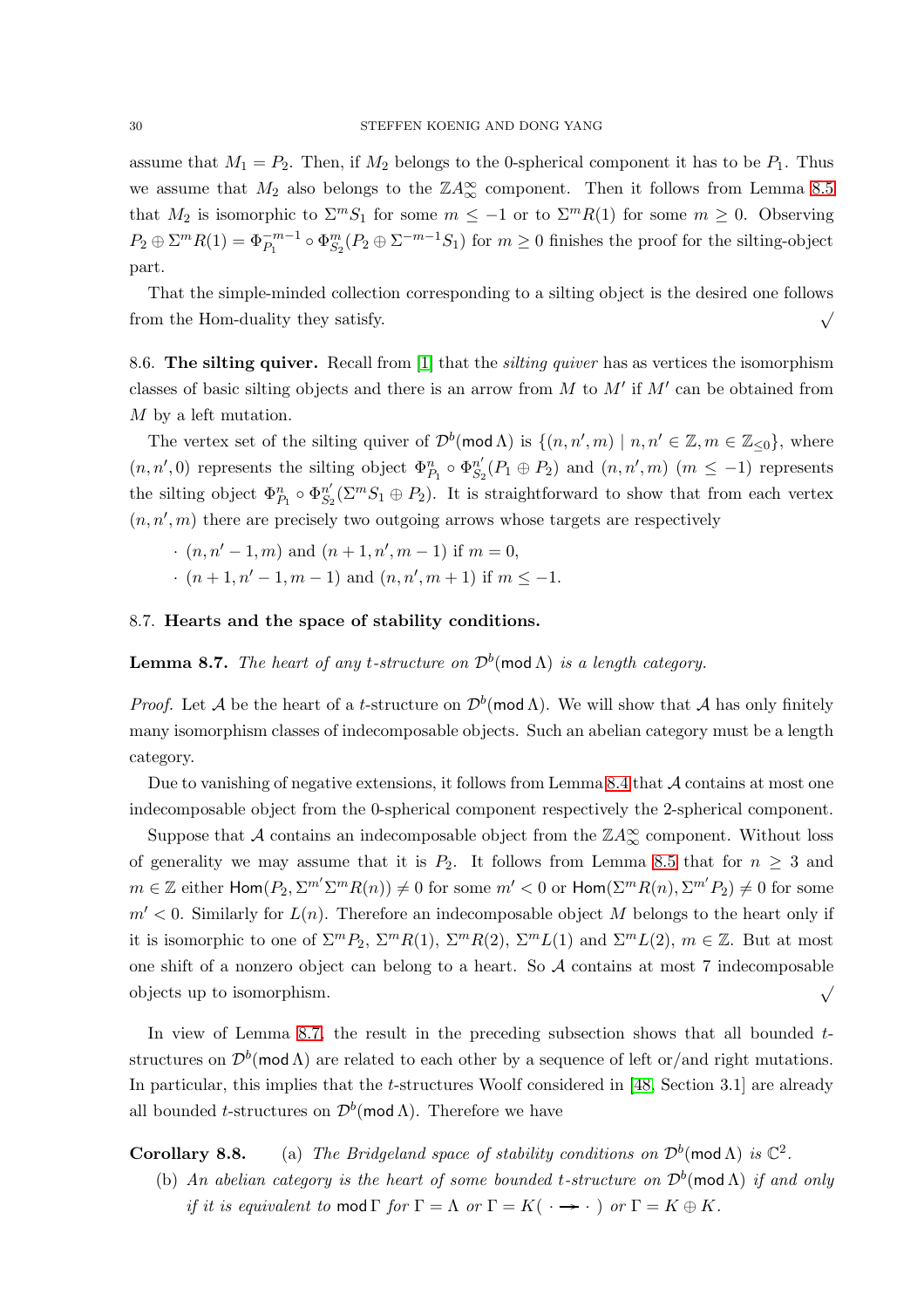### <span id="page-30-0"></span>**REFERENCES**

- <span id="page-30-15"></span><span id="page-30-6"></span>[1] Takuma Aihara and Osamu Iyama, Silting mutation in triangulated categories, J. Lond. Math. Soc. (2) 85 (2012), no. 3, 633–668.
- <span id="page-30-7"></span>[2] Salah Al-Nofayee, Equivalences of derived categories for selfinjective algebras, J. Algebra 313 (2007), no. 2, 897–904.
- <span id="page-30-14"></span>[3]  $\ldots$ , Simple objects in the heart of a t-structure, J. Pure Appl. Algebra 213 (2009), no. 1, 54–59.
- <span id="page-30-5"></span>[4] Claire Amiot, Cluster categories for algebras of global dimension 2 and quivers with potential, Ann. Inst. Fourier (Grenoble) 59 (2009), no. 6, 2525–2590.
- <span id="page-30-19"></span>[5] Ibrahim Assem, María José Souto Salorio, and Sonia Trepode, Ext-projectives in suspended subcategories, J. Pure Appl. Algebra 212 (2008), no. 2, 423–434.
- <span id="page-30-3"></span>[6] Maurice Auslander, María Inés Platzeck, and Idun Reiten, Coxeter functors without diagrams, Trans. Amer. Math. Soc. 250 (1979), 1–46.
- <span id="page-30-11"></span>[7] Aslak Bakke Buan, Robert J. Marsh, Markus Reineke, Idun Reiten, and Gordana Todorov, Tilting theory and cluster combinatorics, Adv. Math.  $204$   $(2)$   $(2006)$ , 572–618.
- <span id="page-30-23"></span>[8] Alexander A. Beilinson, Joseph Bernstein, and Pierre Deligne, Analyse et topologie sur les espaces singuliers, Astérisque, vol. 100, Soc. Math. France, 1982 (French).
- <span id="page-30-24"></span>[9] Viktor Bekkert and Héctor A. Merklen, *Indecomposables in derived categories of gentle algebras*, Algebr. Represent. Theory 6 (2003), no. 3, 285–302.
- <span id="page-30-16"></span>[10] Grzegorz Bobiński, Christof Geiß, and Andrzej Skowroński, Classification of discrete derived categories, Cent. Eur. J. Math. 2 (2004), no. 1, 19–49 (electronic).
- <span id="page-30-9"></span>[11] Mikhail V. Bondarko, Motivically functorial coniveau spectral sequences; direct summands of cohomology of function fields, Doc. Math. (2010), no. Extra volume: Andrei A. Suslin sixtieth birthday, 33–117.
- <span id="page-30-18"></span>[12]  $\_\_\_\_\_\_\_\$  Weight structures vs. t-structures; weight filtrations, spectral sequences, and complexes (for motives and in general), J. K-Theory 6 (2010), no. 3, 387–504.
- [13] Sheila Brenner and Michael C. R. Butler, *Generalizations of the Bernstein-Gel' fand-Ponomarev reflection* functors, Representation theory, II (Proc. Second Internat. Conf., Carleton Univ., Ottawa, Ont., 1979), Lecture Notes in Math., vol. 832, Springer, Berlin, 1980, pp. 103–169.
- <span id="page-30-20"></span><span id="page-30-12"></span>[14] Tom Bridgeland, t-structures on some local Calabi-Yau varieties, J. Algebra 289 (2005), no. 2, 453–483.
- <span id="page-30-4"></span>[15] , Stability conditions on triangulated categories, Ann. of Math. (2) 166 (2007), no. 2, 317–345.
- <span id="page-30-8"></span>[16] Thomas Brüstle and Dong Yang, *Ordered exchange graphs*, Proceedings of the ICRA XV (Bielefeld), to appear, [arXiv:1302.6045.](http://arxiv.org/abs/1302.6045)
- <span id="page-30-17"></span>[17] Aslak Bakke Buan, Idun Reiten, and Hugh Thomas, From m-clusters to m-noncrossing partitions via exceptional sequences, Math. Z., to appear, [arXiv:1007.0928.](http://arxiv.org/abs/1007.0928)
- <span id="page-30-22"></span>[18] , Three kinds of mutation, J. Algebra 339 (2011), 97–113.
- [19] Igor Burban and Yuriy Drozd, Derived categories for nodal rings and projective configurations, Noncommutative algebra and geometry, Lect. Notes Pure Appl. Math., vol. 243, Chapman & Hall/CRC, Boca Raton, FL, 2006, pp. 23–46.
- <span id="page-30-2"></span><span id="page-30-1"></span>[20] Sergey Fomin and Andrei Zelevinsky, Cluster algebras. I. Foundations, J. Amer. Math. Soc. 15 (2002), no. 2, 497–529 (electronic).
- <span id="page-30-13"></span>[21] , Cluster algebras IV: Coefficients, Compositio Mathematica 143 (2007), 112–164.
- <span id="page-30-10"></span>[22] Changjian Fu, Aisles, recollements and dg categories, Master Thesis, Sichuan University, 2006 (Chinese).
- <span id="page-30-21"></span>[23] Dieter Happel, Triangulated categories in the representation theory of finite-dimensional algebras, London Mathematical Society Lecture Note Series, vol. 119, Cambridge University Press, Cambridge, 1988.
- <span id="page-30-25"></span>[24] Dieter Happel, Idun Reiten, and Sverre O. Smalø, Tilting in abelian categories and quasitilted algebras, Mem. Amer. Math. Soc. 120 (1996), no. 575, viii+ 88.
- [25] Thorsten Holm, Peter Jørgensen, and Dong Yang, Sparseness of t-structures and negative Calabi-Yau dimension in triangulated categories generated by a spherical object, Bull. Lond. Math. Soc. 45 (2013), 120–130.